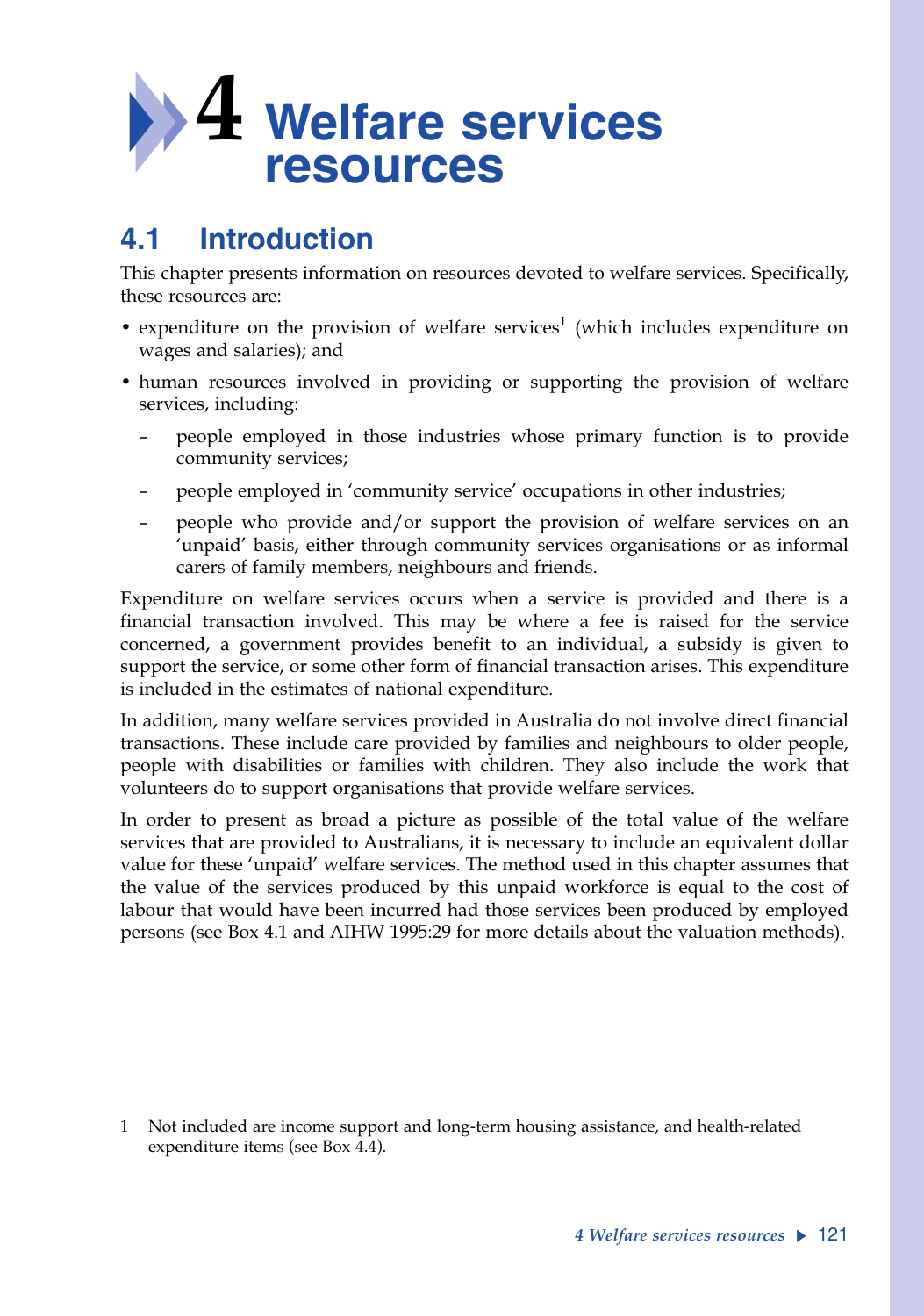The third expenditure category that is included in the calculation of the total value of welfare services produced in Australia is the imputed value of taxation expenditures. These are estimates of the revenue forgone by governments as a result of concessional taxation treatment in respect of inputs used by some non-government community services organisations (NGCSOs).

Because most direct expenditure on welfare services is financed through government programs, expenditure is generally classified along the lines of the welfare services government purpose classifications used by the Australian Bureau of Statistics in its government financial statistics. These classifications are:

- family and child welfare services
- welfare services for older people
- welfare services for people with disabilities
- other welfare services not elsewhere classified (nec).

### **Box 4.1: Valuing unpaid time used by the households sector to provide welfare services**

*The method used in this publication to impute the value of unpaid welfare services involves relating the time spent by members of households to assumed values of the time spent on the work done. There are a number of reasons why this will underestimate the full value of the activity. First, the conditions under which people provide unpaid services are governed more by personal motivation, altruism and dedication than work practice arrangements or the level of remuneration. Second, no account is taken of whether penalty rates or other award provisions might apply should the service have been provided at the particular time of day by a paid employee. Third, there is no recognition of annual leave, superannuation, personal leave and other entitlements that might apply in the case of paid employees. There would also have been overheads involved had the services been provided by paid employees of either government or non-government community services organisations.*

*The hourly rate that was used for valuing the unpaid time spent providing welfare services was the average hourly pay rates that would have been incurred had an appropriately qualified person been employed to undertake that activity.*

*The relative hours and wage rates used to value unpaid time were:*

- *• adult male carers and aides (full-time non-managerial employees)—38.4 hours per week at \$17.34 per hour; and*
- *• adult female carers and aides (full-time non-managerial employees)—37.9 hours per week at \$15.32 per hour.*

*Source:* ABS 2001a.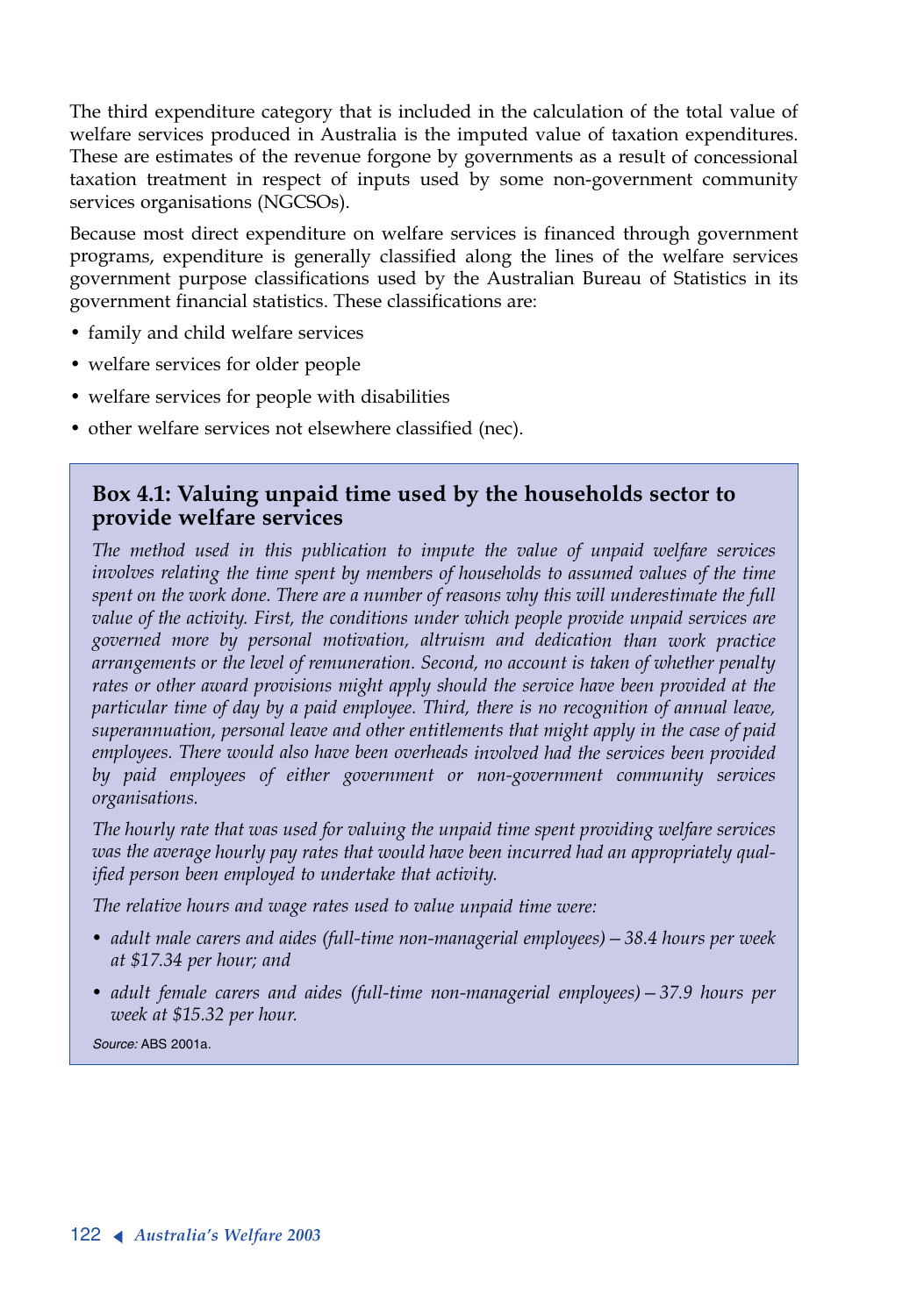# **4.2 Total resources**

The total value of the welfare services provided during 2000–01 was estimated at \$43.2 billion. Of this, 31.8% (\$13.7 billion) relates to services for which expenditure was incurred (Figure 4.1). The remaining \$29.5 billion was 'imputed' as the value of services where no payments or expenses were actually incurred.

Of the \$13.7 billion in expenditure, \$13.5 billion was incurred by governments and NGCSOs (see Table 4.3). The remaining \$201 million was estimated fees paid by households for informal child care services provided by other members of the households sector (see Box 4.5).<sup>2</sup>

Revenue forgone by governments as a result of concessional taxation treatment for NGCSOs was estimated at \$0.7 billion (see Table 4.17). The remaining \$28.8 billion was the imputed value of the households sector's unpaid contribution to welfare services (see Section 4.5). Some of this (\$1.3 billion) was in the form of voluntary work through organisations but most (\$27.4 billion) was the imputed value of informal care in the



<sup>2</sup> Informal child care refers to non-regulated care that takes place in the child's home or elsewhere. It includes care by family members, friends, neighbours, paid babysitters and nannies (ABS 2003a:2).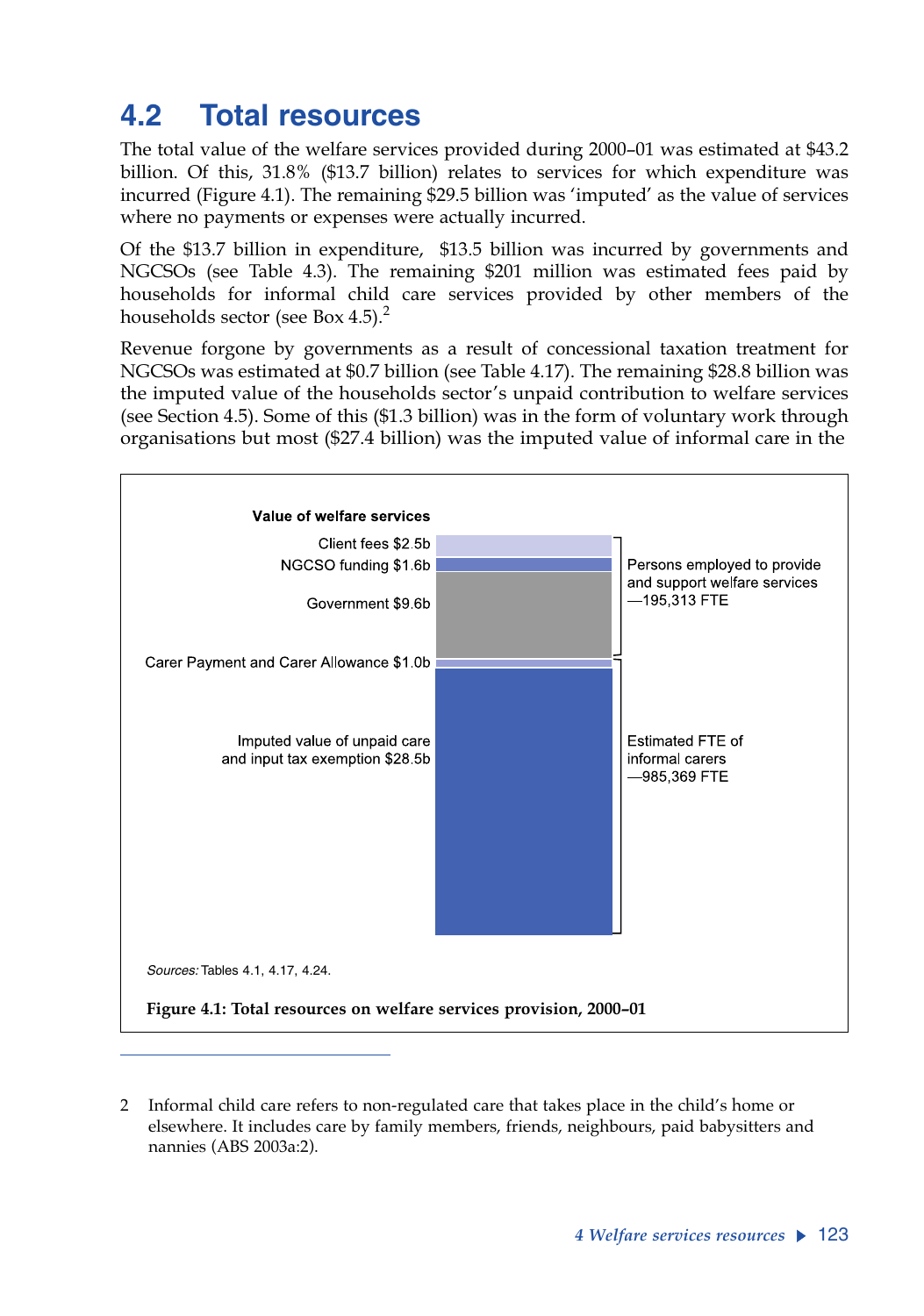households sector. This included neighbours providing care to others, informal child care arrangements, and informal care of older people and people with disabilities. Some of these informal carers received social security payments in the form of Carer Allowance or Carer Payments which, in 2000–01, totalled \$1.01 billion (FaCS 2002:141). $3$ This represented 3.7% of the total imputed value of informal care.

The paid workforce involved in providing and/or supporting welfare services in 2000–01 was estimated at 195,000 full-time equivalent (FTE) workers. The unpaid workforce was estimated to be about five times the paid workforce (in terms of FTEs).

# **4.3 Expenditure on welfare services and its funding**

This section analyses expenditure on welfare services in Australia both in terms of who incurs the expenditure and who provides the funding for that expenditure.

In this context, the term 'expenditure' is used to define the expenses or payments that are incurred when welfare services are being provided.

In paying for the expenditure, service providers use their own financial resources or funds provided by other sources (usually governments), and fees by clients. This is referred to as 'funding'.

## **Expenditure on welfare services**

The \$13.7 billion total expenditure on welfare services in 2000–01 constituted 2.1% of gross domestic product (GDP) (Table 4.1). Per person expenditure averaged \$707, up by \$21 per person on the previous year (Table 4.2).

Because of the break in the time series data after 1997–98 (Box 4.2), it is not appropriate to calculate average growth rates covering the whole period from 1992–93 to 2000–01. Instead, the growth rates following the break in series are compared with those that applied prior to the break.

<sup>3</sup> Carer Allowance is an annually indexed income supplement available to people who provide daily care and attention to a person who is frail aged, has severe disability or a medical condition. Carer Allowance is not income and assets tested. Carer Payment is an income support payment for people whose caring responsibilities prevent them from undertaking substantial workforce participation. It is means tested and paid at the same rate as other social security income support payments. In 2000–01, Carer Allowance and Carer Payments were respectively \$82 and \$400 per fortnight.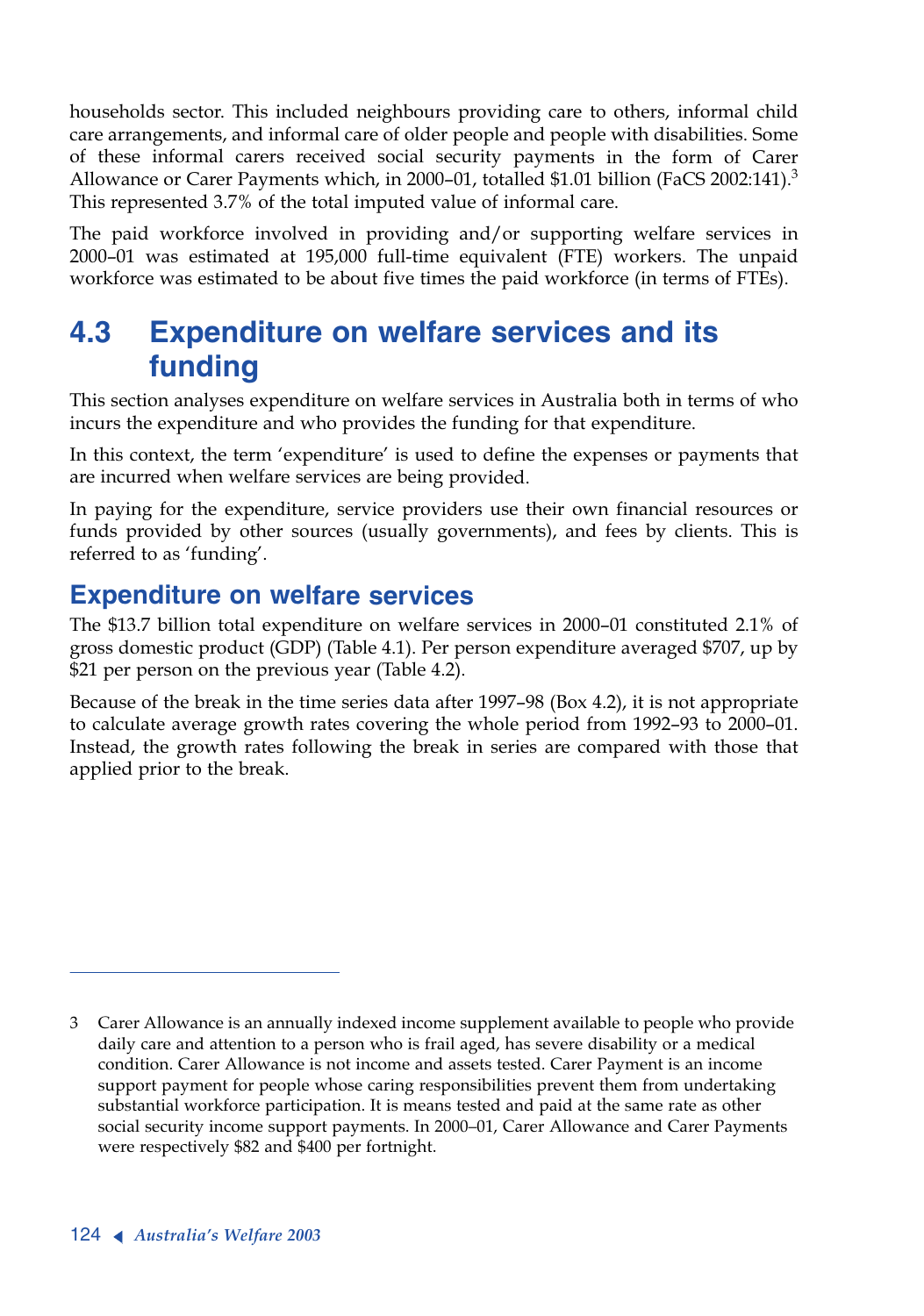|                            | <b>Current prices</b>       |                                  | Constant prices <sup>(b)</sup>      |                           |
|----------------------------|-----------------------------|----------------------------------|-------------------------------------|---------------------------|
|                            | <b>Expenditure</b><br>(\$m) | <b>Expenditure</b><br>(% of GDP) | <b>Expenditure</b><br>$(\text{Sm})$ | <b>Growth rate</b><br>(%) |
| 1992-93                    | 7,125                       | 1.7                              | 7,974                               | $\cdot$ .                 |
| 1993-94                    | 7,726                       | 1.7                              | 8,584                               | 8.4                       |
| 1994-95                    | 8,355                       | 1.8                              | 9,277                               | 8.2                       |
| 1995-96                    | 9,069                       | 1.8                              | 9,975                               | 7.5                       |
| 1996-97                    | 9,958                       | 1.9                              | 10,807                              | 8.3                       |
| 1997-98                    | 10.874                      | 1.9                              | 11,694                              | 6.2                       |
| Break in time series       |                             |                                  |                                     |                           |
| $1998 - 99(c)$             | 11,883                      | 2.0                              | 12,369                              |                           |
| $1999 - 00^{(c)}$          | 13,073                      | 2.1                              | 13,500                              | 9.1                       |
| 2000-01                    | 13,690                      | 2.1                              | 13,690                              | 1.4                       |
| Average annual growth rate |                             |                                  |                                     |                           |
| 1992-93 to 1997-98         |                             |                                  |                                     | 8.4                       |
| 1998-99 to 2000-01         |                             |                                  |                                     | 5.2                       |

#### **Table 4.1: Welfare services expenditure as a proportion of GDP(a) and annual growth rate, 1992–93 to 2000–01**

(a) GDP(I)—the income-based estimate of GDP was used.

(b) For recurrent expenditure, the implicit price deflator for GFCE was used to deflate both government and nongovernment current price expenditure to 2000–01 prices. For capital expenditure, Gross Fixed Capital Formation— Chain Price Index was used.

(c) Estimates were revised (see detail in AIHW 2003a:26–8).

*Sources:* Welfare services expenditure—AIHW database; GDP—ABS 1999a,1999b, 2001b.

## **Box 4.2: Cash and accrual accounting**

*Prior to 1998–99, governments in Australia consistently reported expenditure on a cash basis. This meant that payments were recorded in the financial year in which they were* made, regardless of whether they were for services provided in that year.

*Since 1998–99, governments in most jurisdictions have adopted accrual accounting as the basis for their financial reporting. Under accrual accounting, only expenses that are incurred or accrued within the year are reported, irrespective of whether any related cash transactions actually occurred during that year. Accrual accounting also provides for the reporting of 'non-cash' transactions, such as depreciation (an estimate of the value of capital used up in the process of production of goods and services) and unfunded superannuation.*

*Because of the change in reporting of expenditure from cash to accrual, there is a break in the time series after 1997–98.*

Real growth in total expenditure (i.e. after removing the effects of inflation) between 1998–99 and 2000–01 averaged 5.2% per year, compared with 8.4% between 1992–93 and 1997–98. Real growth in per person expenditure between 1998–99 and 2000–01 averaged 3.8% per year, compared with an average growth rate of 6.9% over the period 1992–93 to 1997–98 (Table 4.2).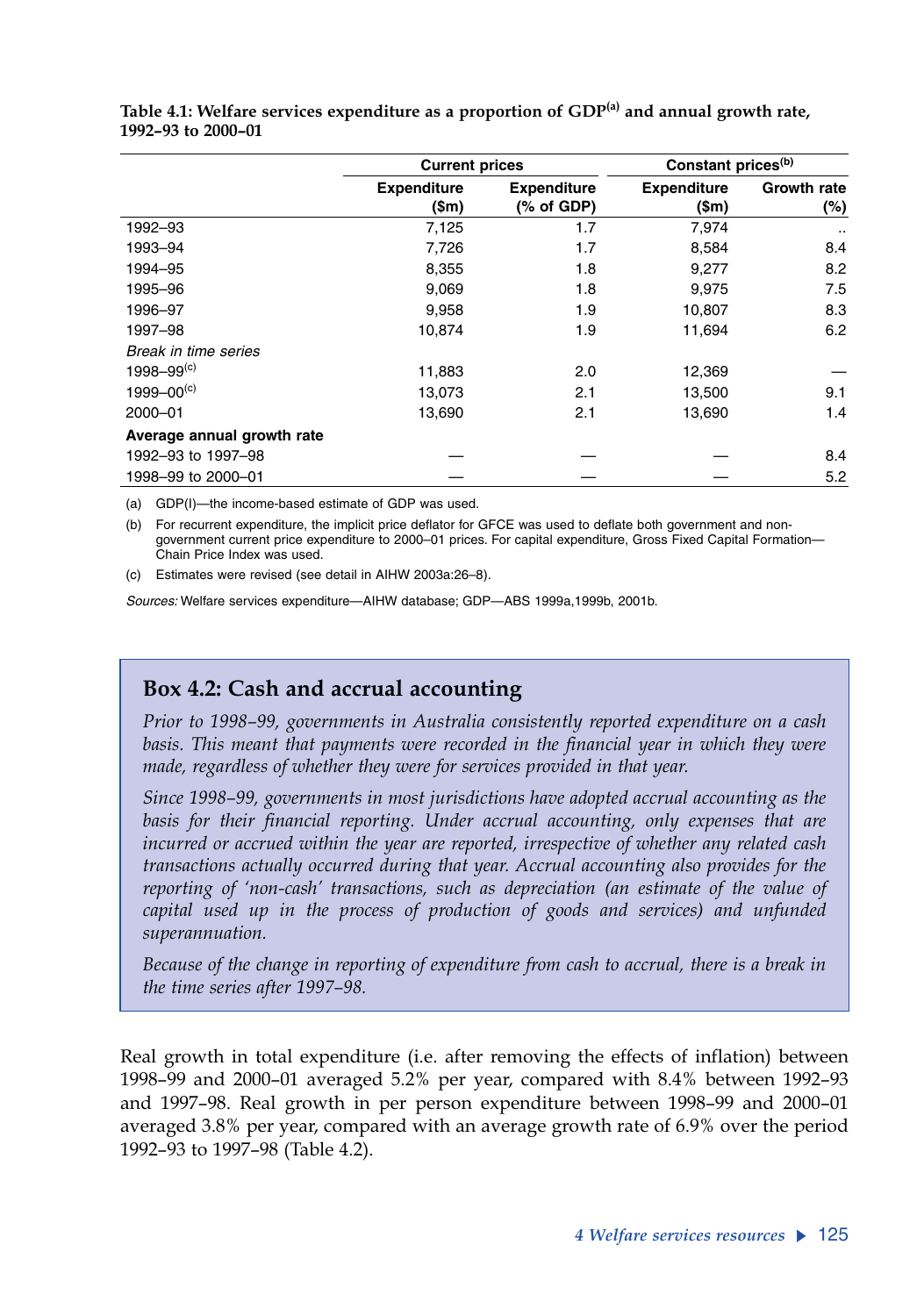|                                           | Expenditure per person (\$) |                                   |                                       |
|-------------------------------------------|-----------------------------|-----------------------------------|---------------------------------------|
|                                           | <b>Current prices</b>       | Constant<br>prices <sup>(a)</sup> | Growth rate in<br>constant prices (%) |
| 1992-93                                   | 405                         | 450                               |                                       |
| 1993-94                                   | 435                         | 483                               | 7.3                                   |
| 1994-95                                   | 465                         | 516                               | 7.0                                   |
| 1995-96                                   | 498                         | 548                               | 6.1                                   |
| 1996-97                                   | 540                         | 587                               | 7.0                                   |
| 1997-98                                   | 584                         | 628                               | 7.0                                   |
| Break in time series                      |                             |                                   |                                       |
| 1998-99                                   | 631                         | 657                               |                                       |
| 1999-00                                   | 686                         | 709                               | 7.9                                   |
| $2000 - 01$                               | 707                         | 707                               | $-0.2$                                |
| Average annual growth rate <sup>(b)</sup> |                             |                                   |                                       |
| 1992-93 to 1997-98                        |                             |                                   | 6.9                                   |
| 1998-99 to 2000-01                        |                             |                                   | 3.8                                   |

**Table 4.2: Welfare services expenditure per person, and annual growth rate, 1992–93 to 2000–01**

(a) For recurrent expenditure, the implicit price deflator for GFCE was used to deflate both government and nongovernment current price expenditure to 2000–01 prices. For capital expenditure, Gross Fixed Capital Formation— Chain Price Index was used.

(b) Average annual growth rates are calculated using exponential growth.

*Sources:* Expenditure—AIHW database; Population—ABS 1996a, 1998a, 1998b, 1999c, 2002.

Three broad sectors incurring expenditure are governments, NGCSOs and households. In 2000–01, expenditure incurred by NGCSOs was just over half (\$6.9 billion) of total welfare services expenditure. Therefore the role of NGCSOs is predominantly as provider of services, though funding for the services they provide may come from sources other than their own (Box 4.3, Table 4.3, and Table 4.14). A further \$6.6 billion was incurred by governments—Commonwealth, state and territory, and local. Identified expenditure by the households sector—in the form of informal child care services for which payments were made—made up the remaining \$0.2 billion.

Between 1998–99 and 2000–01, the share of expenditure incurred by NGCSOs increased from 47.6% to 50.6%. This was because their expenditure grew at a faster rate than that of the government and households sectors, part of which was due to governments channelling expenditure through NGCSOs rather than providing direct services themselves. Between 1998–99 and 1999–00, expenditure incurred by NGCSOs increased in nominal terms (i.e. in current prices) by 12.0%, while over the year to 2000–01, it grew by 9.4%. The comparable figures for the government sector were 8.5% and 0.4%, and for the households sector declines of 1% and 2% (calculated from Table 4.3).

Between 1992–93 to 1997–98, the highest real growth in recurrent expenditure by the Commonwealth Government and state and territory governments was in welfare services for older people (14.7%) (Table 4.4). This was followed by welfare services for families and children (9.2%), other welfare services (8.0%), and welfare services for people with a disability (4.9%). Between 1998–99 to 2000–01, the highest real growth was in welfare services for people with a disability (6.7%) which was the area with the lowest growth in the earlier period. The second highest growth occurred in other welfare services (6.1%). This was followed by welfare services for families and children (5.7%) and welfare services for older people (4.1%).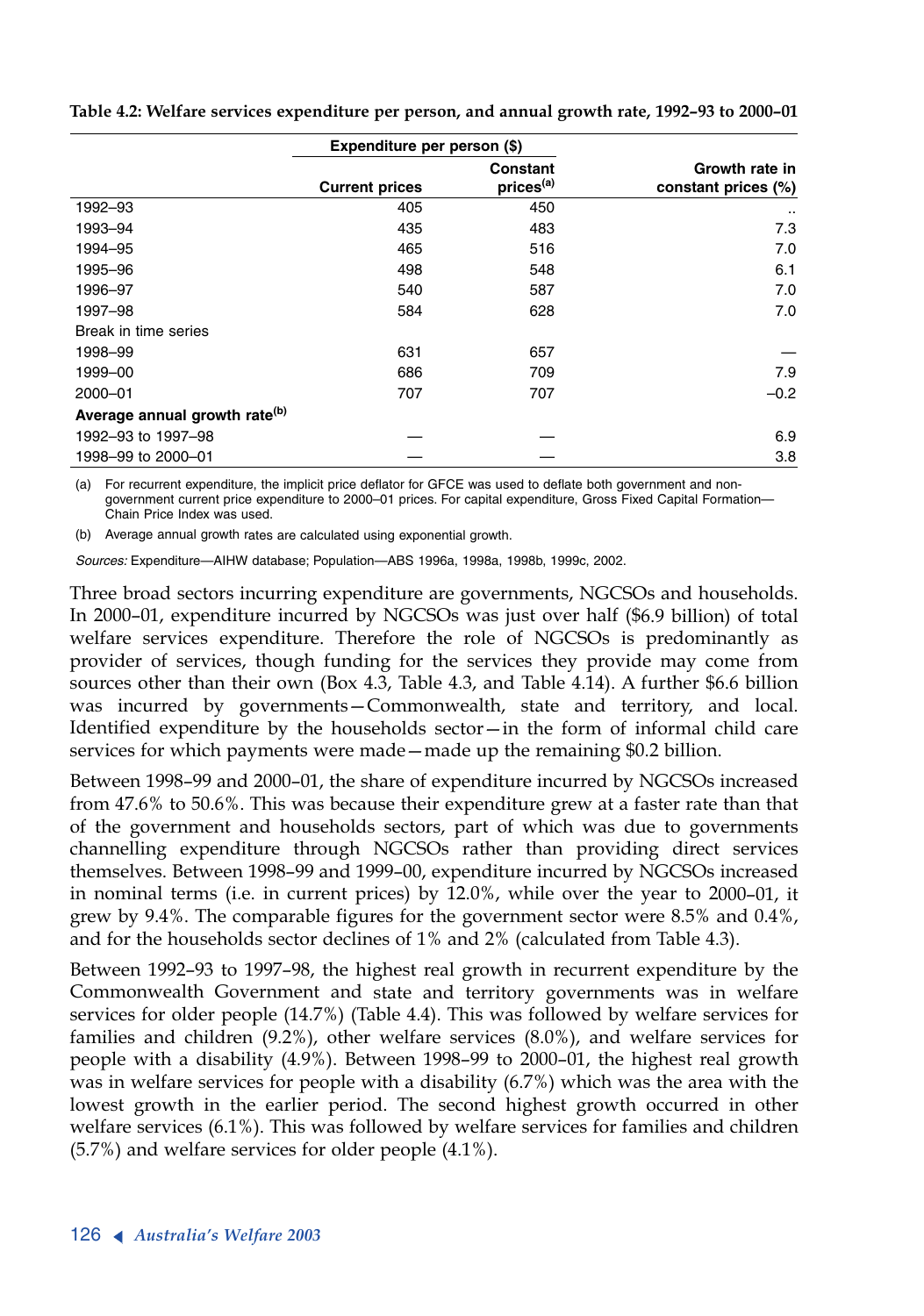|                      | Sector incurring expenditure (current prices) |               |                                            |                            |
|----------------------|-----------------------------------------------|---------------|--------------------------------------------|----------------------------|
| Year                 | Governments <sup>(a)</sup>                    | <b>NGCSOs</b> | <b>Households</b><br>sector <sup>(b)</sup> | All sectors <sup>(b)</sup> |
| 1992-93              | 3,192                                         | 3,933         | $\ddotsc$                                  | 7,125                      |
| 1993-94              | 3,392                                         | 4.334         | $\cdot$ .                                  | 7,726                      |
| 1994-95              | 4.049                                         | 4.306         | $\cdot$ .                                  | 8,355                      |
| 1995-96              | 4,117                                         | 4,952         | $\cdot$ .                                  | 9,069                      |
| 1996-97              | 4.124                                         | 5.562         | 272                                        | 9,958                      |
| 1997-98              | 4.386                                         | 6,227         | 261                                        | 10.874                     |
| Break in time series |                                               |               |                                            |                            |
| 1998-99              | 6.020                                         | 5,656         | 207                                        | 11,883                     |
| 1999-00              | 6,533                                         | 6,335         | 205                                        | 13,073                     |
| 2000-01              | 6,558                                         | 6,931         | 201                                        | 13,690                     |

#### **Table 4.3: Total expenditure on welfare services, 1992–93 to 2000–01 (\$m)**

(a) Government expenditure calculated by subtraction.

(b) Includes only estimated client fees paid by households for informal child care services from 1996–97 to 2000–01.

#### *Sources*

Governments—Commonwealth: compiled from DHHCS 1991, 1992; DHHLGCS 1993; DHSH 1995a, 1995b; DHFS 1996, 1997, 1998; DHAC 1999, 2000, DoHA 2001, 2002; DHRD 1994, 1995; FaCS 1999, 2000, 2001, 2002; Department of Immigration and Ethnic Affairs unpublished data; Department of Veterans' Affairs unpublished data. State/ territory: Recurrent expenditure—CGC 2002, CGC unpublished data; Capital expenditure—ABS unpublished public finance data. Local government: ABS unpublished public finance data.

NGCSOs—1992–93 estimated based on Industry Commission 1994; 1993–94 estimated based on Industry Commission 1995; 1994–95 to 2000–01 estimates based on a sample of NGCSOs' financial reports; 1998–99 to 2000–01, revised estimation method based on information from ABS 1998c, 2001c.

Households sector—Child care service clients' contribution estimated from ABS 1997, 2000a.

## **Box 4.3: Non-government community services organisations (NGCSOs)**

*NGCSOs are organisations, operating on either a for-profit or not-for-profit basis, that are privately managed to provide community services for families with children, youth, adults, older people, people with disabilities, and people from different ethnic backgrounds. Some receive funding from governments, some are fully self-funding, and others rely on a combination of funding sources, including fees charged to clients, to support their activities. In 1999–00, expenditure incurred by the not-for-profit organisations accounted for 23% of total NGCSO expenditure (ABS 2001c:15).*

*The not-for-profit NGCSOs' own funding comes from a variety of sources, including donations, legacies and bequests, fund-raising activities and a range of commercial activities, including opportunity shops. It also includes funding out of commercial income, such as income from employment services (for organisations providing services for people with disabilities). Also included are interest and dividends received from financial investment, and profits from sale of assets. Own source funding does not include clients' fees, which are regarded as funding by households.*

*These not-for-profit NGCSOs also benefit from input tax exemption whereas the for-profit NGCSOs do not.*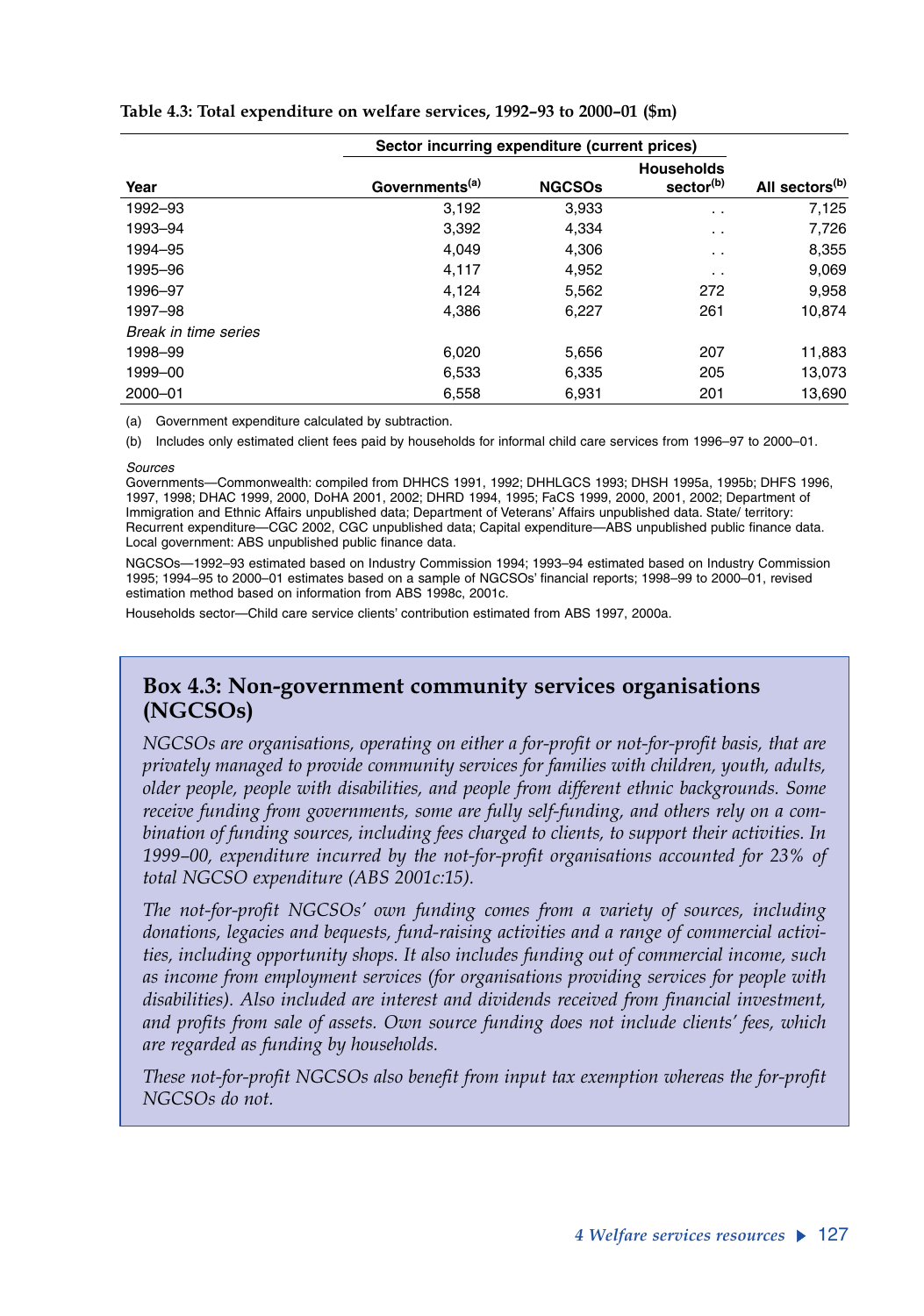**Table 4.4: Recurrent government expenditure (in 2000–01 prices)(a) across welfare service categories, 1992–93 to 2000–01**

|                                           |       | <b>Families and</b><br>children        | Older people |                           |       | People with<br>disabilities |     | <b>Other welfare</b><br>services (nec) |                                                         | <b>Total welfare</b><br>services |  |
|-------------------------------------------|-------|----------------------------------------|--------------|---------------------------|-------|-----------------------------|-----|----------------------------------------|---------------------------------------------------------|----------------------------------|--|
|                                           |       | <b>Amount Growth</b><br>(\$m) rate (%) |              | $(\text{Sm})$ rate $(\%)$ |       | $$m)$ rate $%$              |     | (\$m) rate (%)                         | Amount Growth Amount Growth Amount Growth Amount Growth | $(\text{Sm})$ rate $(\%)$        |  |
| 1992-93                                   | 1,575 | $\ddot{\phantom{a}}$                   | 1,139        | $\ddot{\phantom{0}}$      | 1,543 | $\ddot{\phantom{0}}$        | 405 | $\ddot{\phantom{0}}$                   | 4,681                                                   | $\ddot{\phantom{0}}$             |  |
| 1993-94                                   | 1.786 | 13.4                                   | 1,310        | 15.0                      | 1,713 | 11.0                        | 417 | 3.0                                    | 5,226                                                   | 12.1                             |  |
| 1994-95                                   | 2,069 | 15.8                                   | 1,575        | 20.3                      | 1,672 | $-2.4$                      | 506 | 20.4                                   | 5,819                                                   | 11.3                             |  |
| 1995-96                                   | 2,327 | 12.5                                   | 1,639        | 4.0                       | 1,696 | 1.4                         | 539 | 7.2                                    | 6,201                                                   | 6.6                              |  |
| 1996-97                                   | 2,451 | 5.3                                    | 1,938        | 18.2                      | 1,796 | 5.9                         | 541 | 0.3                                    | 6,725                                                   | 8.5                              |  |
| 1997-98                                   | 2,448 | $-0.1$                                 | 2,258        | 16.5                      | 1,963 | 9.3                         | 596 | 10.2                                   | 7,265                                                   | 8.0                              |  |
| Break in time series                      |       |                                        |              |                           |       |                             |     |                                        |                                                         |                                  |  |
| 1998-99                                   | 2,760 | $\ddot{\phantom{0}}$                   | 2,131        | $\ddot{\phantom{0}}$      | 2,640 | $\ddot{\phantom{0}}$        | 726 | $\ddot{\phantom{0}}$                   | 8,257                                                   | $\ddot{\phantom{0}}$             |  |
| 1999-00                                   | 3,154 | 14.3                                   | 2,159        | 1.3                       | 2,803 | 6.2                         | 830 | 14.3                                   | 8,946                                                   | 8.3                              |  |
| $2000 - 01$                               | 3.085 | $-2.3$                                 | 2,308        | 6.9                       | 3,008 | 7.3                         | 818 | $-1.5$                                 | 9,218                                                   | 3.0                              |  |
| Average annual growth rate <sup>(b)</sup> |       |                                        |              |                           |       |                             |     |                                        |                                                         |                                  |  |
| 1992-93 to 1997-98                        |       | 9.2                                    |              | 14.7                      |       | 4.9                         |     | 8.0                                    |                                                         | 9.3                              |  |
| 1998-99 to 2000-01                        |       | 5.7                                    |              | 4.1                       |       | 6.7                         |     | 6.1                                    |                                                         | 5.7                              |  |

(a) For recurrent expenditure, the implicit price deflator for GFCE was used to deflate current price expenditure to 2000–01 prices.

(b) Average annual growth rates are calculated using exponential growth.

*Sources:* Commonwealth expenditure—compiled from DHHCS 1991, 1992; DHHLGCS 1993; DHSH 1995a, 1995b; DHFS 1996, 1997, 1998; DHAC 1999, 2000, DoHA 2001, 2002; DHRD 1994, 1995; FaCS 1999, 2000, 2001, 2002; Department of Immigration and Ethnic Affairs unpublished data; Department of Veterans' Affairs unpublished data. State/ territory recurrent expenditure—CGC 2002, CGC unpublished data.

## **Box 4.4: Health-related items not included in estimates of expenditure on welfare services**

*Funding by the Commonwealth Government:*

- *• high-level care residential care subsidy—\$2.7 billion*
- *• extended aged care at home—\$8.4 million.*

*Funding by the households sector:*

*• client fees for high-level residential care—\$736.9 million.*

*If these items were included, total government funding would have increased from \$9.6 billion to \$12.3 billion and funding by the households sector would have increased from \$2.5 billion to \$3.3 billion.*

## **Funding for welfare services**

In 2000–01, governments in Australia contributed \$9.6 billion (70%) of the funding for welfare services (Table 4.5). The remaining 30% came from the non-government sector, comprising NGCSOs and households. Households paid \$2.5 billion in fees to service providers (both government and non-government) for some welfare services, while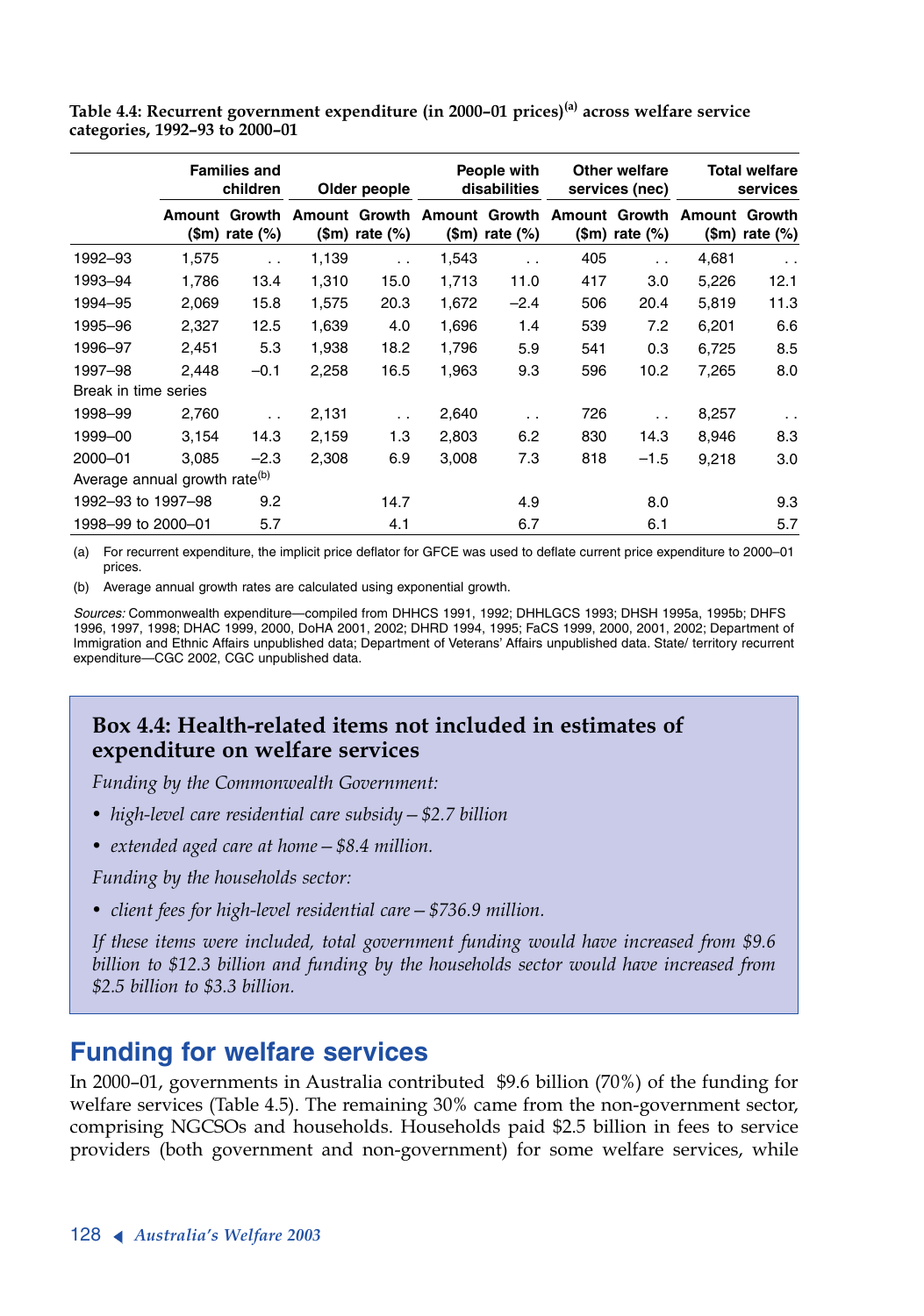NGCSOs contributed \$1.6 billion (11.6%) from their own (non-fee) revenue sources. The amounts do not include health-related expenditure (Box 4.4).

Over time, changes in the way services are delivered and funded, the types of services that are provided, demographic changes and many other factors leave their imprint on welfare services expenditure. They result in changes not only in the overall level of expenditure on welfare services, but also in the relative funding shares of the different financing sectors and the rates of growth in funding by those sectors.

Between 1992–93 and 1997–98, governments financed, on average, 65% of expenditure on welfare services (Table 4.5). The remaining 35% came from households and NGCSOs. The government sector's share of funding increased in the 1998–99 to 2000–01 period so that it averaged 70%, while the non-government sector's average share fell to 31%.

|                      | Government sources <sup>(a)</sup> |        |     |                 | Non-government sources      |        |              | <b>Total</b> |
|----------------------|-----------------------------------|--------|-----|-----------------|-----------------------------|--------|--------------|--------------|
|                      |                                   | State/ |     |                 |                             | House- |              | expend-      |
|                      | Commonwealth territory Local      |        |     | Total           | NGCSOs holds <sup>(b)</sup> |        | <b>Total</b> | iture        |
|                      |                                   |        |     | Amount (\$m)(c) |                             |        |              |              |
| 1992-93              | 2,113                             | 2,447  | 22  | 4,582           | 934                         | 1.609  | 2,542        | 7,125        |
| 1993-94              | 2,494                             | 2,469  | 46  | 5,008           | 990                         | 1.728  | 2,718        | 7,726        |
| 1994-95              | 2,892                             | 2,551  | 99  | 5,542           | 995                         | 1,818  | 2,813        | 8,355        |
| 1995-96              | 3,074                             | 2,737  | 157 | 5.968           | 1,039                       | 2.062  | 3,100        | 9,069        |
| 1996-97              | 3,264                             | 3,147  | 121 | 6,531           | 1,143                       | 2,284  | 3,427        | 9,958        |
| 1997-98              | 3,273                             | 3,593  | 219 | 7,084           | 1,229                       | 2,561  | 3,790        | 10,874       |
| Break in time series |                                   |        |     |                 |                             |        |              |              |
| 1998-99              | 3,771                             | 4,299  | 229 | 8,299           | 1,368                       | 2,216  | 3,585        | 11,883       |
| 1999-00              | 4.042                             | 4,727  | 235 | 9.004           | 1,550                       | 2.519  | 4,070        | 13,073       |
| 2000-01              | 4,329                             | 5,032  | 212 | 9,573           | 1,578                       | 2,539  | 4,117        | 13,690       |
|                      |                                   |        |     | Proportion (%)  |                             |        |              |              |
| 1992-93              | 29.7                              | 34.3   | 0.3 | 64.3            | 13.1                        | 22.6   | 35.7         | 100.0        |
| 1993-94              | 32.3                              | 32.0   | 0.6 | 64.8            | 12.8                        | 22.4   | 35.2         | 100.0        |
| 1994-95              | 34.6                              | 30.5   | 1.2 | 66.3            | 11.9                        | 21.8   | 33.7         | 100.0        |
| 1995-96              | 33.9                              | 30.2   | 1.7 | 65.8            | 11.5                        | 22.7   | 34.2         | 100.0        |
| 1996-97              | 32.8                              | 31.6   | 1.2 | 65.6            | 11.5                        | 22.9   | 34.4         | 100.0        |
| 1997-98              | 30.1                              | 33.0   | 2.0 | 65.1            | 11.3                        | 23.6   | 34.9         | 100.0        |
| Break in time series |                                   |        |     |                 |                             |        |              |              |
| 1998-99              | 31.7                              | 36.2   | 1.9 | 69.8            | 11.5                        | 18.6   | 30.2         | 100.0        |
| 1999-00              | 30.9                              | 36.2   | 1.8 | 68.9            | 11.9                        | 19.3   | 31.1         | 100.0        |
| 2000-01              | 31.6                              | 36.8   | 1.5 | 69.9            | 11.5                        | 18.5   | 30.1         | 100.0        |
|                      |                                   |        |     |                 | Average proportion (%)      |        |              |              |
| 1992-93 to 1997-98   | 32.2                              | 31.9   | 1.3 | 65.4            | 11.9                        | 22.7   | 34.6         | 100.0        |
| 1998-99 to 2000-01   | 31.4                              | 36.4   | 1.7 | 69.5            | 11.6                        | 18.8   | 30.5         | 100.0        |

**Table 4.5: Funding sources of welfare services and their proportions, 1992–93 to 2000–01** 

(a) Government expenditure data includes subsidies and personal benefits such as child care rebates, which are not included in GFCE. The figures here are therefore different from those published in ABS 2000b.

(b) Households contribution in the form of client fees to NGCSOs is generally obtained in the process of estimating NGCSOs' contribution. Client fees for government services are obtained from CGC and ABS public finance.

(c) In current prices.

*Note:* Totals may not add due to rounding.

*Sources:* AIHW 2003a and AIHW Welfare expenditure database.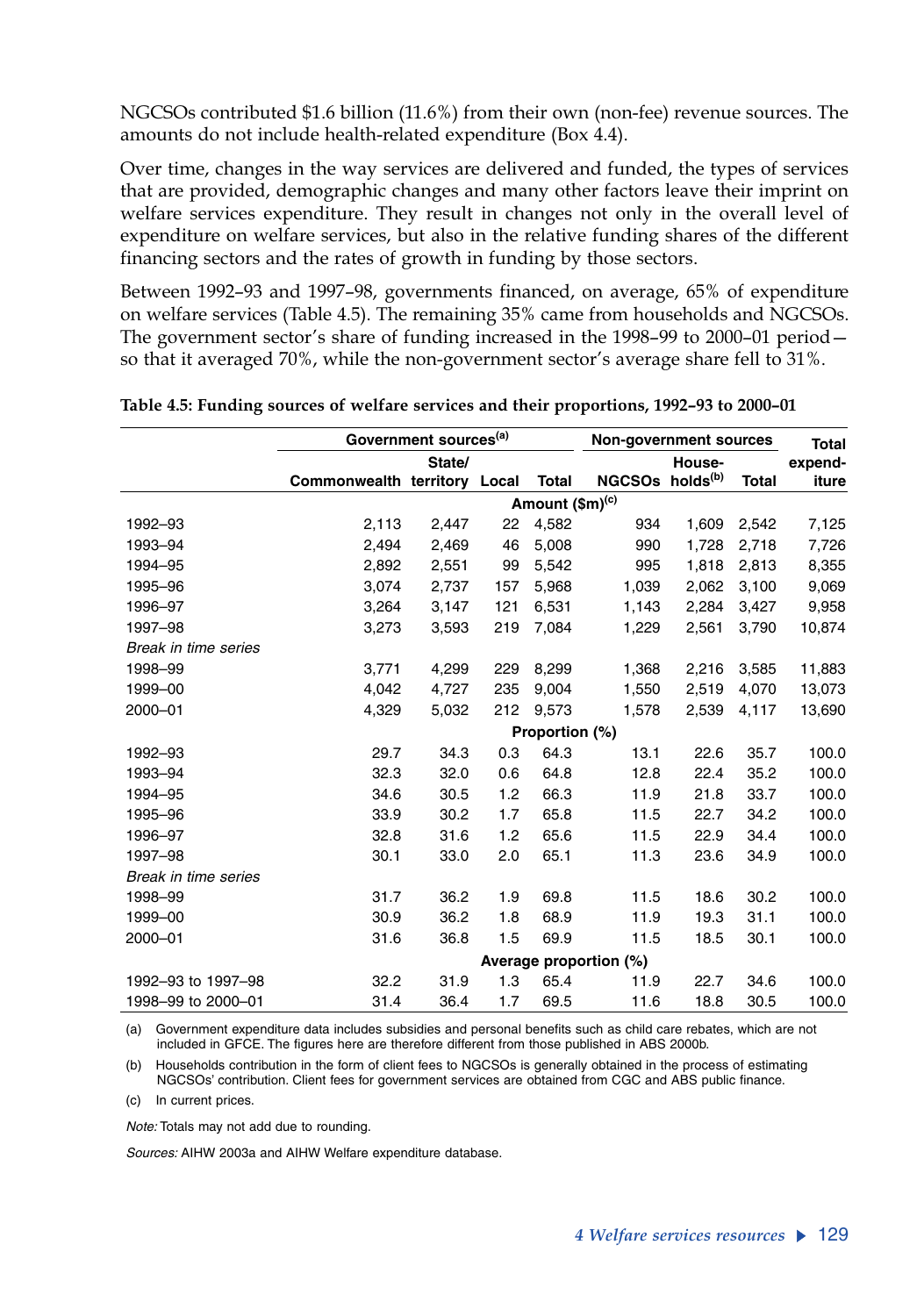From 1998–99, government and non-government funding grew, in real terms, at annual average rates of 5.3% and 5.1%, respectively. Rapid growth in welfare services expenditure occurred between 1998–99 and 1999–00 (9.1%). This was a result of strong growth in both non-government funding (12.7%) and government funding (7.6%). In the latest year, from 1999–00 to 2000–01, though increasing in nominal terms in both sectors, total welfare services expenditure in real terms grew at a lower rate (1.4%), attributable to a 3.0% growth in government funding and a decline in funding by the non-government sector of 2.1% (Figure 4.2, Table 4.6).

## **Government sector**

The increase in the government sector's share of funding was largely the result of an increase in the proportion met by the state and territory governments. Their share of funding, which averaged 31.9% between 1992–93 and 1997–98—with a low of 30.2% in 1995–96 and a high of 34.3% in 1992–93—rose to an average of 36.4% in the period 1998–99 to 2000–01 (Table 4.5).

Although the Commonwealth Government's share of funding had reached as high as 34.6% (1994–95) in the earlier period, its average over that period was 32.2% and from 1998–99 its share fell slightly to an average of 31.4%. The share of Commonwealth funding was higher than that of state and territory governments between 1993–94 and 1996–97, after which funding by state and territory governments was higher. The areas where slower growth in Commonwealth funding compared with state and territory funding, occurred were family and child welfare services, and other welfare services (Table A4.2).

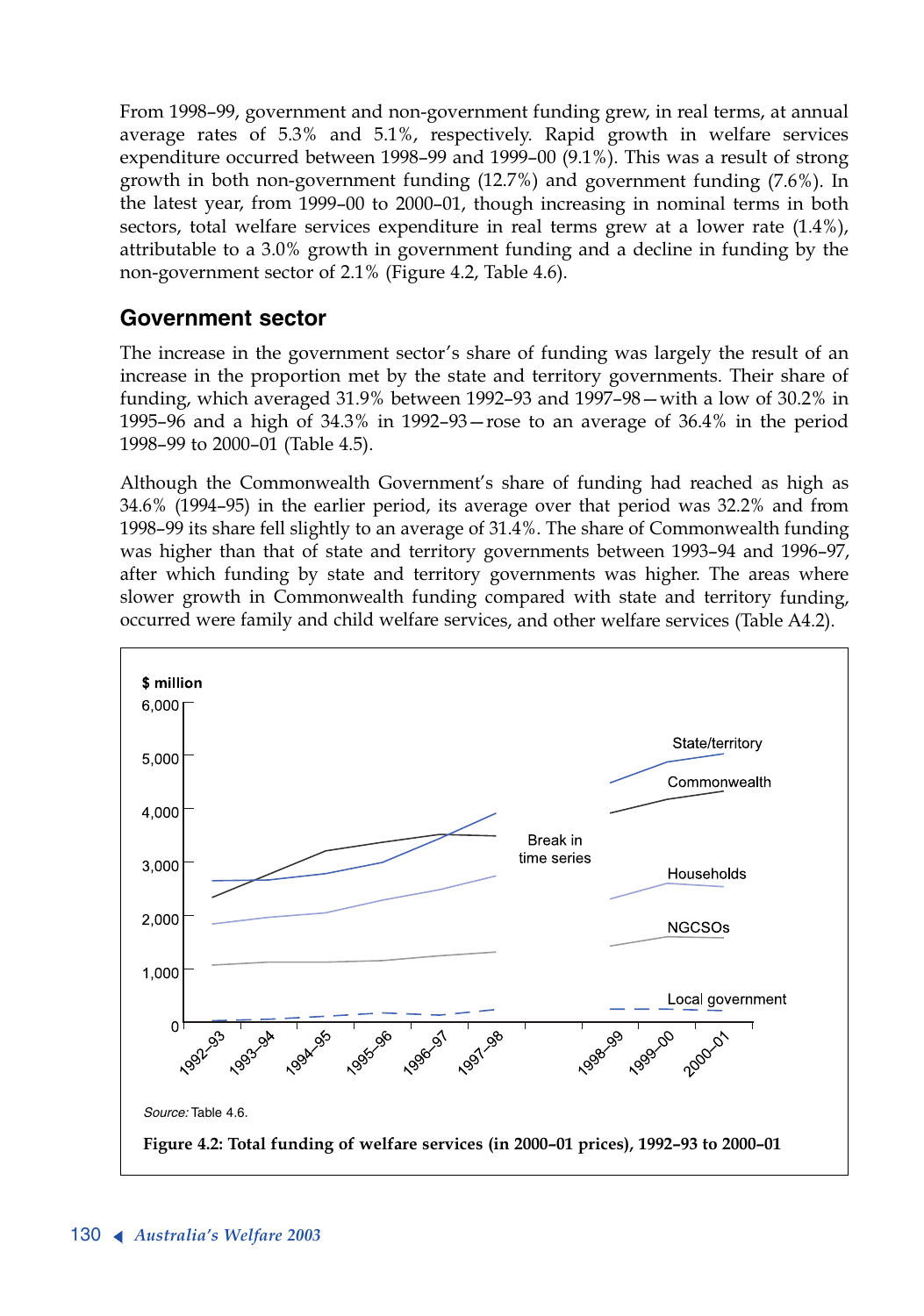|                      |              | Government sources <sup>(a)</sup> |              |                             | <b>Non-government sources</b>  |        |              | <b>Total</b> |
|----------------------|--------------|-----------------------------------|--------------|-----------------------------|--------------------------------|--------|--------------|--------------|
|                      |              | State/                            |              |                             |                                | House- |              | expend-      |
|                      | Commonwealth | territory Local                   |              | Total                       | NGCSOs holds <sup>(b)</sup>    |        | <b>Total</b> | iture        |
|                      |              |                                   |              | Amount (\$m) <sup>(c)</sup> |                                |        |              |              |
| 1992-93              | 2,337        | 2,647                             | 25           | 5.008                       | 1,067                          | 1.838  | 2,905        | 7,914        |
| 1993-94              | 2,771        | 2,666                             | 51           | 5,488                       | 1,125                          | 1,962  | 3,087        | 8,574        |
| 1994-95              | 3,212        | 2,782                             | 110          | 6,103                       | 1,122                          | 2,051  | 3,174        | 9,277        |
| 1995-96              | 3,373        | 2,991                             | 173          | 6,537                       | 1,152                          | 2.286  | 3,438        | 9,975        |
| 1996-97              | 3,515        | 3,438                             | 131          | 7,083                       | 1,242                          | 2,482  | 3,724        | 10,807       |
| 1997-98              | 3,488        | 3,918                             | 234          | 7,640                       | 1,315                          | 2,739  | 4,054        | 11,694       |
| Break in time series |              |                                   |              |                             |                                |        |              |              |
| 1998-99              | 3,915        | 4,482                             | 242          | 8,639                       | 1,424                          | 2,306  | 3,730        | 12,369       |
| 1999-00              | 4,174        | 4.877                             | 243          | 9.294                       | 1,602                          | 2.603  | 4.205        | 13,500       |
| 2000-01              | 4,329        | 5,032                             | 212          | 9,573                       | 1,578                          | 2,539  | 4,117        | 13,690       |
|                      |              |                                   |              | Growth rate (%)             |                                |        |              |              |
| 1992-93 to 1993-94   | 18.6         | 0.7                               | 104.3        | 9.6                         | 5.4                            | 6.7    | 6.2          | 8.4          |
| 1993-94 to 1994-95   | 15.9         | 4.3                               | 116.1        | 11.2                        | $-0.2$                         | 4.5    | 2.8          | 8.2          |
| 1994-95 to 1995-96   | 5.0          | 7.5                               | 56.9         | 7.1                         | 2.6                            | 11.5   | 8.3          | 7.5          |
| 1995-96 to 1996-97   | 4.2          |                                   | $14.9 -24.2$ | 8.4                         | 7.9                            | 8.5    | 8.3          | 8.3          |
| 1996-97 to 1997-98   | $-0.8$       | 14.0                              | 78.6         | 7.9                         | 5.8                            | 10.4   | 8.9          | 8.2          |
| Break in time series |              |                                   |              |                             |                                |        |              |              |
| 1998-99 to 1999-00   | 6.6          | 8.8                               | 0.5          | 7.6                         | 12.5                           | 12.9   | 12.7         | 9.1          |
| 1999-00 to 2000-01   | 3.7          |                                   | $3.2 - 12.9$ | 3.0                         | $-1.5$                         | $-2.5$ | $-2.1$       | 1.4          |
|                      |              |                                   |              |                             | Average annual growth rate (%) |        |              |              |
| 1992-93 to 1997-98   | 8.3          | 8.2                               | 56.5         | 8.8                         | 4.3                            | 8.3    | 6.9          | 8.1          |
| 1998-99 to 2000-01   | 5.1          | 6.0                               | $-6.4$       | 5.3                         | 5.3                            | 4.9    | 5.1          | 5.2          |

#### **Table 4.6: Growth rates in funding of welfare services, 1992–93 to 2000–01**

(a) Government expenditure data includes subsidies and personal benefits such as child care rebates, which are not included in GFCE. The figures here are therefore different from those published in ABS 2000b.

(b) Households contribution in the form of client fees to NGCSOs is generally obtained in the process of estimating NGCSOs' contribution. Client fees for government services are obtained from CGC and ABS public finance.

(c) In 2000–01 prices.

*Note:* Totals may not add due to rounding.

*Sources:* AIHW 2003a and AIHW Welfare expenditure database.

Local governments also provided a small proportion of the funding for welfare services expenditure—the average increased from 1.3% between 1992–93 and 1997–98, rising to 1.7% between 1998–99 and 2000–01.

#### **Recurrent funding by Commonwealth and state and territory governments across broad welfare services areas**

This section looks at the recurrent funding of welfare services (i.e. not including outlays on capital) by the Commonwealth and the state and territory governments, which in 2000–01 was \$9.2 billion and represented 67.2% of total funding.

Of the \$9.2 billion, the state and territory governments provided almost \$5.0 billion and the Commonwealth just under \$4.3 billion (Table 4.7).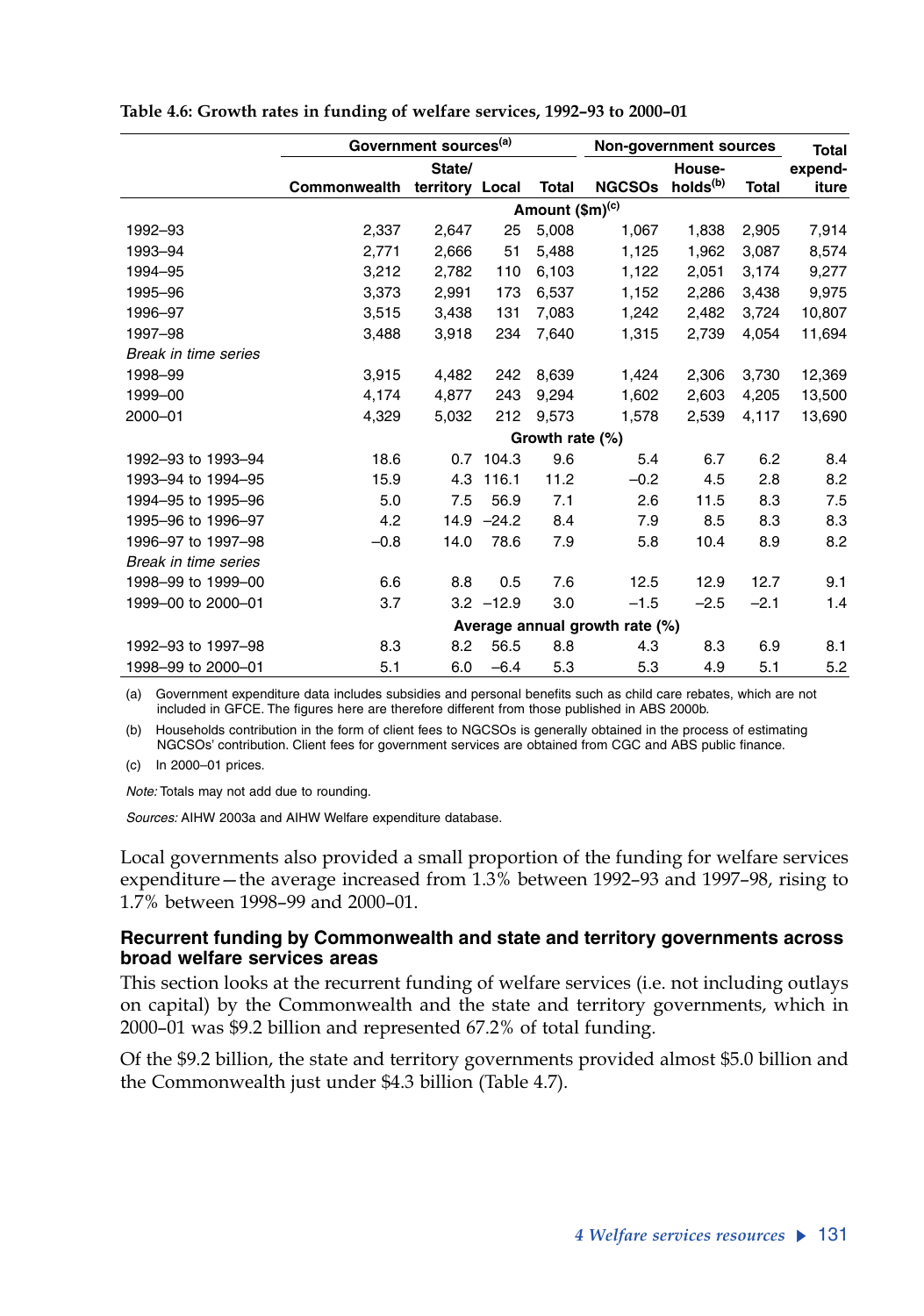|                                     |                   | Commonwealth             | <b>State/territory</b> |                          | <b>Total</b>    |                   |
|-------------------------------------|-------------------|--------------------------|------------------------|--------------------------|-----------------|-------------------|
|                                     | Amount<br>$(\$m)$ | <b>Proportion</b><br>(%) | Amount<br>(\$m)        | <b>Proportion</b><br>(%) | Amount<br>(\$m) | Proportion<br>(%) |
| 1992-93                             | 1,893             | 46.2                     | 2,208                  | 53.8                     | 4,100           | 100.0             |
| 1993-94                             | 2,311             | 50.1                     | 2.299                  | 49.9                     | 4.611           | 100.0             |
| 1994-95                             | 2,724             | 52.0                     | 2,517                  | 48.0                     | 5,241           | 100.0             |
| 1995-96                             | 2,937             | 52.2                     | 2.691                  | 47.8                     | 5,628           | 100.0             |
| 1996-97                             | 3.098             | 50.2                     | 3.071                  | 49.8                     | 6.168           | 100.0             |
| 1997-98                             | 3.187             | 47.4                     | 3,531                  | 52.6                     | 6.718           | 100.0             |
| Break in time series <sup>(a)</sup> |                   |                          |                        |                          |                 |                   |
| 1998-99                             | 3.672             | 46.3                     | 4.254                  | 53.7                     | 7.925           | 100.0             |
| 1999-00                             | 3,988             | 46.0                     | 4.676                  | 54.0                     | 8,664           | 100.0             |
| 2000-01                             | 4,253             | 46.1                     | 4,965                  | 53.9                     | 9,218           | 100.0             |

**Table 4.7: Recurrent funding of welfare services by the Commonwealth and by state and territory governments, 1992–93 to 2000–01 (current prices)**

(a) See Box 4.2 for details.

1998; DHAC 1999, 2000, DoHA 2001, 2002; DHRD 1994, 1995; FaCS 1999, 2000, 2001, 2002; Department of Immigration expenditure—CGC 2002, CGC unpublished data. and Ethnic Affairs unpublished data; Department of Veterans' Affairs unpublished data. State/ territory—Recurrent *Sources:* Commonwealth—compiled from DHHCS 1991, 1992; DHHLGCS 1993; DHSH 1995a, 1995b; DHFS 1996, 1997,

In all the years from 1997–98 to 2000–01, overall recurrent funding of welfare services by the state and territory governments exceeded that provided by the Commonwealth (Figure 4.3). Before 1997–98, with the exception of 1992–93, funding by the Commonwealth had been consistently higher than funding by states and territories.

Except for welfare services for older people, the average level of funding provided by the state and territory governments was greater than that provided by the Commonwealth throughout the entire period under review (Tables 4.8, 4.9, 4.10, 4.11).

In 2000–01, total government funding of welfare services for families and children was \$3.1 billion (Table 4.8). Of this amount, the states and territories accounted for 54%, and the Commonwealth 46%. During the period 1992–93 to 1997–98 funding for these services was shared about equally by the Commonwealth Government and state and territory governments. Since then, however, the state and territory share has risen and the Commonwealth share fallen.

In 2000–01, total government funding of welfare services for older people was \$2.3 billion (Table 4.9). Of this amount, 69% was by the Commonwealth and 31% by the states and territories. Historically, the Commonwealth has consistently spent more than the states and territories on these services. From 1992–93 to 1997–98, its share of government funding averaged 61.4%. This increased to an average of 69.2% over the period 1998–99 to 2000–01.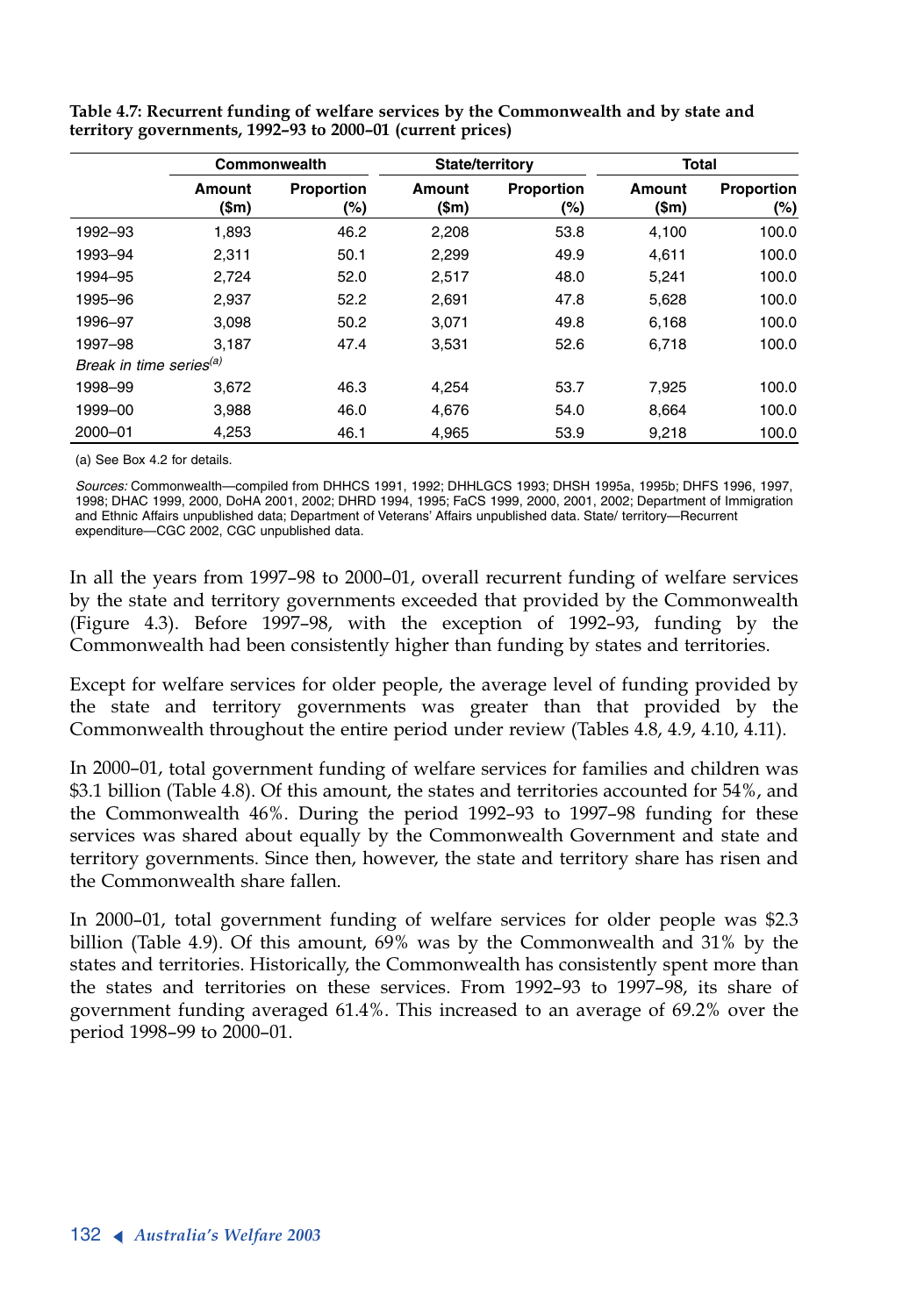

| Table 4.8: Recurrent government funding of welfare services for families and children, 1992-93 |  |
|------------------------------------------------------------------------------------------------|--|
| to 2000–01 (current prices)                                                                    |  |

|                                     | Commonwealth |                   | <b>State/territory</b> |                   |         |
|-------------------------------------|--------------|-------------------|------------------------|-------------------|---------|
|                                     | Amount       | <b>Proportion</b> | Amount                 | <b>Proportion</b> | Total   |
|                                     | (\$m)        | (%)               | (\$m)                  | (%)               | $(\$m)$ |
| 1992-93                             | 612          | 44.2              | 772                    | 55.8              | 1,384   |
| 1993-94                             | 759          | 48.2              | 814                    | 51.8              | 1,573   |
| 1994-95                             | 953          | 52.2              | 872                    | 47.8              | 1,825   |
| 1995-96                             | 1,088        | 52.5              | 986                    | 47.5              | 2,074   |
| 1996-97                             | 1,161        | 52.6              | 1,045                  | 47.4              | 2,206   |
| 1997-98                             | 1,089        | 49.1              | 1,129                  | 50.9              | 2,219   |
| Break in time series <sup>(a)</sup> |              |                   |                        |                   |         |
| 1998-99                             | 1,172        | 44.3              | 1,474                  | 55.7              | 2,646   |
| 1999-00                             | 1,438        | 47.1              | 1,615                  | 52.9              | 3,053   |
| 2000-01                             | 1,405        | 45.6              | 1,679                  | 54.4              | 3,085   |
| <b>Average proportions</b>          |              |                   |                        |                   |         |
| 1992-93 to 1997-98                  |              | 50.2              |                        | 49.8              |         |
| 1998-99 to 2000-01                  |              | 45.7              |                        | 54.3              |         |

(a) See Box 4.2 for details.

1998; DHRD 1994, 1995; FaCS 1999, 2000, 2001, 2002; Department of Immigration and Ethnic Affairs unpublished data; *Sources:* Commonwealth—compiled from DHHCS 1991, 1992; DHHLGCS 1993; DHSH 1995a, 1995b; DHFS 1996, 1997, Department of Veterans' Affairs unpublished data. State/ territory—Recurrent expenditure—CGC 2002, CGC unpublished data.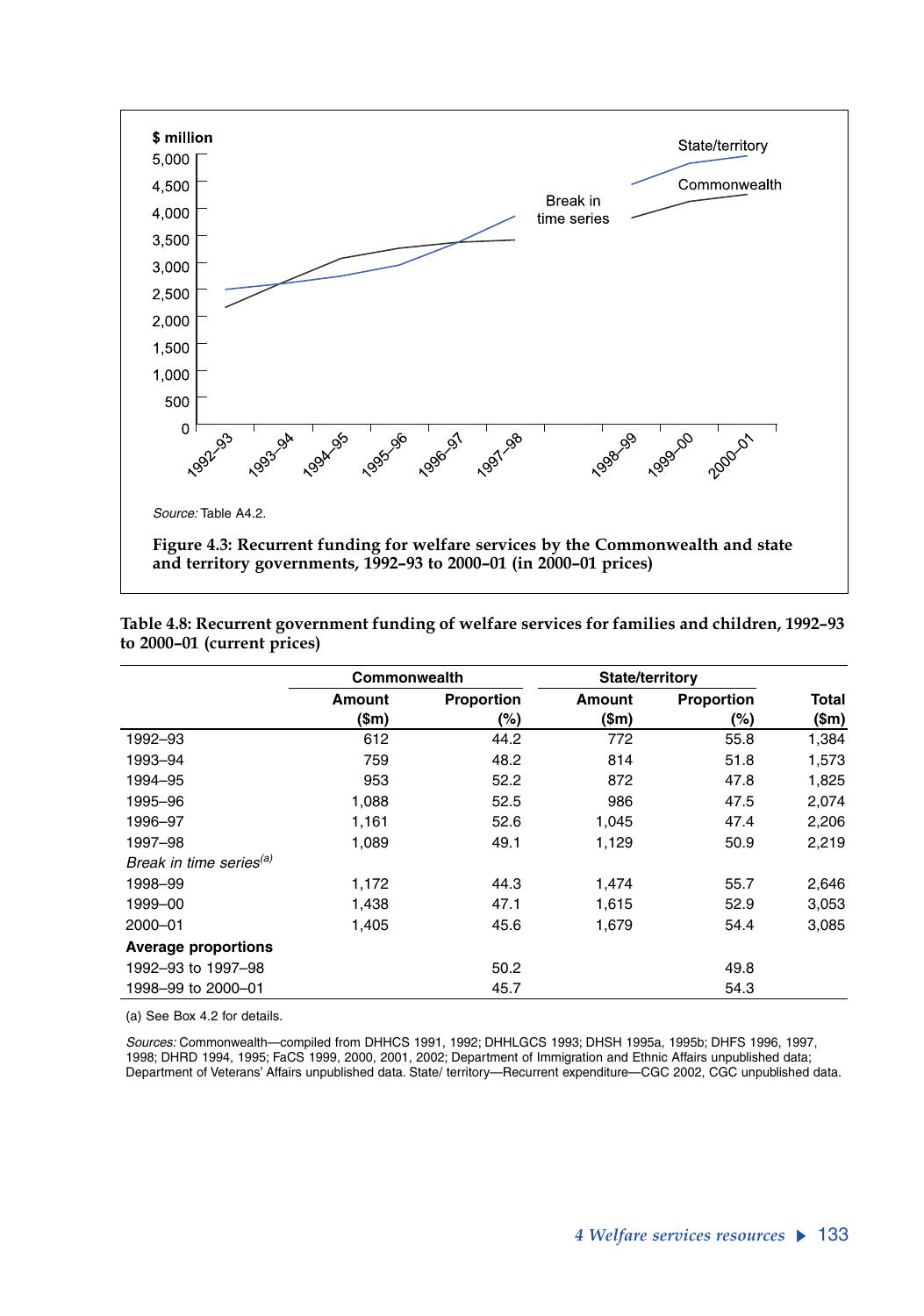|                                     | Commonwealth <sup>(a)</sup> |                   | <b>State/territory</b> |                   |       |
|-------------------------------------|-----------------------------|-------------------|------------------------|-------------------|-------|
|                                     | Amount<br>$(\text{Sm})$     | Proportion<br>(%) | Amount<br>$(\$m)$      | Proportion<br>(%) | Total |
| 1992-93                             | 587                         | 58.6              | 414                    | 41.4              | 1,001 |
| 1993-94                             | 801                         | 69.3              | 354                    | 30.7              | 1,155 |
| 1994-95                             | 911                         | 65.4              | 482                    | 34.6              | 1,394 |
| 1995-96                             | 917                         | 62.7              | 545                    | 37.3              | 1,462 |
| 1996-97                             | 1,024                       | 58.5              | 725                    | 41.5              | 1,749 |
| 1997-98                             | 1,172                       | 56.9              | 888                    | 43.1              | 2,060 |
| Break in time series <sup>(b)</sup> |                             |                   |                        |                   |       |
| 1998-99                             | 1,418                       | 69.3              | 629                    | 30.7              | 2,047 |
| 1999-00                             | 1,424                       | 68.2              | 665                    | 31.8              | 2,089 |
| 2000-01                             | 1,615                       | 69.9              | 694                    | 30.0              | 2,308 |
| <b>Average proportions</b>          |                             |                   |                        |                   |       |
| 1992-93 to 1997-98                  |                             | 61.4              |                        | 38.6              |       |
| 1998-99 to 2000-01                  |                             | 69.2              |                        | 30.8              |       |

**Table 4.9: Recurrent government funding of welfare services for older people, 1992–93 to 2000–01 (current prices)**

(a) Not included are high-level residential care and Extended Aged Care at Home (EACH). In 2000–01, high-level residential care was estimated at \$2.7 billion, and EACH at \$8.4 million.

(b) See Box 4.2. for details.

*Sources:* Commonwealth— compiled from DHHCS 1991, 1992; DHHLGCS 1993; DHSH 1995a, 1995b; DHFS 1996, 1997, 1998; DHAC 1999, 2000, DoHA 2001, 2002; DHRD 1994, 1995; FaCS 1999, 2000, 2001, 2002; Department of Veterans' Affairs unpublished data. State/territory—Recurrent expenditure—CGC 2002, CGC unpublished data.

|                                     | Commonwealth            |                             |                   | <b>State/territory</b>   |       |
|-------------------------------------|-------------------------|-----------------------------|-------------------|--------------------------|-------|
|                                     | Amount<br>$(\text{Sm})$ | <b>Proportion</b><br>$(\%)$ | Amount<br>$(\$m)$ | <b>Proportion</b><br>(%) | Total |
| 1992-93                             | 548                     | 40.2                        | 814               | 59.8                     | 1,362 |
| 1993-94                             | 596                     | 39.3                        | 919               | 60.7                     | 1,516 |
| 1994-95                             | 698                     | 44.1                        | 864               | 54.6                     | 1,583 |
| 1995-96                             | 729                     | 45.1                        | 887               | 54.9                     | 1,616 |
| 1996-97                             | 728                     | 42.0                        | 1,005             | 58.0                     | 1,733 |
| 1997-98                             | 744                     | 38.9                        | 1,167             | 61.1                     | 1,911 |
| Break in time series <sup>(a)</sup> |                         |                             |                   |                          |       |
| 1998-99                             | 906                     | 35.8                        | 1,628             | 64.2                     | 2,534 |
| 1999-00                             | 915                     | 33.6                        | 1,809             | 66.4                     | 2,723 |
| 2000-01                             | 1,017                   | 33.8                        | 1,991             | 66.2                     | 3,008 |
| <b>Average proportions</b>          |                         |                             |                   |                          |       |
| 1992-93 to 1997-98                  |                         | 41.6                        |                   | 58.2                     |       |
| 1998-99 to 2000-01                  |                         | 34.3                        |                   | 65.7                     |       |

#### **Table 4.10: Recurrent government funding of welfare services for people with disabilities, 1992–93 to 2000–01 (current prices)**

(a) See Box 4.2 for details.

1998; DHRD 1994, 1995; FaCS 1999, 2000, 2001, 2002; DHAC 1999, 2000, DoHA 2001, 2002; DHRD 1994, 1995; Department of Veterans' Affairs unpublished data. State/territory—Recurrent expenditure—CGC 2002, CGC unpublished data. *Sources:* Commonwealth—compiled from DHHCS 1991, 1992; DHHLGCS 1993; DHSH 1995a, 1995b; DHFS 1996, 1997,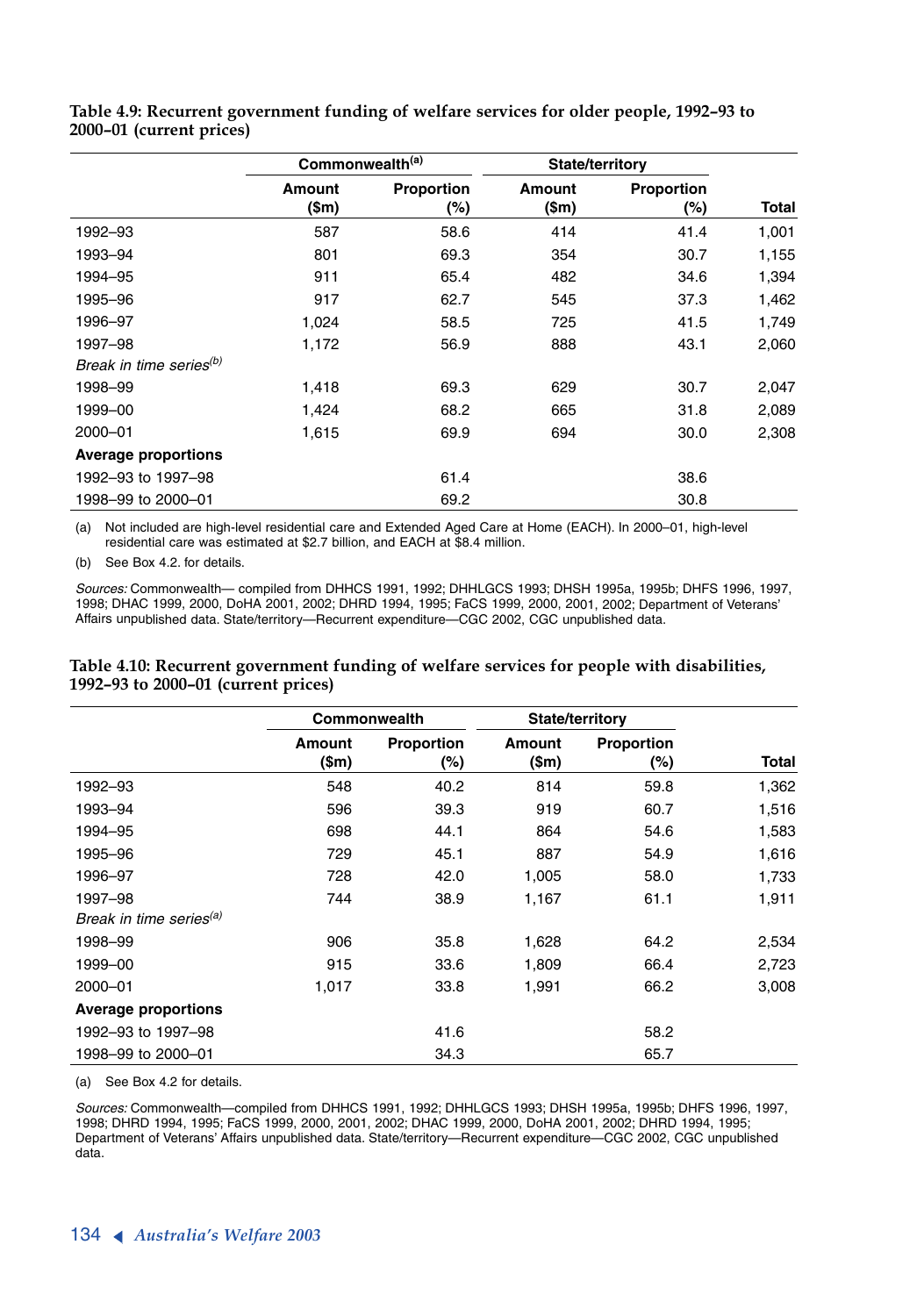In 2000–01, recurrent government funding of welfare services for people with disabilities was \$3.0 billion (Table 4.10). Of this amount, state and territory governments funded 66%, and the Commonwealth Government 34%.

Since 1992–93, the state and territory governments have consistently provided higher levels of funding for these services because of the Commonwealth/State Disability Agreement. Between 1992–93 and 1997–98, their share of funding had averaged 58.2% and from 1998–99 to 2000–01 it was 65.7%. Details of service types can be found in Chapter 8.

Other welfare services (not elsewhere classified) relate to those that are not specifically targeted at one or more of the defined classes of welfare service recipients (i.e. older people, people with disabilities, and families and children). These include services for Aboriginal and Torres Strait Islander people; services for women who have been subjected to domestic violence; prisoners' aid; care of refugees; homeless persons' assistance; premarital education; and information, advice (financial and other), referral and crisis support services.

In 2000–01, recurrent government expenditure on these welfare services totalled \$0.8 billion. Of this amount, state and territory governments funded 74%, and the Commonwealth Government 26%.

Between 1992–93 to 1997–98, state and territory governments accounted for, on average, 61.0% of the combined expenditure by the two levels of governments. This increased to 73.9% in the period 1998–99 to 2000–01 (Table 4.11).

|                                     | Commonwealth            |                   | State/territory         |                   |       |
|-------------------------------------|-------------------------|-------------------|-------------------------|-------------------|-------|
|                                     | Amount<br>$(\text{Sm})$ | Proportion<br>(%) | Amount<br>$(\text{Sm})$ | Proportion<br>(%) | Total |
| 1992-93                             | 147                     | 41.4              | 207                     | 58.6              | 354   |
| 1993-94                             | 156                     | 42.4              | 211                     | 57.6              | 367   |
| 1994-95                             | 162                     | 36.7              | 278                     | 63.3              | 440   |
| 1995-96                             | 202                     | 42.6              | 273                     | 57.4              | 475   |
| 1996-97                             | 185                     | 38.4              | 295                     | 61.5              | 480   |
| 1997-98                             | 182                     | 34.4              | 347                     | 65.6              | 529   |
| Break in time series <sup>(a)</sup> |                         |                   |                         |                   |       |
| 1998-99                             | 176                     | 25.2              | 522                     | 74.8              | 698   |
| 1999-00                             | 211                     | 26.4              | 588                     | 73.6              | 799   |
| 2000-01                             | 217                     | 26.5              | 601                     | 73.5              | 818   |
| <b>Average proportions</b>          |                         |                   |                         |                   |       |
| 1992-93 to 1997-98                  |                         | 39.0              |                         | 61.0              |       |
| 1998-99 to 2000-01                  |                         | 26.1              |                         | 73.9              |       |

#### **Table 4.11: Recurrent government funding of other welfare services, 1992–93 to 2000–01 (current prices)**

(a) See Box 4.2 for details.

1998; DHRD 1994, 1995; FaCS 1999, 2000, 2001, 2002; Department of Immigration and Ethnic Affairs unpublished data; State/territory—Recurrent expenditure—CGC 2002, CGC unpublished data. *Sources:* Commonwealth—compiled from DHHCS 1991, 1992; DHHLGCS 1993; DHSH 1995a, 1995b; DHFS 1996, 1997,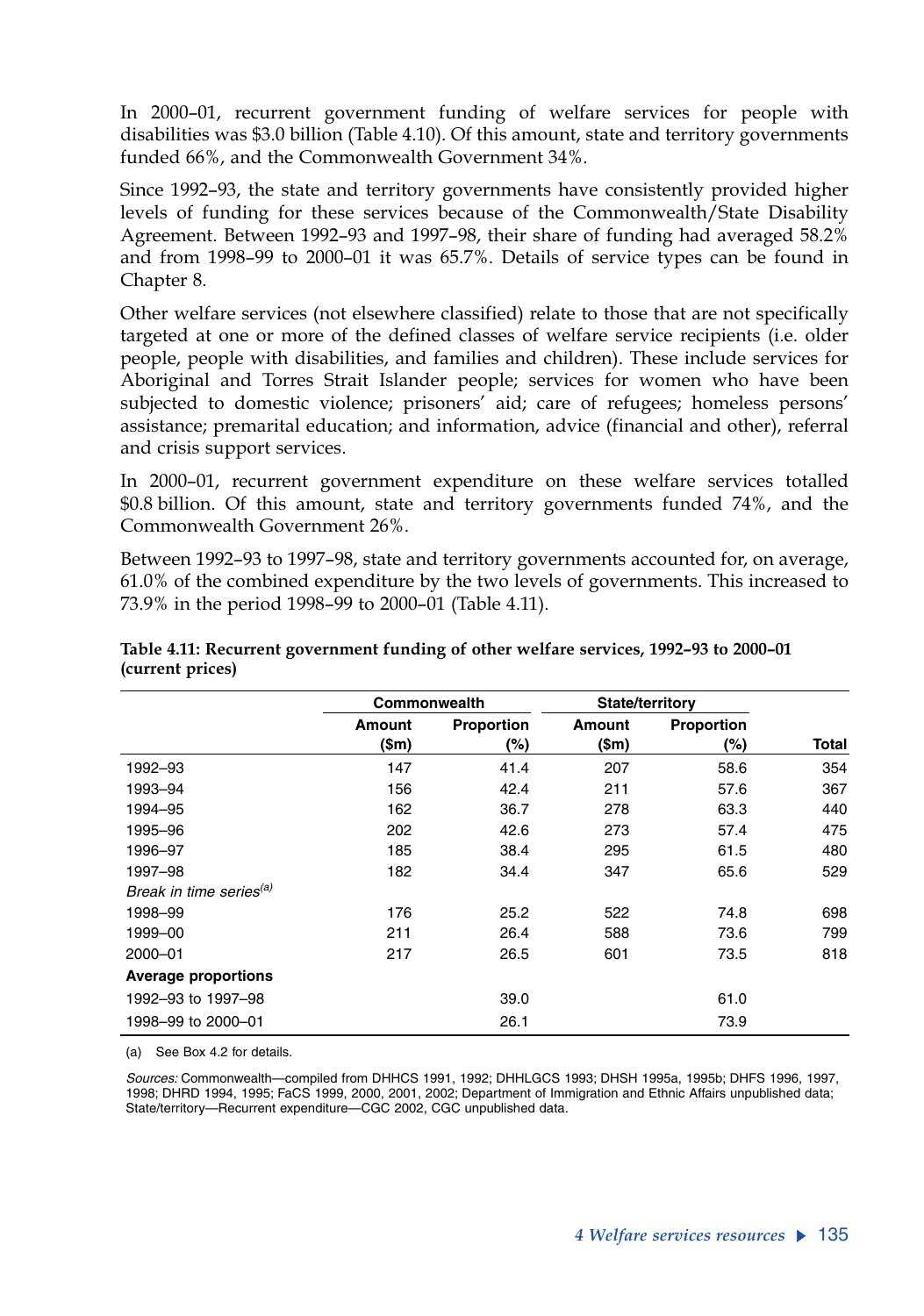|                                     | Welfare services category       |      |                        |      |                             |      |                                 |      |                       |
|-------------------------------------|---------------------------------|------|------------------------|------|-----------------------------|------|---------------------------------|------|-----------------------|
|                                     | <b>Families and</b><br>children |      | Older people           |      | People with<br>disabilities |      | Other welfare<br>services (nec) |      |                       |
|                                     | <b>Amount Prop</b><br>(\$m)     | (%). | Amount Prop<br>$(\$m)$ | (%). | <b>Amount Prop</b><br>(\$m) | (%). | <b>Amount Prop</b><br>(\$m)     | (%). | <b>Total</b><br>(\$m) |
| 1992-93                             | 612                             | 32.3 | 587                    | 31.0 | 548                         | 29.0 | 147                             | 7.7  | 1,893                 |
| 1993-94                             | 759                             | 32.8 | 801                    | 34.6 | 596                         | 25.8 | 156                             | 6.7  | 2,311                 |
| 1994-95                             | 953                             | 35.0 | 911                    | 33.5 | 698                         | 25.6 | 162                             | 5.9  | 2,724                 |
| 1995-96                             | 1,088                           | 37.1 | 917                    | 31.2 | 729                         | 24.8 | 202                             | 6.9  | 2,937                 |
| 1996-97                             | 1,161                           | 37.5 | 1,024                  | 33.0 | 728                         | 23.5 | 185                             | 6.0  | 3,098                 |
| 1997-98                             | 1,089                           | 34.2 | 1,172                  | 36.8 | 744                         | 23.3 | 182                             | 5.7  | 3,187                 |
| Break in time series <sup>(a)</sup> |                                 |      |                        |      |                             |      |                                 |      |                       |
| 1998-99                             | 1,172                           | 31.9 | 1,418                  | 38.6 | 906                         | 24.7 | 176                             | 4.8  | 3,672                 |
| 1999-00                             | 1,438                           | 36.1 | 1,424                  | 35.7 | 915                         | 22.9 | 211                             | 5.3  | 3,988                 |
| 2000-01                             | 1,405                           | 33.0 | 1,615                  | 38.0 | 1,017                       | 23.9 | 217                             | 5.1  | 4,253                 |
| <b>Average proportions</b>          |                                 |      |                        |      |                             |      |                                 |      |                       |
| 1992-93 to 1997-98                  | 35.1                            |      | 33.5                   |      | 25.0                        |      | 6.4                             |      |                       |
| 1998-99 to 2000-01                  | 33.7                            |      | 37.4                   |      | 23.8                        |      | 5.1                             |      |                       |

**Table 4.12: Recurrent funding of welfare services by the Commonwealth Government, 1992–93 to 2000–01 (current prices)**

(a) See Box 4.2 for details.

*Sources:* Compiled from DHHCS 1991, 1992; DHHLGCS 1993; DHSH 1995a, 1995b; DHFS 1996, 1997, 1998; DHAC 1999, 2000, DoHA 2001, 2002; DHRD 1994, 1995; FaCS 1999, 2000, 2001, 2002; Department of Immigration and Ethnic Affairs unpublished data; Department of Veterans' Affairs unpublished data.

### **Commonwealth funding**

More than two-thirds of the Commonwealth's total recurrent funding went to two welfare service category areas—services for families and children, and services for older people (Table 4.12). From 1992–93 to 1997–98, an average of 35.1% of its funding was spent on welfare services for families and children. After 1998–99, this reduced slightly, to 33.7%. Funding of services for people aged 65 and over, on the other hand, represented a higher proportion of the Commonwealth total funding (37.4%) from 1998–99 to 2000–01 than it had before 1998–99, when it averaged 33.5%.

Funding of welfare services for people with disabilities (recipients of welfare services who are under 65 years old) and other welfare services (nec) both represented lower shares (23.8% and 5.1%, respectively) of total Commonwealth funding after 1997–98 than they had up to 1997–98 (25.0% and 6.4%, respectively). Welfare services for older people accounted for over one-third and expenditure on welfare services for people with a disability for about a quarter in both periods.

### **State and territory funding**

State and territory governments provided a total of \$4,965 million in funding of welfare services in 2000–01 (Table 4.13). Of this, \$1,991 million, or 40.1%, was on services for people with disabilities and \$1,679 million (33.8%) on services for families and children. The remainder was split between services for older people (14.0%) and other welfare services (not elsewhere classified) (12.1%).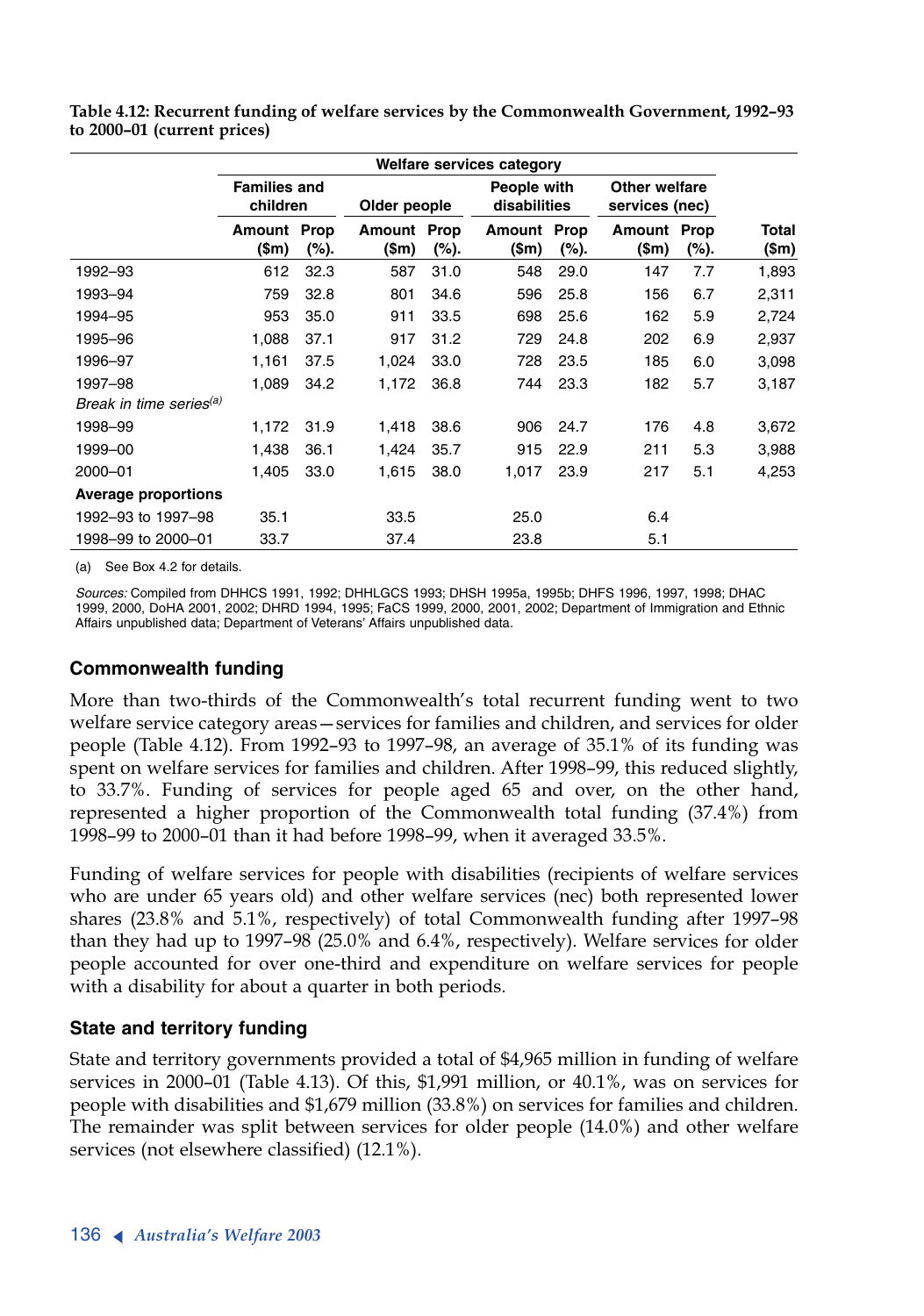|                                     | Welfare services category       |      |                      |              |                      |                             |                      |                                 |       |
|-------------------------------------|---------------------------------|------|----------------------|--------------|----------------------|-----------------------------|----------------------|---------------------------------|-------|
|                                     | <b>Families and</b><br>children |      |                      | Older people |                      | People with<br>disabilities |                      | Other welfare<br>services (nec) |       |
|                                     | Amount Prop<br>(\$m)            | (%). | Amount Prop<br>(\$m) | (%).         | Amount Prop<br>(\$m) | (%).                        | Amount Prop<br>(\$m) | (%).                            |       |
| 1992-93                             | 772                             | 35.0 | 414                  | 18.8         | 814                  | 36.9                        | 207                  | 9.4                             | 2,207 |
| 1993-94                             | 814                             | 35.4 | 354                  | 15.4         | 919                  | 40.0                        | 211                  | 9.2                             | 2,299 |
| 1994-95                             | 872                             | 34.9 | 482                  | 19.3         | 864                  | 34.6                        | 278                  | 11.1                            | 2,497 |
| 1995-96                             | 986                             | 36.6 | 545                  | 20.3         | 887                  | 33.0                        | 273                  | 10.1                            | 2,691 |
| 1996-97                             | 1,045                           | 34.0 | 725                  | 23.6         | 1,005                | 32.7                        | 295                  | 9.6                             | 3,071 |
| 1997-98                             | 1,129                           | 32.0 | 888                  | 25.1         | 1,167                | 33.0                        | 347                  | 9.8                             | 3,531 |
| Break in time series <sup>(a)</sup> |                                 |      |                      |              |                      |                             |                      |                                 |       |
| 1998-99                             | 1,474                           | 34.7 | 629                  | 14.8         | 1,628                | 38.3                        | 522                  | 12.3                            | 4,254 |
| 1999-00                             | 1,615                           | 34.5 | 665                  | 14.2         | 1,809                | 38.7                        | 588                  | 12.6                            | 4,676 |
| 2000-01                             | 1,679                           | 33.8 | 694                  | 14.0         | 1,991                | 40.1                        | 601                  | 12.1                            | 4,965 |
| <b>Average proportions</b>          |                                 |      |                      |              |                      |                             |                      |                                 |       |
| 1992-93 to 1997-98                  | 34.5                            |      | 20.9                 |              | 34.7                 |                             | 9.9                  |                                 |       |
| 1998-99 to 2000-01                  | 34.3                            |      | 14.3                 |              | 39.1                 |                             | 12.3                 |                                 |       |

**Table 4.13: Recurrent funding of welfare services by state/territory governments, 1992–93 to 2000–01 (current prices)**

(a) See Box 4.2 for details.

*Sources:* CGC 2002, CGC unpublished data.

Over the period from 1998–99 to 2000–01, funding for recurrent expenditure on services for people with disabilities averaged 39.1%, ranging from 38.3% in 1998–99 to 40.1% in 2000–01. Funding of these services had, prior to 1998–99, taken up 34.7% of recurrent funding by state and territory governments.

Funding of services for families and children remained relatively stable over the whole period. It averaged 34.5% between 1992–93 and 1997–98, and 34.3% between 1998–99 and 2000–01.

The area where the largest movements in funding occurred was in services for older people. Funding of these services, which had accounted for, on average, 20.9% of funding for welfare services between 1992–93 and 1997–98, averaged 14.3% in the years after 1997–98.

## **Non-government sector**

Most of the non-government sourced funding was in the form of fees paid by households for services. These represented, on average, 22.7% of total funding for welfare services between 1992–93 and 1997–98 and an average of 18.8% from 1998–99 to 2000–01. The other non-government funding source—NGCSOs—provided, on average, just under 12.0% of all funding for welfare services each year from 1994–95 (Table 4.5).

All funding provided by NGCSOs is attributed, in this analysis, to services that they provide. As mentioned earlier, expenditure incurred by NGCSOs was about half of national expenditure on welfare services (see Table 4.3). Their own funding accounted for just under a quarter of that total NGCSO expenditure (Table 4.14).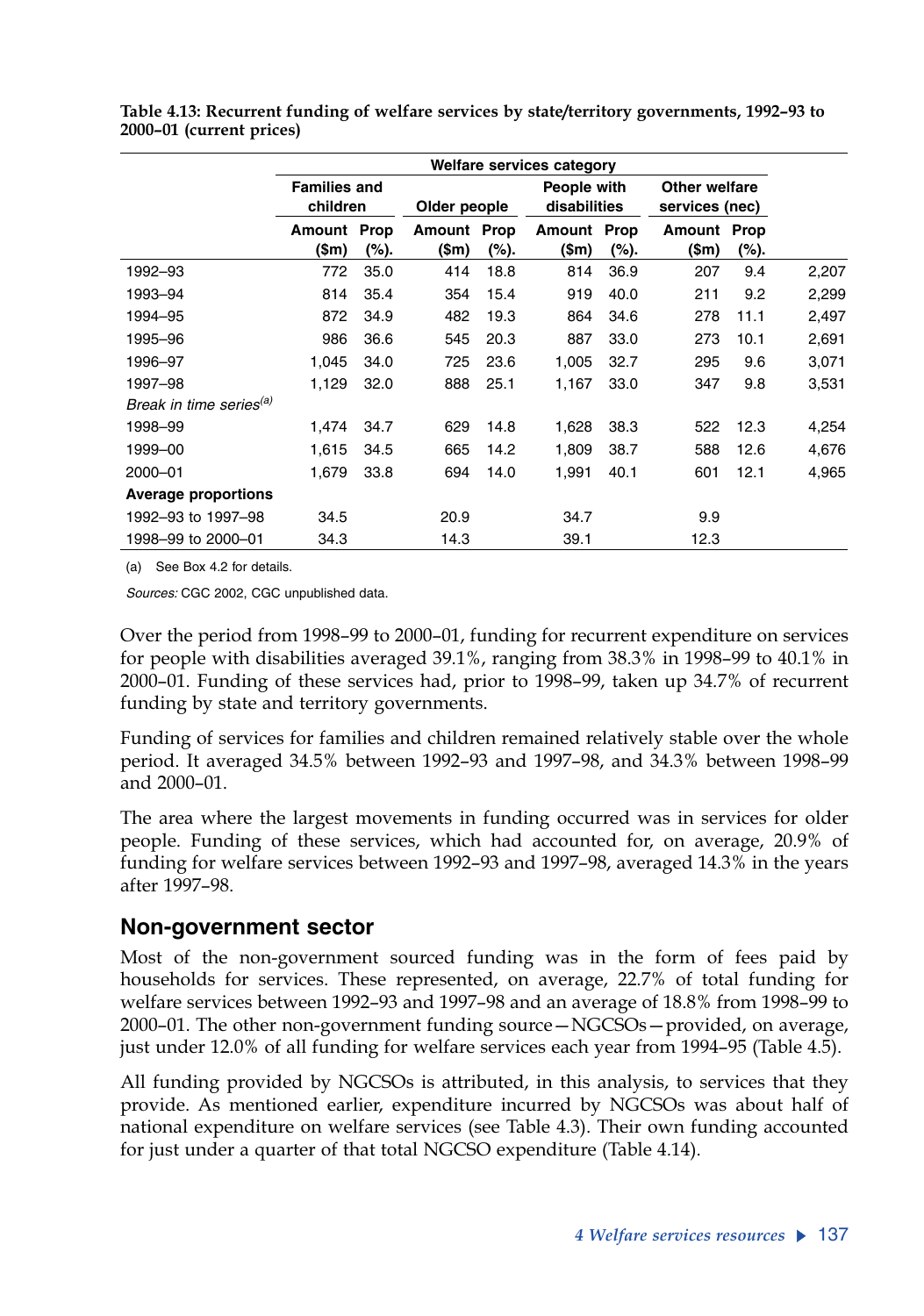|                            |                            |                       |                    | <b>Total NGCSO</b>                 |
|----------------------------|----------------------------|-----------------------|--------------------|------------------------------------|
|                            | Governments <sup>(a)</sup> | NGCSOs <sup>(b)</sup> | <b>Client fees</b> | expenditure on<br>welfare services |
|                            |                            | Amount (\$m)          |                    |                                    |
| $1992 - 93^{(c)}$          | 1,846                      | 934                   | 1,153              | 3,933                              |
| $1993 - 94(c)$             | 2,074                      | 990                   | 1,270              | 4,334                              |
| $1994 - 95^{(c)}$          | 1,973                      | 995                   | 1,338              | 4,306                              |
| $1995 - 96^{(c)}$          | 2,305                      | 1,039                 | 1,608              | 4,952                              |
| $1996 - 97(c)$             | 2,552                      | 1,143                 | 1,831              | 5,526                              |
| $1997 - 98$ <sup>(c)</sup> | 2,895                      | 1,229                 | 2,103              | 6,227                              |
| Break in time series       |                            |                       |                    |                                    |
| 1998-99                    | 2,805                      | 1,368                 | 1,482              | 5,656                              |
| 1999-00                    | 2,951                      | 1,550                 | 1,833              | 6,335                              |
| 2000-01                    | 3,383                      | 1,578                 | 1,969              | 6,931                              |
|                            |                            | Proportion (%)        |                    |                                    |
| $1992 - 93^{(c)}$          | 46.9                       | 23.7                  | 29.3               | 100.0                              |
| $1993 - 94^{(c)}$          | 47.9                       | 22.8                  | 29.3               | 100.0                              |
| $1994 - 95(c)$             | 45.8                       | 23.1                  | 31.1               | 100.0                              |
| $1995 - 96(c)$             | 46.5                       | 21.0                  | 32.5               | 100.0                              |
| $1996 - 97(c)$             | 46.2                       | 20.7                  | 33.1               | 100.0                              |
| 1997-98                    | 46.5                       | 19.7                  | 33.8               | 100.0                              |
| Break in time series       |                            |                       |                    |                                    |
| 1998-99                    | 49.6                       | 24.2                  | 26.2               | 100.0                              |
| 1999-00                    | 46.6                       | 24.5                  | 28.9               | 100.0                              |
| 2000-01                    | 48.8                       | 22.8                  | 28.4               | 100.0                              |

**Table 4.14: Funding sources of welfare services provided by NGCSOs, 1992–93 to 2000–01 (current prices)**

(a) Includes Commonwealth government grants to providers of child care services.

(b) Includes revenue from fund-raising and from business undertakings, such as opportunity shops and sheltered workshops.

(c) Estimates of total expenditure on welfare services by NGCSOs for these years are based on NGCSO income as the recurrent expenditure of these organisations is almost the same as their recurrent income (Industry Commission 1995:C16).

*Sources:* Child care fees—estimated by AIHW from ABS 1997, 2000a; Government funding—ABS unpublished data and DHFS, DHAC and DFACS unpublished data; NGCSO funding—estimated by AIHW.

### **Box 4.5: Households sector**

*The households sector comprises all resident households which are small groups of people who share accommodation, pool some or all of their income and wealth, and collectively consume goods and services. They are primarily consumers of goods and services but also are producers of services in the form of unincorporated enterprises (ABS 2000b:59).*

*As consumers of services, they are 'funders' when they pay fees for these services. This funding is well defined in respect of services provided by NGCSOs and governments. However, many services are provided within households as well as to other households as 'informal services', some of which also attract fees. The only client fees data available for these informal services, however, are in respect of child care services. It is possible that informal care provided to older people and people with disabilities may also attract fees, but these are not captured in the reported expenditure data.*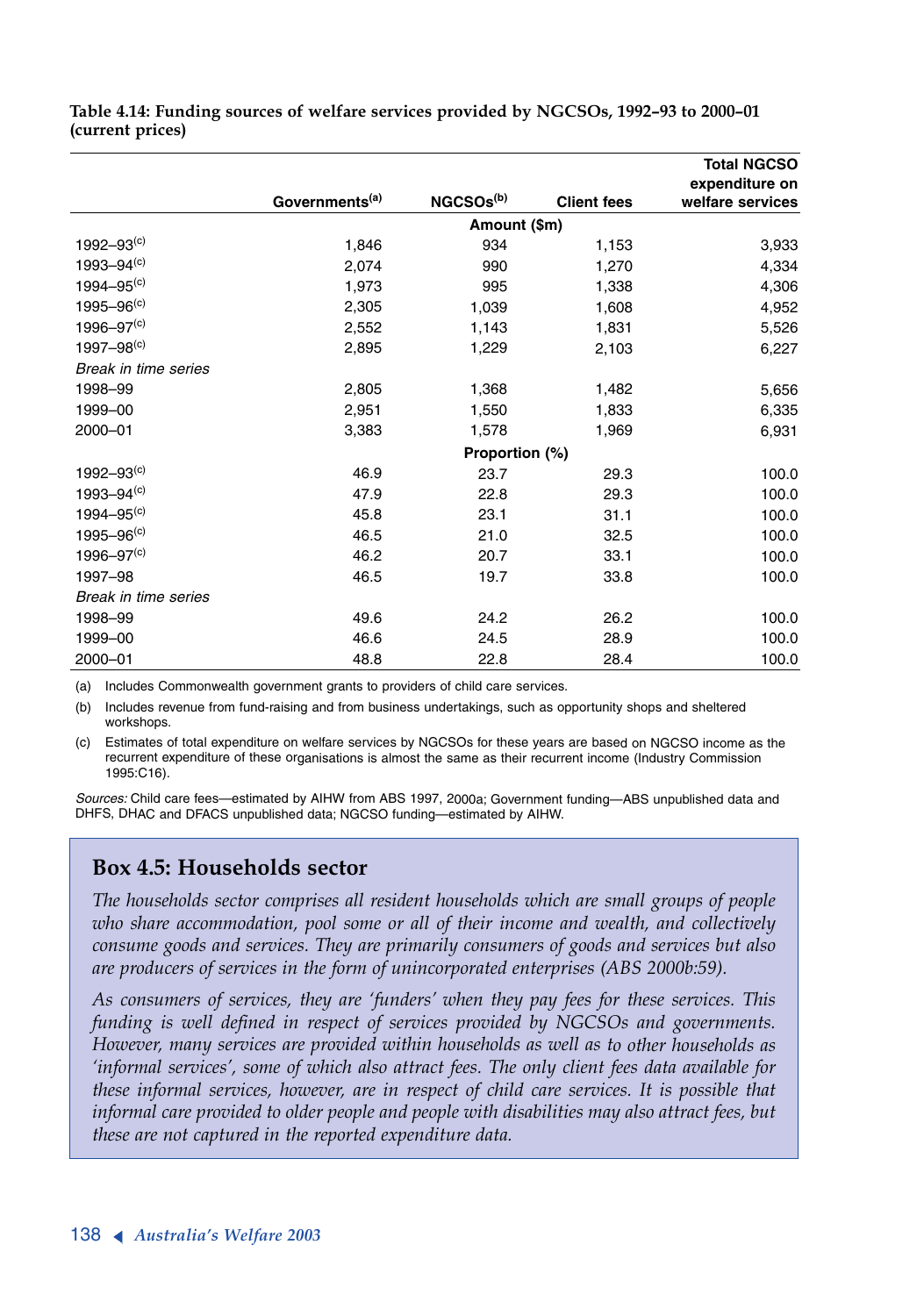|                |             | <b>Providers of services</b> |             |              |
|----------------|-------------|------------------------------|-------------|--------------|
|                |             |                              | Households- |              |
| Year           | Governments | <b>NGCSOs</b>                | informal    | <b>Total</b> |
|                |             | Amount (\$m)                 |             |              |
| 1998-99        | 528         | 1,482                        | 207         | 2,216        |
| 1999-00        | 482         | 1,833                        | 205         | 2,519        |
| 2000-01        | 369         | 1,969                        | 201         | 2,539        |
|                |             | Proportion (%)               |             |              |
| 1998-99        | 23.8        | 66.9                         | 9.3         | 100.0        |
| 1999-00        | 19.1        | 72.7                         | 8.1         | 100.0        |
| 2000-01        | 14.5        | 77.6                         | 7.9         | 100.0        |
| 3-year average | 18.9        | 72.6                         | 8.4         | 100.0        |

#### **Table 4.15: Client fees for welfare services, 1998–99 to 2000–01 (current prices)**

*Sources:* Government services—ABS public finance unpublished data; NGCSO services—estimated by AIHW based on a sample of NGCSO financial statements; Households—estimated by AIHW from ABS 1997, 2000a.

Most of the fees paid by clients was in respect of services provided by NGCSOs. In 2000–01, they attracted 77.6% of all client fees, up from 66.9% in 1998–99 (Table 4.15).

On the other hand, the proportions of client fees that were used to fund expenditure incurred by both governments and households (informal child care services) declined steadily over the period.

Government-provided services, which accounted for 23.8% of all client fee funding in 1998–99, fell to 14.5% in 2000–01 (from \$528 million to \$369 million). This reflects a move in client-funded usage towards services provided by NGCSOs and away from those provided by government agencies, a consequence of the government sector's out-sourcing policies. An example of this is in home and community care (HACC) packages, which are provided by NGCSOs, local government and state and territory government agencies. From 1994–95 to 1997–98 (the last year where statistics are available by organisation type), expenditure by NGCSOs rose consistently. In 1994–95, services provided by NGCSOs accounted for 43% of the total expenditure. In 1997–98, it was 53% (DHAC 1995, 1996, 1997, 1998).

The proportion of client fees attributable to informal child care, for example, fell from 9.3% (\$207 million) in 1998–99 to 7.9% (\$201 million) in 2000–01, as a higher proportion of the informal care was provided by grandparents at no cost.

## **International comparisons**

This part of the chapter attempts to place Australia's spending on welfare services within an international context. It does this by comparing data obtained from the OECD's social expenditure database showing government expenditure reported by nine developed economies within the OECD—including Australia. The countries whose data are compared with Australia's are Canada, France, Germany, Japan, New Zealand, Sweden, the United States and the United Kingdom.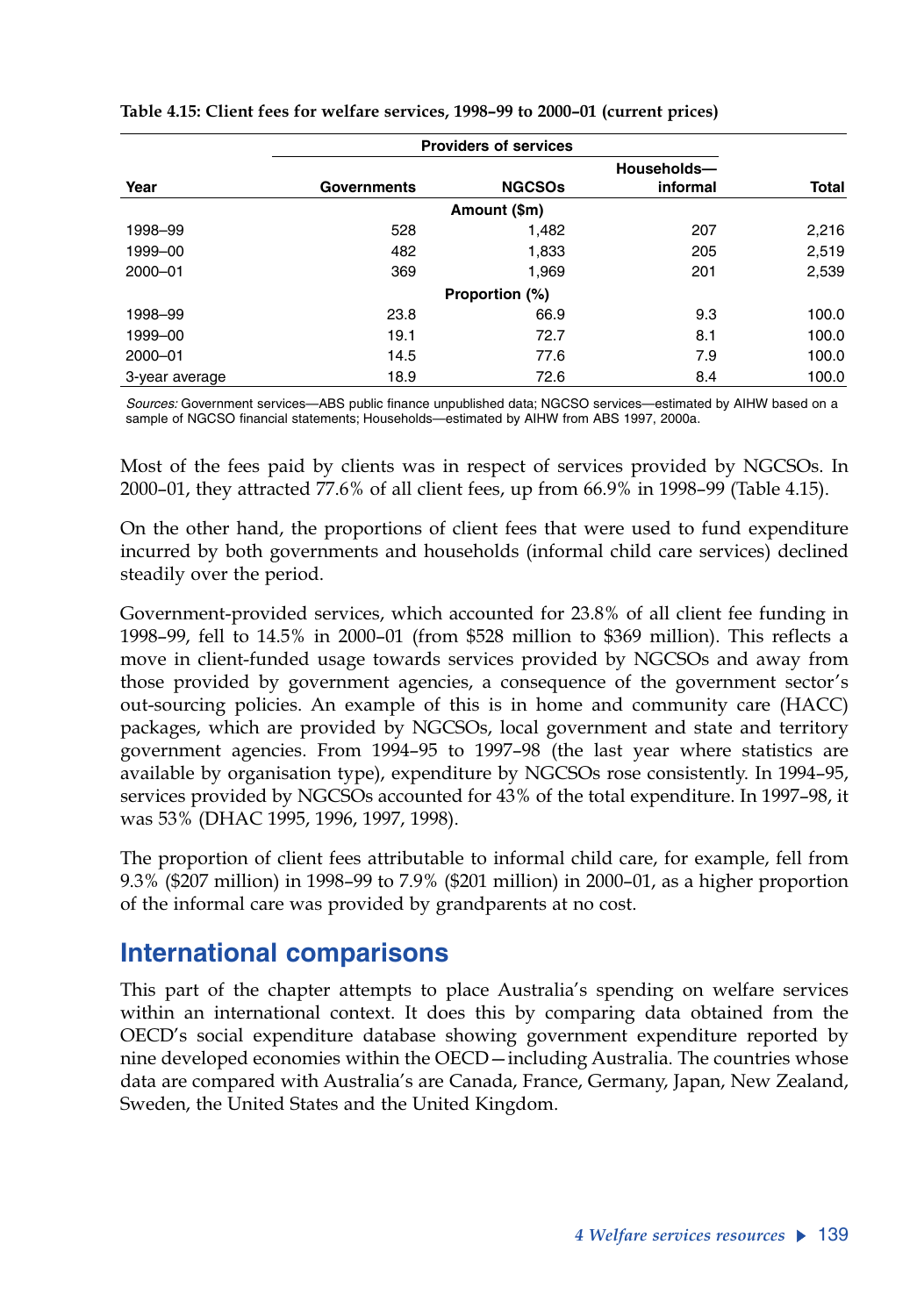|                          | <b>OECD</b> financial year |                     |      |                     |      |                     |  |  |
|--------------------------|----------------------------|---------------------|------|---------------------|------|---------------------|--|--|
|                          |                            | 1992                |      | 1995                | 1998 |                     |  |  |
|                          |                            | % of GDP Rank order |      | % of GDP Rank order |      | % of GDP Rank order |  |  |
| Australia <sup>(a)</sup> | 1.08                       | 5                   | 1.19 | 5                   | 1.40 | 5                   |  |  |
| Canada                   | 1.17                       | 3                   | 1.00 | 6                   | 2.42 | 2                   |  |  |
| France                   | 1.11                       | 4                   | 1.91 | 2                   | 1.90 | 3                   |  |  |
| Germany                  | 1.34                       | 2                   | 1.46 | 3                   | 1.61 | 4                   |  |  |
| Japan                    | 0.27                       | 8                   | 0.33 | 8                   | 0.57 | 8                   |  |  |
| New Zealand              | 0.21                       | 9                   | 0.11 | 9                   | 0.10 | 9                   |  |  |
| Sweden                   | 5.88                       |                     | 5.08 |                     | 5.53 | 1                   |  |  |
| United Kingdom           | 1.06                       | 6                   | 1.27 | 4                   | 1.30 | 6                   |  |  |
| United States of America | 0.74                       | 7                   | 0.74 | 7                   | 0.58 | 7                   |  |  |
| Mean <sup>(b)</sup>      | 1.43                       |                     | 1.45 |                     | 1.71 |                     |  |  |

**Table 4.16: Comparison of government expenditure on welfare services by selected OECD countries, 1992, 1995, 1998**

(a) There is a discontinuity for Australia between 1995 and 1998.

(b) Unweighted mean.

*Sources:* Australia—AIHW welfare services expenditure database; other countries—OECD unpublished data.

The OECD data show that levels of spending on welfare services as a proportion of GDP by selected countries with relatively similar economic profiles varied, ranging in 1998 from 0.1 per cent for New Zealand to 5.5 per cent for Sweden. Many factors impact on such intercountry comparisons, not the least of which is the fact that the OECD data include only expenditure by governments. They do not, therefore, make allowances for possible differences in levels of involvement of the non-government sector in funding welfare services. Other differences identified by the OECD as contributing to the range of results include:

- country-specific classifications and reporting of expenditure on welfare services;
- social welfare policies;
- demographic structure; and
- cultural differences in the provision of social welfare.

In 1998, the latest year for which internationally comparative data are available, the nine selected OECD countries including Australia spent an average of 1.7% of GDP on government-funded welfare services. Australia was the fifth highest of the nine (Table 4.16). In both 1992 and 1998, Sweden was consistently the highest spender at 5.9% and 5.5% respectively. At the other end of the scale, New Zealand reported expenditure of 0.2% and 0.1%.

# **4.4 Tax expenditures**

Tax expenditures are tax concessions such as exemptions, deductions, rebates, reduced tax rates and deferral of tax liability. The tax deductibility of donations to NGCSOs is an example of a tax expenditure in the community services sector. Tax expenditures are measured in terms of the amount of tax revenue forgone by government as a result of concessional taxation treatment (for more detail, see AIHW 1997:35–8).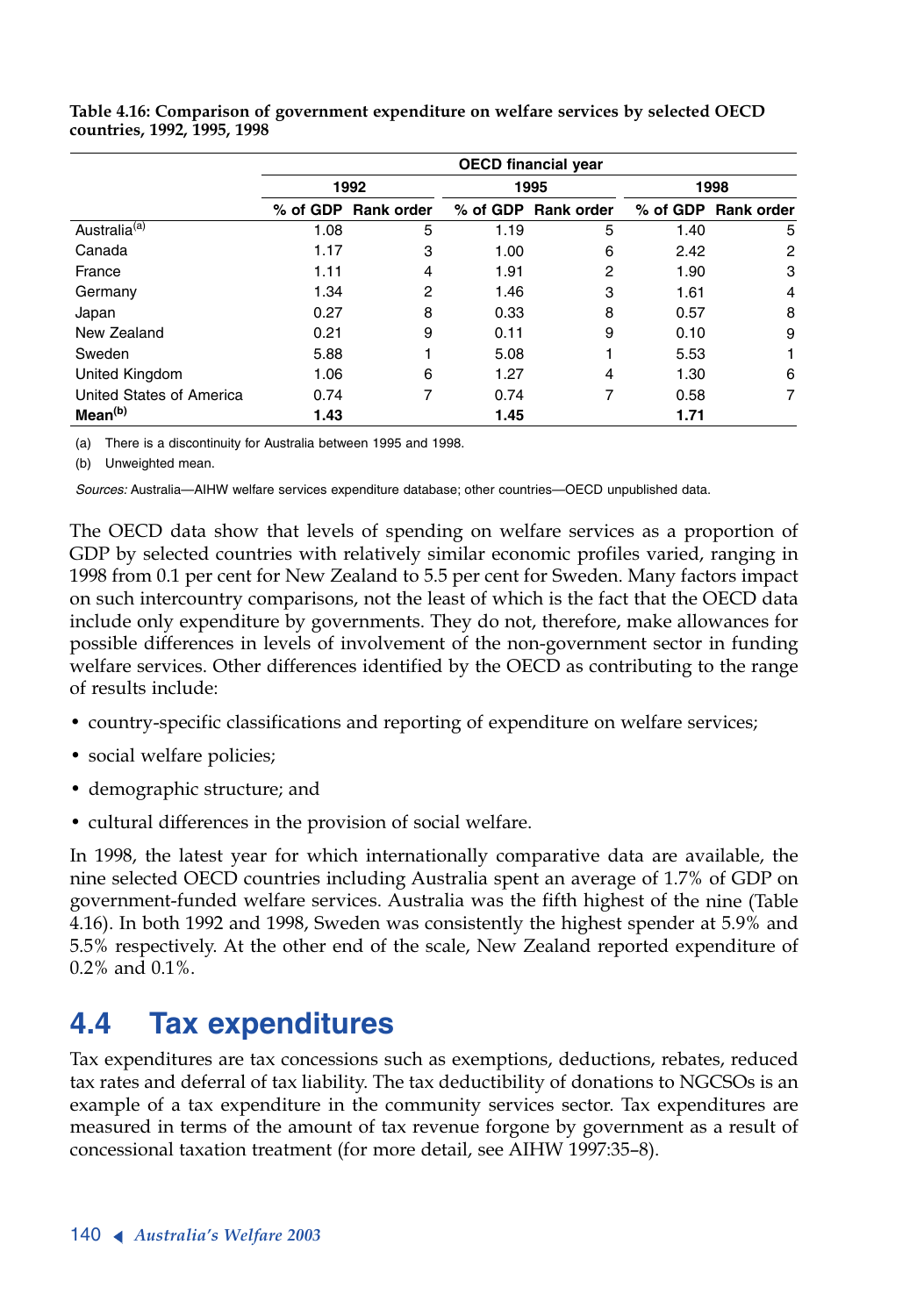For NGCSOs, tax expenditures are a significant form of assistance, accounting for 6.1% of total expenditure in 2000–01 (Table 4.17).

Prior to the 2000 taxation reforms, many NGCSOs were exempt from wholesale sales tax, which had been a growing form of imputed tax expenditure flowing to them. The replacement of the wholesale sales tax with a broad-based goods and service tax (GST) meant that this particular form of imputed tax expenditure no longer applied after 1999–00. Under the new tax regime, NGCSOs can register with the Australian Taxation Office and claim back the GST they paid on inputs used in providing services. While this effectively exempts their services from the GST, this is not classified by Treasury as a tax expenditure and this different treatment of the GST, compared with the wholesale sales tax, has led to a break in the tax expenditure time series.

Estimated total revenue forgone from tax expenditures in the community services sector increased from \$323 million in 1993–94 to \$836 million in 2000–01. These are likely to be underestimates as many potential tax expenditures in this area are not costed due to a lack of data and difficulties in choosing a suitable tax benchmark (see AIHW 1999:28–9 for more details).

|                                                               |            |       |       |       |        | 1993-94 1994-95 1995-96 1996-97 1997-98 1998-99 1999-00 2000-01 |        |                                |
|---------------------------------------------------------------|------------|-------|-------|-------|--------|-----------------------------------------------------------------|--------|--------------------------------|
| Tax deductibility for donations to<br>benevolent institutions | 73         | 73    | 69    | 88    | 86     | 120                                                             | 123    | 135                            |
| Commonwealth tax exemptions<br>on inputs                      |            |       |       |       |        |                                                                 |        |                                |
| Fringe benefits tax                                           | 30         | 70    | 75    | 150   | 180    | 190                                                             | 210    | 240                            |
| Wholesale sales tax (WST)                                     | 120        | 119   | 137   | 153   | 172    | 207                                                             | 231    | $\underline{\hspace{1cm}}$ (c) |
| State/ territory tax exemptions<br>on inputs                  |            |       |       |       |        |                                                                 |        |                                |
| Payroll tax                                                   | 80         | 79    | 91    | 102   | 115    | 138                                                             | 154    | 168                            |
| Land tax                                                      | 40         | 40    | 46    | 51    | 57     | 69                                                              | 77     | 84                             |
| Stamp duty and bank taxes                                     | 100        | 99    | 114   | 127   | 144    | 172                                                             | 193    | 210                            |
| Total government input tax<br>exemptions excluding WST        | <i>250</i> | 408   | 463   | 583   | 668    | 568                                                             | 634    | 701                            |
| <b>Total tax expenditure</b>                                  |            |       |       |       |        |                                                                 |        |                                |
| excluding wholesale sales tax                                 | 323        | 481   | 533   | 672   | 754    | 689                                                             | 757    | 836                            |
| Total welfare services<br>expenditure                         | 7,726      | 8,355 | 9,069 | 9,958 | 10,874 | 11,883                                                          | 13,073 | 13,690                         |
| Tax expenditure as a proportion<br>of total expenditure (%)   | 4.2        | 5.8   | 5.9   | 6.7   | 6.9    | 5.8                                                             | 5.8    | 6.1                            |

Table 4.17: Estimates of tax expenditures<sup>(a)</sup> in respect of NGCSOs, 1993-94 to 2000-01<sup>(b)</sup> **(\$m in current prices)**

(a) Tax expenditures are recorded against the year in which the liability was incurred, not the year the expenditure is paid.

(b) 1994–95 to 2000–01 figures are AIHW estimates, except for the FBT exemption which was provided by Treasury.

(c) This form of taxation was abolished from 1 July 2000, following the introduction of the 'New Business Tax System' by the Commonwealth Government.

*Note:* Totals may not add due to rounding.

*Sources:* AIHW 2003a; Industry Commission 1995; Treasury 1997, 1999, 2001, 2002; AIHW welfare services expenditure database.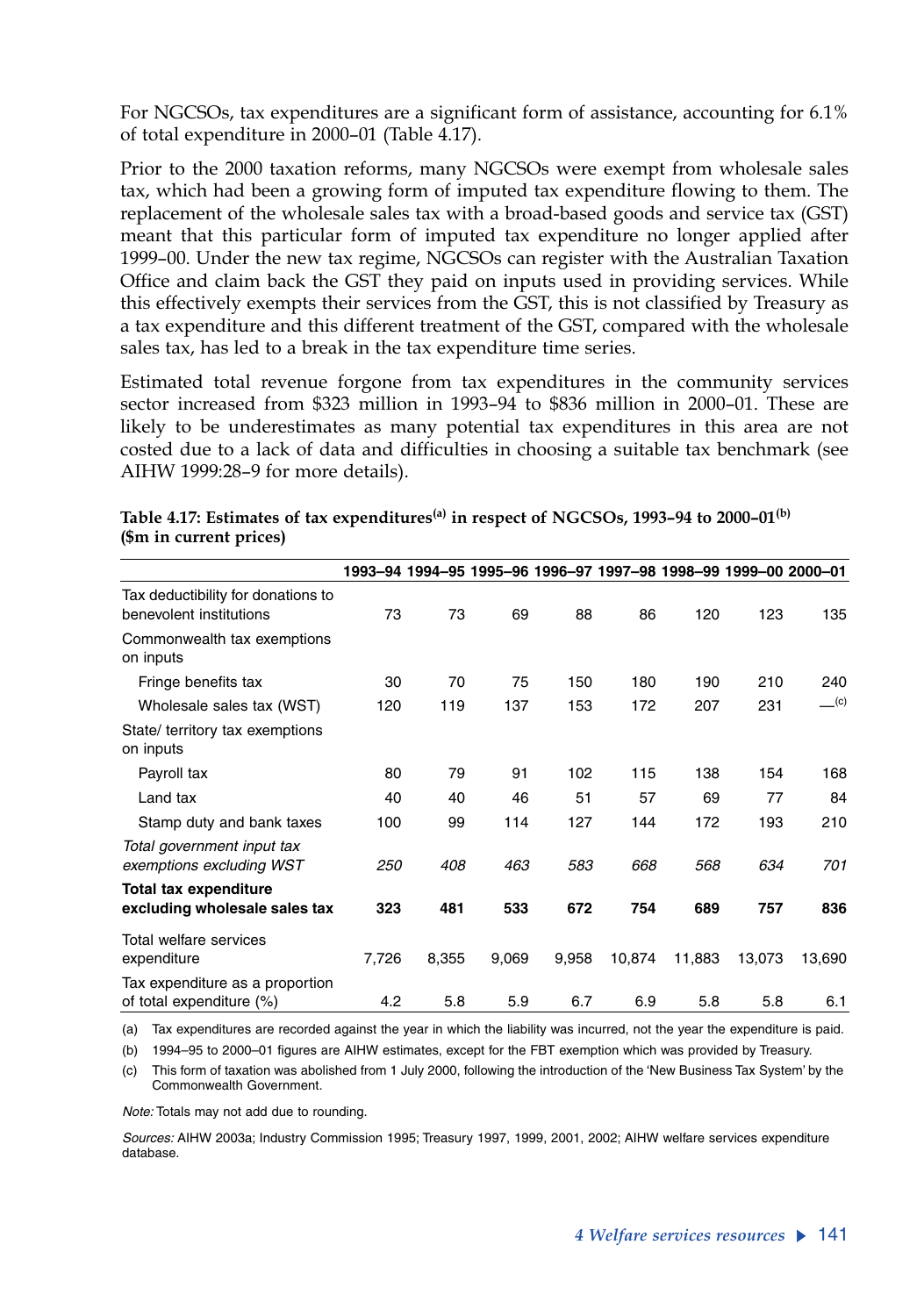Real growth in tax expenditure over the 8-year period averaged 12.6% per year. The fringe benefits tax exemption had the highest real growth of all tax expenditures, with revenue forgone increasing by 29.7% per year between 1993–94 and 2000–01. This suggests a growing reliance of the sector on fringe benefits as part of employee remuneration.

The revenue forgone from government input tax exemptions made up the bulk of revenue forgone from all tax expenditures in the sector, averaging 84.8% of the total over the 8-year period.

# **4.5 Human resources in welfare services**

Human resources in community services comprise people employed in community services (that is, those who work on a paid basis), as well as two types of unpaid workers: volunteers who work for community service organisations; and unpaid time used in households to provide welfare services.

According to the ABS Census, in 2001 there were 237,056 people in Australia who were employed in 29 community services occupations (those that provide direct services). However, not all people in these occupations work in community services industries. For example, preschool teachers (a community services occupation) work predominantly in the education industry. Moreover, the community services industries also comprise some other occupations that provide managerial and infrastructure support for the delivery of these services rather than directly provide them. Figure 4.4 illustrates the way in which community services occupations and industries overlap.

|                              | <b>Community services industries</b>                                                                                                       | <b>Other industries</b>                                                              | Total                      |
|------------------------------|--------------------------------------------------------------------------------------------------------------------------------------------|--------------------------------------------------------------------------------------|----------------------------|
| Community<br><b>services</b> | 111,836 persons employed in<br>community services occupations<br>in community service industries                                           | 125,220 persons employed in<br>community services<br>occupations in other industries | 237,056<br>$(195,313$ FTE) |
| occupations                  | e.g. children's care workers in<br>child care services industry                                                                            | e.g. counsellors in education<br>industry                                            |                            |
|                              | 89,548 persons employed in<br>other occupations in community<br>services industries                                                        |                                                                                      |                            |
| Other<br>occupations         | e.g. managers, accountants and<br>auditors, tradespersons, and<br>computing preofessionals who<br>support community services<br>industries |                                                                                      |                            |
| <b>Total</b>                 | 201,384                                                                                                                                    |                                                                                      |                            |

**Figure 4.4: The relationship of community services occupations to community services and other industries, Australia, 2001**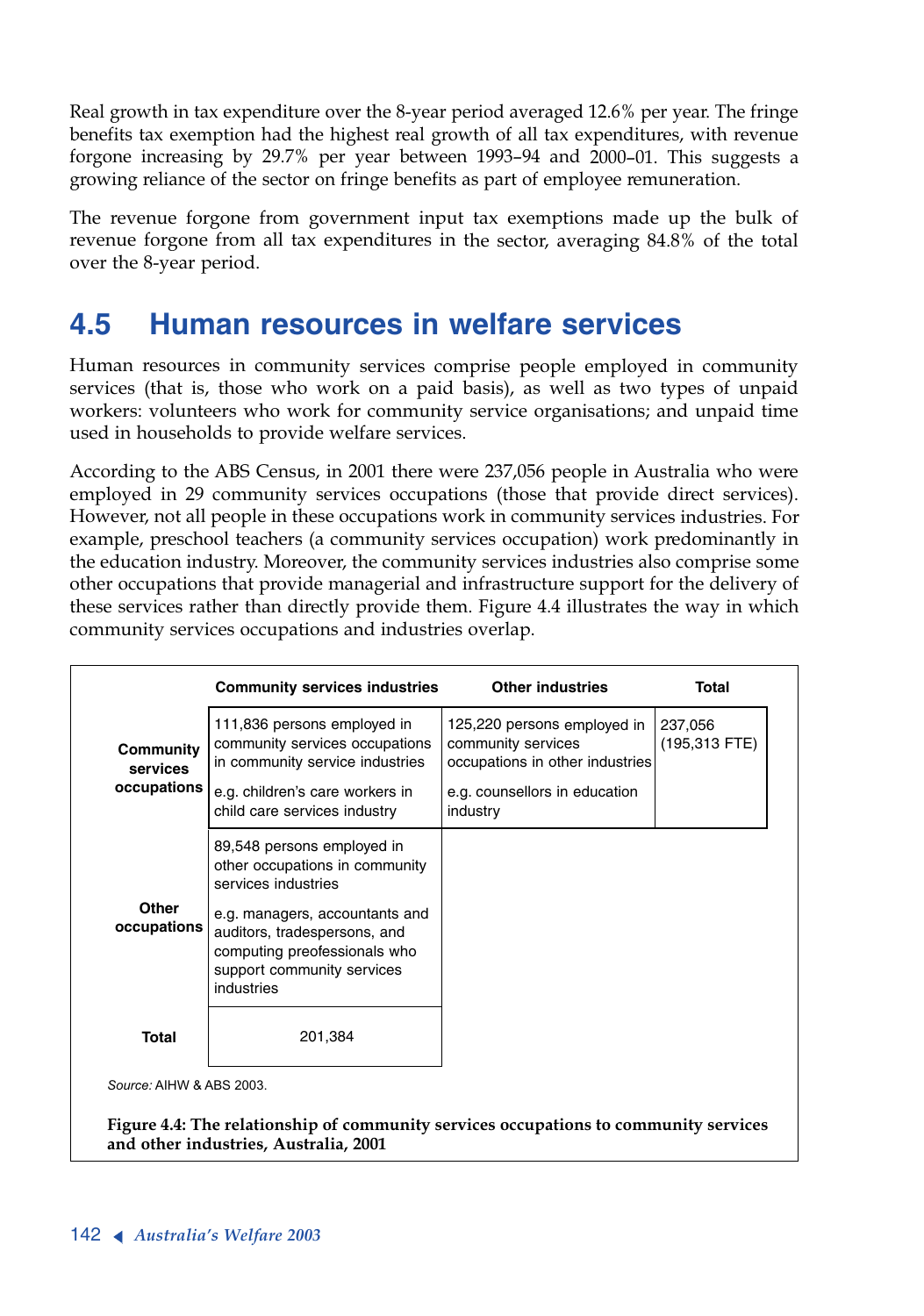Because many workers in community services occupations are employed part-time (50.6% in 2001, see Table 4.19), it is also useful to know the extent of provision of these services in terms of their equivalent full-time workforce. This can be estimated for some of these workers from the ABS Labour Force Survey and the Community Services Industry Survey. From these surveys it can be estimated that, in 2000–01, there were 195,313 FTE workers employed in occupations that provided, or supported the provision of, community services in Australia. These included 179,240 FTE who were in community services industries (that is, all of the occupations shown in the community services industry boxes in Figure 4.4), but only a portion of those employed in other industries (9,931 FTE who were employed by governments in occupations that supported the provision of services and a further 6,142 FTE who were in various other industries). There is no source of data from which the full-time equivalent of the approximately 125,000 people who provide community services in the remaining industries can be estimated (Table 4.18).

The paid labour force accounts for only a fraction of total time spent providing welfare services, however—by far the largest contribution comes from the 7.4 million households in Australia in 2001 (ABS 2003b) many of whom directly care for relatives and friends or indirectly assist other members of the community in need of care through charitable organisations. Based on data from the ABS Time Use survey 1997 it can be estimated that in 2000–01 these households provided 1.8 billion hours in informal welfare services, which is equivalent to a full-time workforce of just under 1 million people (see Table 4.23). A small fraction of this workforce can be attributed to volunteers in community and welfare organisations. The ABS Survey of Voluntary Work shows there were almost 1.3 million people in 2000 who contributed 181.1 million hours of voluntary work for community and welfare organisations in Australia, which was equivalent to approximately 100,000 full-time workers (ABS 2001d).

## **Paid work**

The main focus of this section will be on community services occupations (outlined by the dark box in Figure 4.4), as these workers make up the community services workforce employed in the actual delivery of welfare services.

## **People employed in community services occupations**

In 2001, just under half (47.2%) of all workers employed in community services occupations worked in community services industries (Table 4.18). These industries comprise two broad groups: child care services and community care services (which includes accommodation for the aged, residential and non-residential services, and other undefined community and community care services).

In 2001, 83.8% of workers in community services occupations were female, and half of all workers (50.6%) worked part-time (Table 4.19). Child and youth services workers were predominantly female (93.4%) and were generally younger than other community services workers, with 26.2% aged 45 or over. The highest proportion of workers who were Indigenous were in family services occupations (5.8%). Aged or disabled care workers were the oldest, with 50.1% aged 45 or over, and 70% worked part-time. Other community services workers (social security inspectors and social and community workers) were the least likely to work part-time (29.1%).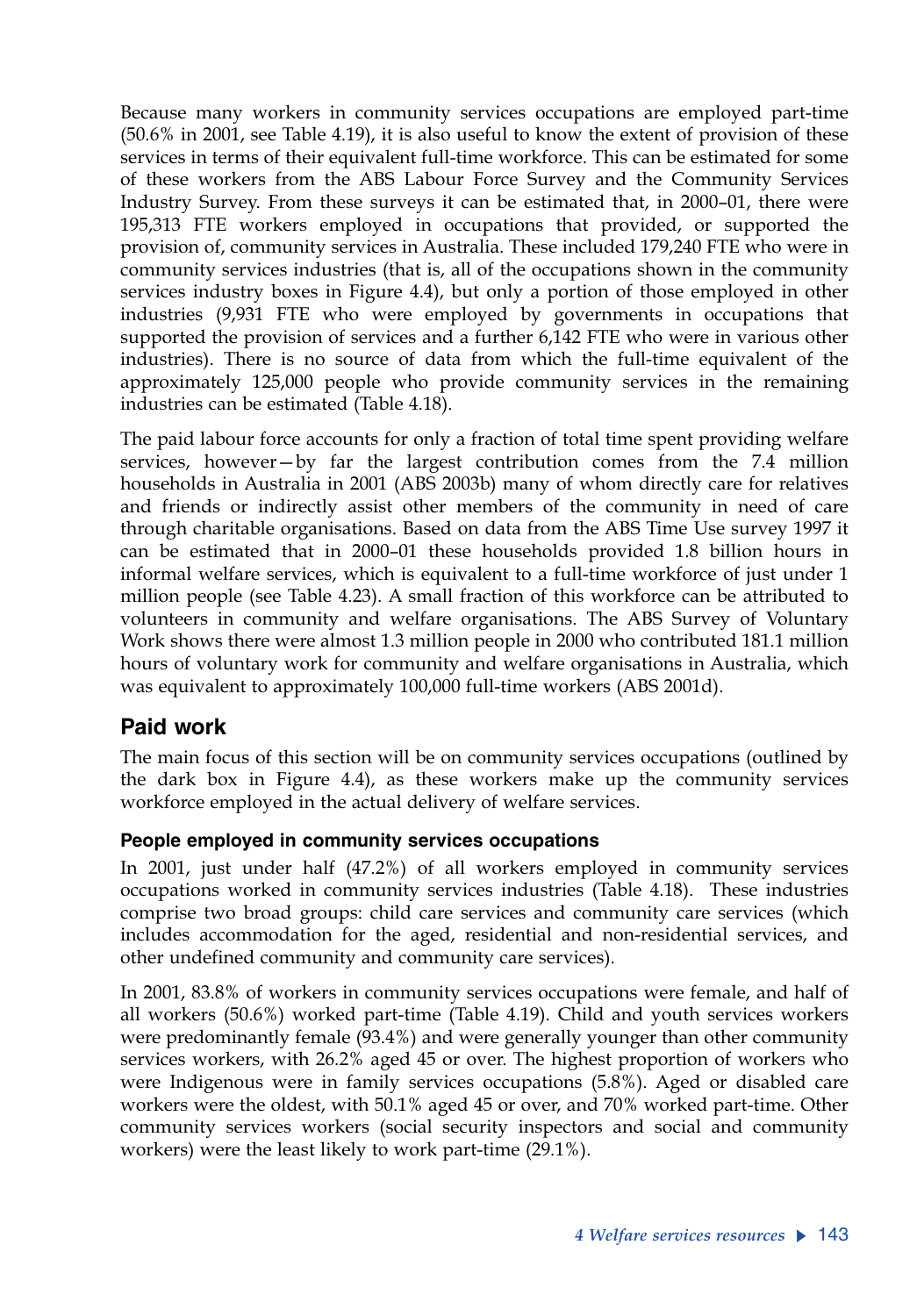**Table 4.18: Persons employed in community services occupation groups, by industry, 2001**

|                                        | Child and           |                    |                              | Aged or         | Other               |         |
|----------------------------------------|---------------------|--------------------|------------------------------|-----------------|---------------------|---------|
|                                        | vouth               | Family<br>services |                              | disabled        | community           |         |
| <b>Industry</b>                        | services<br>workers | workers            | <b>Disability</b><br>workers | care<br>workers | services<br>workers | Total   |
|                                        |                     |                    |                              |                 |                     |         |
| <b>Community services industries</b>   |                     |                    |                              |                 |                     |         |
| Child care services                    | 51,013              | 250                | 92                           | 228             | 827                 | 52,410  |
| Community care services                |                     |                    |                              |                 |                     |         |
| Accommodation for the aged             | 23                  | 37                 | 38                           | 3,614           | 303                 | 4,015   |
| Residential care services, nfd         | 1,698               | 992                | 2,603                        | 4,984           | 1,547               | 11,824  |
| Non-residential care services, nec     | 2,466               | 4,485              | 2,878                        | 19,938          | 7,416               | 37,183  |
| Community services, nfd                | 725                 | 527                | 276                          | 1,171           | 1,724               | 4,423   |
| Community care services, nfd           | 139                 | 138                | 222                          | 1,127           | 355                 | 1,981   |
| Total community services               | 56,064              | 6,429              | 6,109                        | 31,062          | 12,172              | 111,836 |
| <b>Other industries</b>                |                     |                    |                              |                 |                     |         |
| Health & community services, nfd       | 481                 | 372                | 340                          | 5,877           | 1,264               | 8,334   |
| Government administration              | 2,051               | 2,329              | 1,207                        | 2,141           | 13,859              | 21,587  |
| Defence                                | 14                  | 10                 | 6                            | 6               | 51                  | 87      |
| Education                              | 31,119              | 208                | 21,030                       | 513             | 1,191               | 54,061  |
| Nursing homes                          | 31                  | 45                 | 87                           | 4,281           | 412                 | 4,856   |
| Hospitals <sup>(a)</sup>               | 194                 | 287                | 78                           | 561             | 2,403               | 3,523   |
| Community health centres               | 209                 | 257                | 131                          | 643             | 1,584               | 2,824   |
| Other health industries <sup>(b)</sup> | 437                 | 478                | 377                          | 2,170           | 2,561               | 6,023   |
| Other industries (incl. not stated)    | 11,072              | 1,263              | 1,530                        | 4,538           | 5,493               | 23,896  |
| Total other industries                 | 45,637              | 5,249              | 24,786                       | 20,730          | 28.818              | 125,220 |
| Total                                  | 101,701             | 11,678             | 30,895                       | 51,792          | 40,990              | 237,056 |

(a) Includes psychiatric hospitals, and hospitals and nursing homes not further defined.

(b) Includes Health services not further defined.

*Source:* AIHW & ABS 2003.

|  | Table 4.19: Persons employed in community services occupations: selected characteristics, 2001 |  |  |  |  |
|--|------------------------------------------------------------------------------------------------|--|--|--|--|
|--|------------------------------------------------------------------------------------------------|--|--|--|--|

|                            |              |             |          | % Indi- |               |
|----------------------------|--------------|-------------|----------|---------|---------------|
| Occupation                 | $%$ aged 45+ | % part-time | % female | genous  | <b>Number</b> |
| Child and youth services   | 26.2         | 49.7        | 93.4     | 2.2     | 101,701       |
| Family services            | 42.9         | 40.1        | 76.9     | 5.8     | 11.678        |
| <b>Disability services</b> | 43.7         | 53.7        | 84.8     | 1.2     | 30.895        |
| Aged or disabled care      | 50.1         | 70.0        | 84.8     | 2.0     | 51.792        |
| Other community services   | 38.7         | 29.1        | 86.5     | 4.8     | 40.990        |
| Total                      | 36.7         | 50.6        | 83.8     | 2.7     | 237.056       |

*Source:* AIHW & ABS 2003.

The 2001 Census of Population and Housing showed that in general, people employed in community services occupations had relatively low incomes, with only 15.9% overall receiving \$41,600 or more per year, compared with 39.6% of people employed in health occupations. This ranged from 36.9% of community and social workers to 8.5% of child and youth services workers (mainly pre-primary teachers) and 3.6% of aged or disabled person carers (AIHW & ABS 2003). (Income reported includes money received from earnings and other sources, such as annuities, dividends and interest, and welfare payments, and is used as a proxy for earnings where other sources of data are not available.)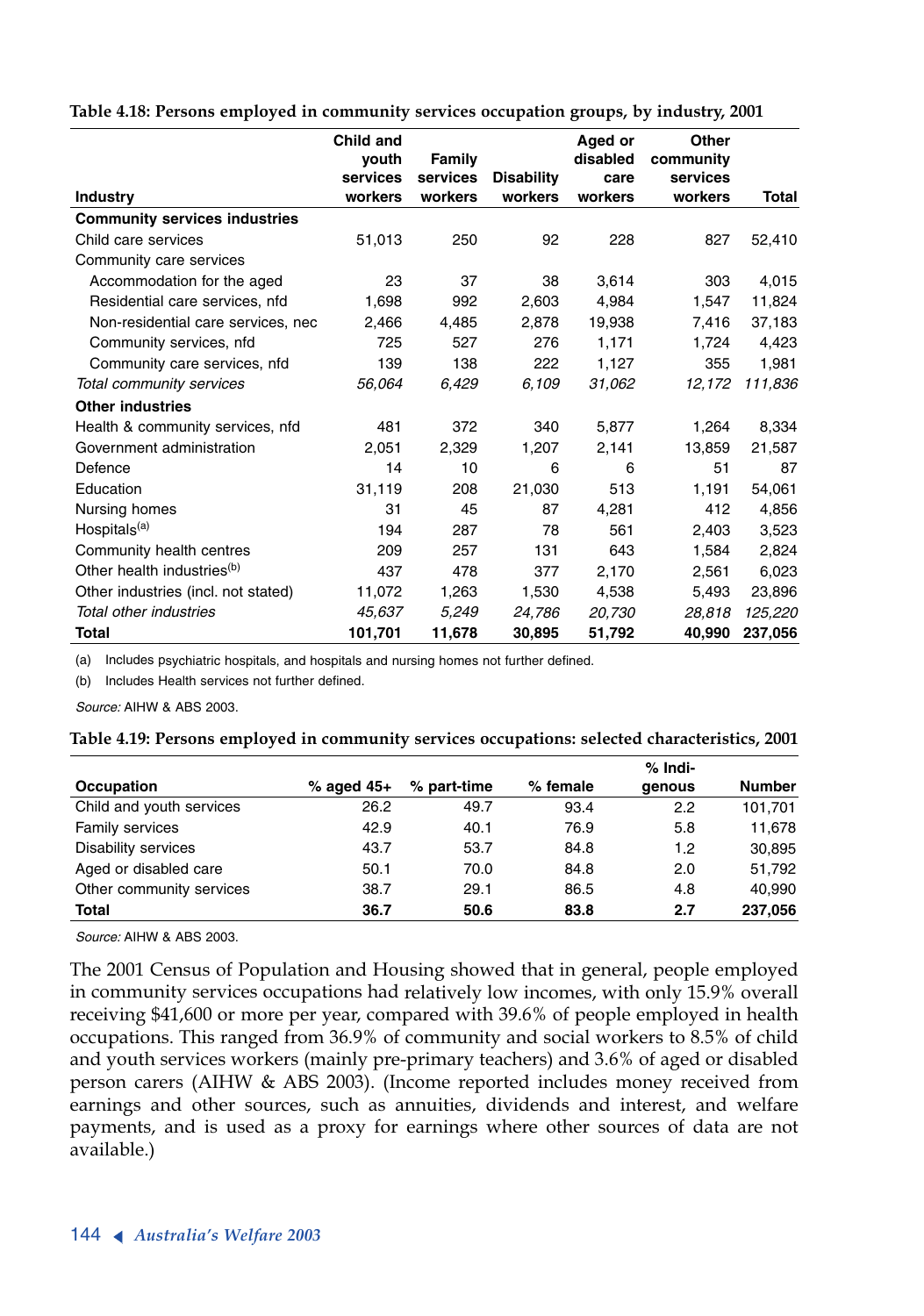| Occupation                                        | Average weekly earnings <sup>(a)</sup> | Hours paid for <sup>(b)</sup> |
|---------------------------------------------------|----------------------------------------|-------------------------------|
| Social welfare professionals <sup>(c)</sup>       | \$668.40                               | 37.7                          |
| Miscellaneous social professionals <sup>(d)</sup> | \$649.20                               | n.p.                          |
| Welfare associate professionals                   | \$574.00                               | 38.5                          |
| Carers and aides                                  | \$402.60                               | 38.1                          |
| Child care workers                                | \$424.10                               | n.p.                          |
| Family day care workers                           | \$370.30                               | 37.4                          |
| Special care workers                              | \$372.00                               | 39.7                          |
| Personal care and nursing assistants              | \$463.90                               | 37.7                          |

**Table 4.20: Average weekly earnings and hours paid for full-time adults, selected community services occupations, 2002**

(a) Total earnings for full-time employed adults. Includes ordinary time and overtime earnings.

(b) Total hours paid for, full-time employed adults. Includes ordinary time and overtime hours.

(c) Includes social workers, welfare and community workers, counsellors.

(d) Includes other social professionals.

*Source:* ABS 2003c.

The relatively low incomes for those in community services occupations may be partly explained by their relatively high proportions employed part-time (51%) and on a casual basis. Moreover, casual workers are less likely to be trade union members (only 11% in 1999, compared with 31% for permanent employees) (ABS 2000c). The majority of community services workers are unlikely to have the assistance of a trade union to negotiate rates of pay and working conditions.

Income levels for child and youth services workers have received considerable attention in recent years. Their income levels were relatively low in 2001—half (49%) of all child and youth workers received less than \$20,800 per year in 2001—but this was partly due to the number of hours worked, as 49.7% of the group worked part-time (AIHW & ABS 2003).

Average weekly earnings data can be obtained from the ABS biennial survey of employee earnings and hours. This survey provides earnings data (including the composition of average weekly earnings) for various categories of employees, by occupation group and industry.

The survey showed that average weekly earnings for workers in community services occupations varies by occupation. Professionals working full-time in social and welfare areas, such as social workers, received average weekly earnings of between \$574 and \$668 in 2002 (Table 4.20). This compares with \$424 per week for child care workers and around \$370 for family day care workers and special care workers (who provide care and supervision for children in residential child care establishments and security institutions; care to people in refuges; or household support and assistance to people in need of care or therapy programs).

### **Trends in community services occupations**

The number of workers in comparable community services occupations in Australia increased by 50,078 (26.8%) between 1996 and 2001 (Table 4.21). This growth was substantially higher than the total growth in all occupations over the period (8.7%).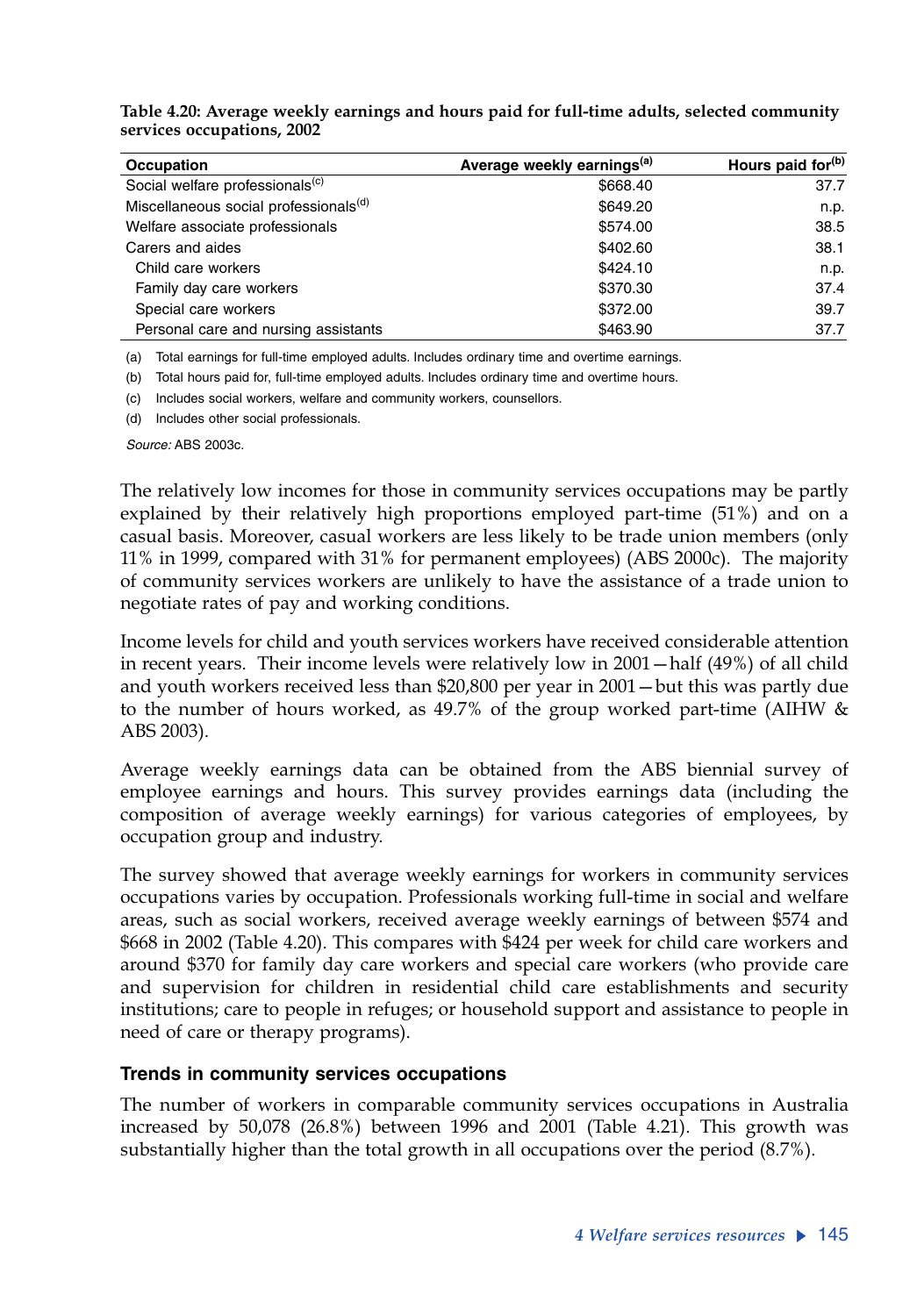**Table 4.21: Persons employed in community services and all occupations, 1996 and 2001**

| Occupation                                | 1996      | 2001      | <b>Difference</b> | % difference |
|-------------------------------------------|-----------|-----------|-------------------|--------------|
| Child and youth services                  |           |           |                   |              |
| Child care coordinator                    | 7,136     | 6,437     | $-699$            | $-9.8$       |
| Pre-primary school teacher                | 12,588    | 14,166    | 1,578             | 12.5         |
| Youth worker                              | 5,389     | 6,166     | 777               | 14.4         |
| Pre-school aide                           | 3,077     | 4,685     | 1,608             | 52.3         |
| Child care worker                         | 31,200    | 45,189    | 13,989            | 44.8         |
| Family day care worker                    | 16,578    | 10,997    | $-5,581$          | $-33.7$      |
| Nanny                                     | 6,578     | 5,300     | $-1,278$          | $-19.4$      |
| Hostel parent                             | 1,629     | 1,450     | $-179$            | $-11.0$      |
| Child or youth residential care assistant | 3,595     | 487       | $-3,108$          | $-86.5$      |
| Children's care worker nfd                | 5,503     | 6,814     | 1,311             | 23.8         |
| Total                                     | 93,273    | 101.691   | 8,418             | 9.0          |
| <b>Family services</b>                    |           |           |                   |              |
| Welfare worker                            | 6,226     | 8,985     | 2,759             | 44.3         |
| Family counsellor                         | 1,400     | 1,310     | $-90$             | $-6.4$       |
| Family support worker                     | 1,001     | 1,383     | 382               | 38.2         |
| Total                                     | 8,627     | 11,678    | 3,051             | 35.4         |
| <b>Disability workers</b>                 |           |           |                   |              |
| Special needs teacher                     | 8,825     | 9,665     | 840               | 9.5          |
| Teacher of the hearing impaired           | 609       | 830       | 221               | 36.3         |
| Teacher of the sight impaired             | 254       | 236       | $-18$             | $-7.1$       |
| Special education teacher, nec            | 1,013     | 711       | $-302$            | $-29.8$      |
| Residential care officer                  | 1,015     | 2,825     | 1,810             | 178.3        |
| Disabilities services officer             | 4,930     | 6,232     | 1,302             | 26.4         |
| Integration aide                          | 2,877     | 10,396    | 7,519             | 261.3        |
| Total                                     | 19,523    | 30,895    | 11,372            | 58.2         |
| Aged or disabled care                     |           |           |                   |              |
| Aged or disabled person carer             | 35,943    | 51,792    | 15,849            | 44.1         |
| <b>Other community services</b>           |           |           |                   |              |
| Welfare centre manager                    | 983       | 829       | $-154$            | $-15.7$      |
| Social workers                            | 7,193     | 9,110     | 1,917             | 26.7         |
| Community worker                          | 15,804    | 17,113    | 1,309             | 8.3          |
| Rehabilitation counsellor                 | 1,206     | 1,532     | 326               | 27.0         |
| Drug and alcohol counsellor               | 756       | 1,099     | 343               | 45.4         |
| Welfare associate professional, nfd       | 61        | 527       | 466               | 763.9        |
| Parole or probation officer               | 828       | 1,110     | 282               | 34.1         |
| Social security inspector                 | 2,291     | 9,302     | 7,011             | 306.0        |
| Refuge worker                             | 480       | 368       | $-112$            | $-23.3$      |
| Total                                     | 29,602    | 40,990    | 11,388            | 38.5         |
| <b>Total community services</b>           | 186,968   | 237,046   | 50,078            | 26.8         |
| <b>Total all occupations</b>              | 7,636,319 | 8,298,606 | 662,287           | 8.7          |

*Source:* AIHW & ABS 2003.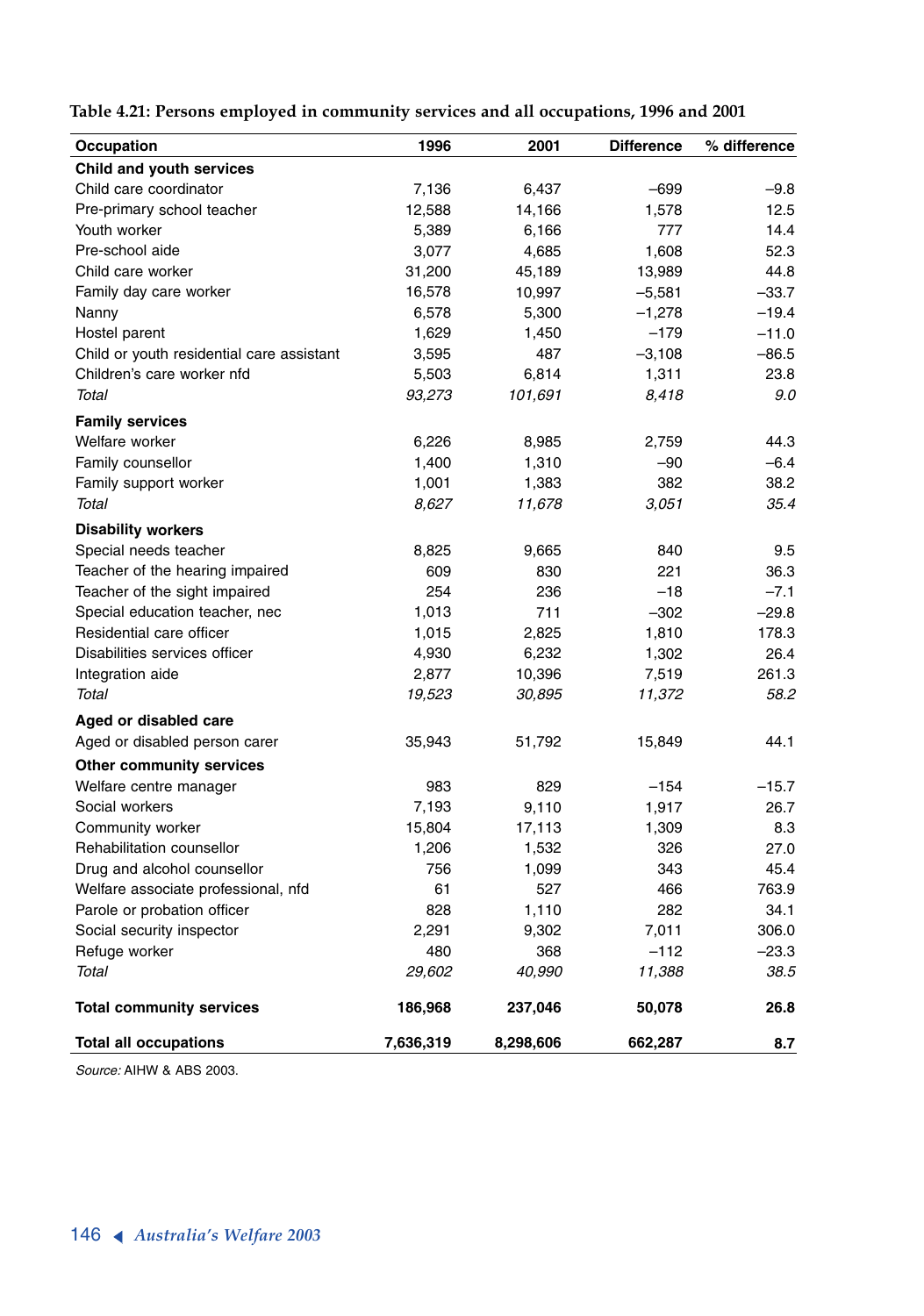There was considerable variation, however, among the various community services occupations. Child and youth services occupations increased by 8,418 workers (9.0%) to 101,691 in 2001. There was a decrease in family day care worker, nanny, child or youth residential care assistants and childcare coordinator occupations, and an increase of 13,989 child care workers, reflecting the trend away from care in the child or carer's home and residential care to care in child care centres.

Between 1996 and 2001, the number of family services workers increased by 35.4%, although one occupation from this group, family counsellors, decreased by 6.4%. Disability workers increased by 58.2%, with a marked increase in the number of integration aides and residential care officers. The number of aged and disabled person carers increased 44.1% to 51,792 in 2001.

## **Box 4.6: Aged care nurses**

*In common with most other countries, Australia has, as a consequence of the post-World War II 'baby boom', a population 'bulge' now reaching retirement ages, and this is affecting workers who provide welfare services. The combined effect of these two movements is likely to be an increased pressure on the providers of health and welfare services to older people.* 

*The mainstay of the aged care nursing workforce comprises nurses employed in the areas of practice of geriatrics/gerontology and community/district/domiciliary nursing (numbering 33,335 and 8,043 nurses, respectively, in 1999). These nurses supply health care and welfare services in residential aged care establishments and in the community. In 2002 the Senate Community Affairs Committee Inquiry into Nursing identified aged care as the area of nursing 'in greatest crisis' (*SCAC 2002).

*Highlighting this finding, the table below shows that over the period from 1993 to 1999 there have been declines in the number of nurses in both these areas of activity (of 20% and 12%, respectively). This compares with a 3.6% total growth in nurse numbers over the period.*

*For geriatrics/gerontology, there was a sharper decline of enrolled nurses (29%) than of registered nurses (12%). This was in marked contrast to community/district/domiciliary nursing, where enrolled nurse numbers rose by 37% and registered nurse numbers dropped by 16%.* 

| Area of nursing <sup>(a)</sup>         |         |         | $%$ change   |
|----------------------------------------|---------|---------|--------------|
| type of nurse                          | 1993    | 1999    | 1993 to 1999 |
| Geriatrics/gerontology                 | 41.685  | 33.335  | $-20.0$      |
| Community/district/domiciliary nursing | 9.123   | 8.043   | $-11.8$      |
| All nurses <sup>(b)</sup>              | 216,696 | 224,594 | 3.6          |

#### **Nurses employed in selected areas, 1993 to 1999**

(a) Nursing activity categories only contain clinical nurses.

(b) Total comprises clinical and non-clinical nurses and activity categories not shown here.

*Source:* AIHW 2003b.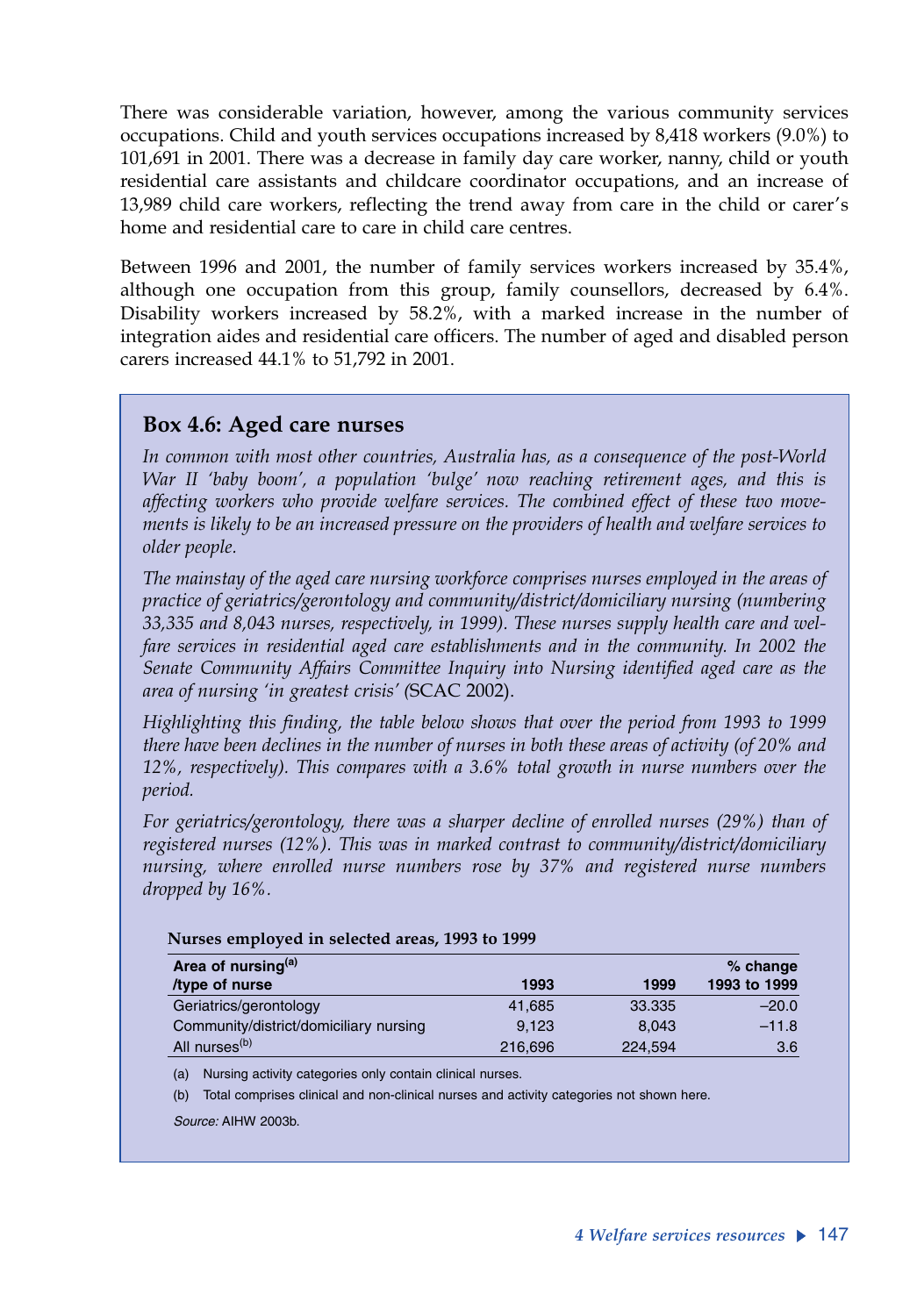Other community services worker numbers increased by 38.5% between 1996 and 2001. The 17,113 community workers made up the largest occupation in the group and, together with the 9,302 social security assessors and the 9,110 social workers, comprise 87% of this group.

### **Variation in staffing of welfare services across Australia**

There were 1,228 community services workers per 100,000 population in Australia in 2001 (Table 4.22), compared with 2,354 health workers per 100,000 population (AIHW & ABS 2003), but there was considerable variation among the states and territories. The Australian Capital Territory and the Northern Territory had the highest rates of community services workers with 1,694 and 1,589, respectively. New South Wales had the lowest rate (1,077) with Sydney having 970 per 100,000 population.

In Queensland, South Australia and Tasmania, the capital city had higher rates of community services workers than the remainder of the state, but in New South Wales, Victoria, Western Australia, and the Northern Territory there were more workers per 100,000 people outside of the capital cities.

|                                         | <b>Client group</b> |                   |                          |         |                    | Total       |
|-----------------------------------------|---------------------|-------------------|--------------------------|---------|--------------------|-------------|
|                                         | Child and           |                   |                          | Aged or | Other              | community   |
| Capital city <sup>(a)</sup> /balance of | vouth               |                   | <b>Family Disability</b> |         | disabled community | services    |
| state or territory                      |                     | services services | services                 | care    | services           | occupations |
| Sydney                                  | 487                 | 58                | 122                      | 118     | 185                | 970         |
| Balance of New South Wales              | 502                 | 73                | 157                      | 262     | 217                | 1,205       |
| <b>New South Wales</b>                  | 493                 | 63                | 135                      | 189     | 197                | 1,077       |
| Melbourne                               | 501                 | 67                | 184                      | 214     | 216                | 1,182       |
| <b>Balance of Victoria</b>              | 497                 | 109               | 275                      | 490     | 229                | 1,600       |
| Victoria                                | 500                 | 79                | 209                      | 291     | 220                | 1,298       |
| <b>Brisbane</b>                         | 647                 | 42                | 175                      | 219     | 200                | 1,282       |
| <b>Balance of Queensland</b>            | 603                 | 43                | 142                      | 305     | 175                | 1,268       |
| Queensland                              | 623                 | 42                | 157                      | 266     | 187                | 1,275       |
| Perth                                   | 453                 | 46                | 181                      | 255     | 223                | 1,159       |
| Balance of Western Australia            | 482                 | 59                | 144                      | 365     | 264                | 1,314       |
| Western Australia                       | 461                 | 49                | 171                      | 285     | 234                | 1,201       |
| Adelaide                                | 504                 | 49                | 137                      | 383     | 281                | 1,353       |
| Balance of South Australia              | 487                 | 43                | 125                      | 538     | 227                | 1,149       |
| South Australia                         | 499                 | 47                | 133                      | 425     | 266                | 1,371       |
| Hobart                                  | 483                 | 61                | 144                      | 427     | 332                | 1,447       |
| Balance of Tasmania                     | 465                 | 55                | 137                      | 512     | 235                | 1,404       |
| Tasmania                                | 474                 | 58                | 140                      | 470     | 283                | 1,425       |
| <b>Australian Capital Territory</b>     | 892                 | 64                | 171                      | 292     | 275                | 1,694       |
| Darwin                                  | 717                 | 65                | 162                      | 173     | 351                | 1,467       |
| Balance of Northern Territory           | 598                 | 149               | 236                      | 270     | 476                | 1,729       |
| <b>Northern Territory</b>               | 661                 | 104               | 196                      | 218     | 409                | 1,589       |
| <b>Australia</b>                        | 524                 | 61                | 162                      | 265     | 215                | 1,228       |

**Table 4.22: Persons employed in community services occupations per 100,000 population, 2001** 

(a) Capital cities are statistical divisions as defined in ABS Australian Standard Geographical Classification (ASGC), ABS Cat. no. 1216.0.

*Source:* AIHW & ABS 2003.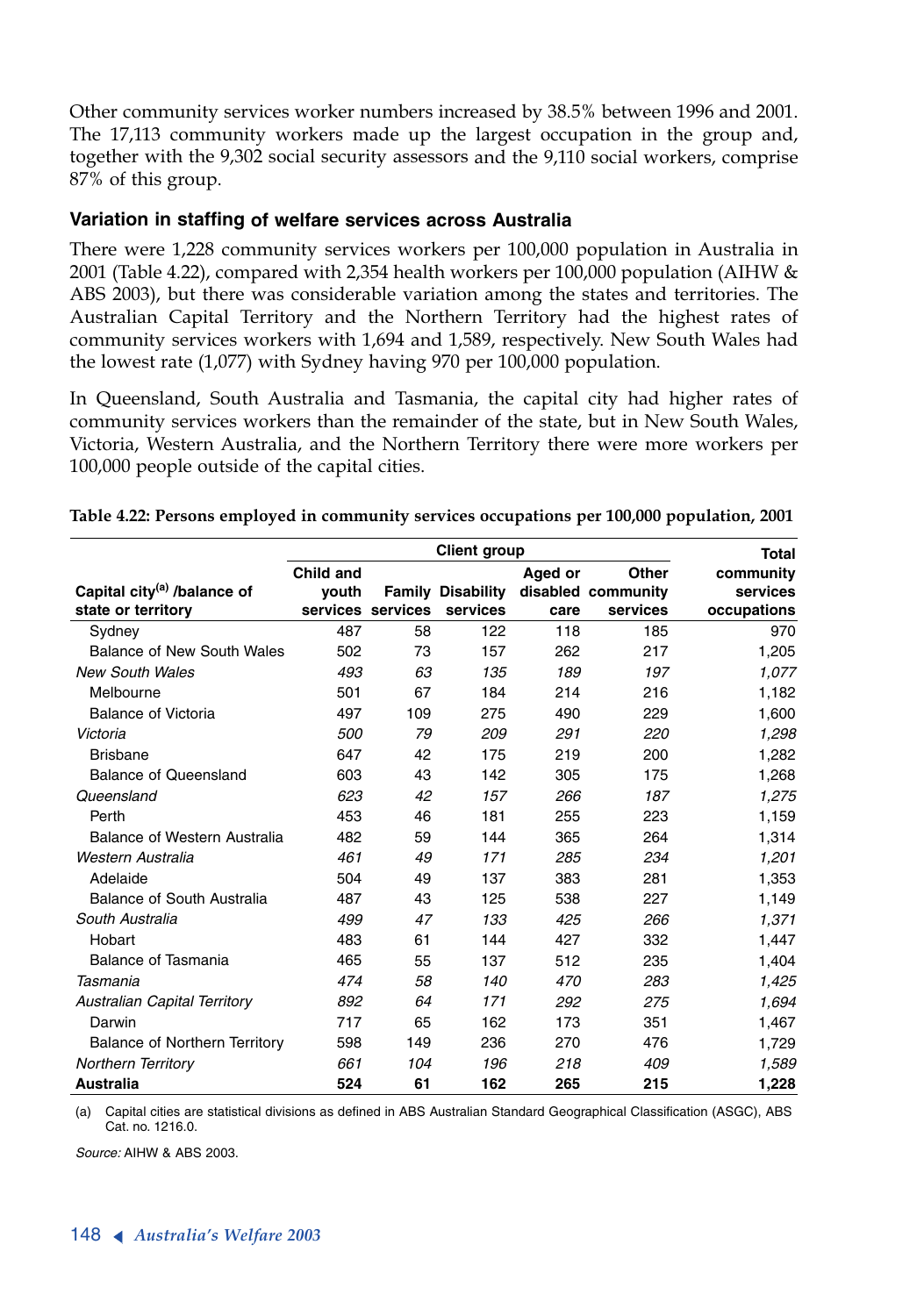## **Unpaid work**

The discussion that follows relates to care provided either through organisations as volunteers or caring for others in an informal setting. This work by the households sector complements the services provided by governments and NGCSOs.

## **Volunteers and voluntary work through organisations**

The information in this section is based on ABS surveys of voluntary work and time use (ABS 1996b, 2001d, 1999d). The voluntary work survey covers organisations whose work is for the wider social benefit of the general community. It also includes volunteers doing administrative, accounting and fund-raising work. Data extracted from the 1997 Time Use Survey relate to direct services/assistance provided through 'community—health and welfare' organisations. $4$ 

In 1995 and 2000, the Australian Bureau of Statistics carried out national surveys of voluntary work, which collected data on people who gave unpaid help in the form of time, service or skills, through an organisation or group. In 2000, almost 1.3 million people worked as volunteers for community and welfare organisations in Australia, contributing 181.1 million hours—just over one-quarter (26%) of all hours worked by volunteers. Community and welfare organisations specifically provide welfare services to the general community and to target population groups. Examples are Rotary, Lifeline, Royal Blind Society, Meals on Wheels, neighbourhood centres, and information and referral services. Voluntary work performed for these organisations complements the contribution of the community services workforce to welfare services in Australia.

The four most common voluntary work activities were fund-raising, management and committee work, administration, and preparing or serving food. Female volunteers also commonly provided counselling, supportive listening and befriending.

The 2000 Survey revealed that many volunteers working for community and welfare organisations have an ongoing commitment. Most in 2000 (70%) worked at least once a week and another quarter (25%) at least once a month. Over 40% had been volunteering for the organisation for between 1 and 5 years. Further, over one quarter (28%) had done so for more than 10 years.

## **Who volunteers for community and welfare organisations?**

Women were more likely than men to volunteer for community and welfare organisations—11% of females and 8% of males in 2000, and this was the case in all age groups (Figure 4.5). Generally, participation increased with age, with 10% of 45–55 year olds and 16% of 65–75 year olds volunteering, compared with 6% of people in the age group 18–24 years.

<sup>4</sup> In extracting data on voluntary work, a combination of two variables were used: primary activity 'priactr' coded to 700–799, which are related to direct care; and 'forwhom' coded to 14 'Community—health and welfare'.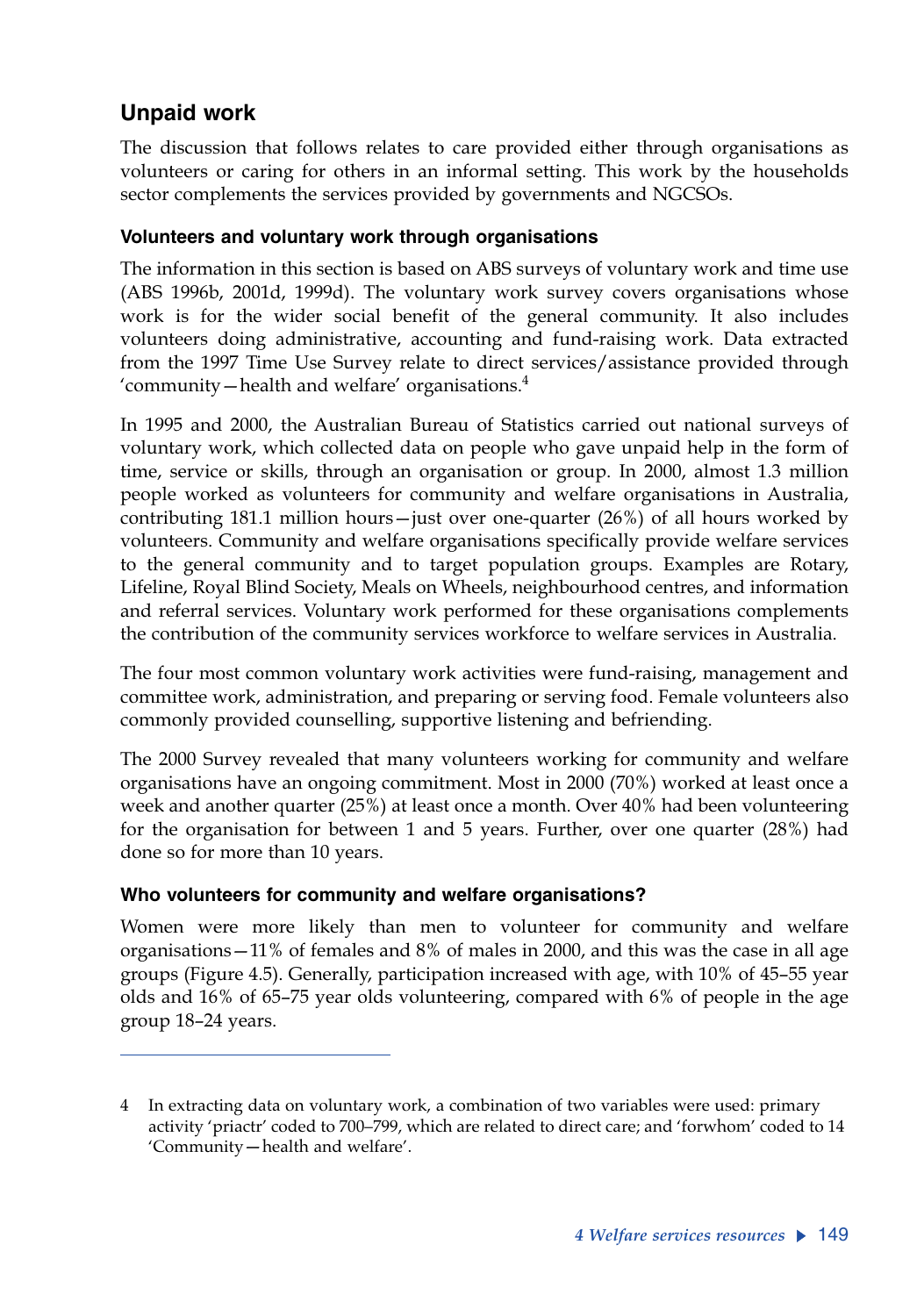

The likelihood of doing voluntary work was related to people's employment status, and the patterns were different for men and women (see Table A4.1). Women had higher participation rates if they were not in the labour force (11%) , unemployed (12%) or employed part-time (12%) than if they were employed full-time (8%). Men were more likely to volunteer if they were not in the labour force (10%) than if they were employed part-time (8%), employed full-time (7%) or unemployed (4%).

## **Hours worked**

Women contributed more hours to community and welfare organisations than men— 100.7 million hours in 2000, compared with 80.5 million hours, although the median of hours volunteered by men (52 hours per year) was higher than for women (48).

Time spent on direct welfare services based on the Time Use Survey revealed that females caring for others through organisations accounted for 57 million hours (67% of the total time spent on these activities). Males spent 28 million hours (see Table 4.23). For the age group 15–64, the corresponding proportions were 84% for females and 16% for males. For the age group 65+, however, they were 39% and 61% for females and males, respectively.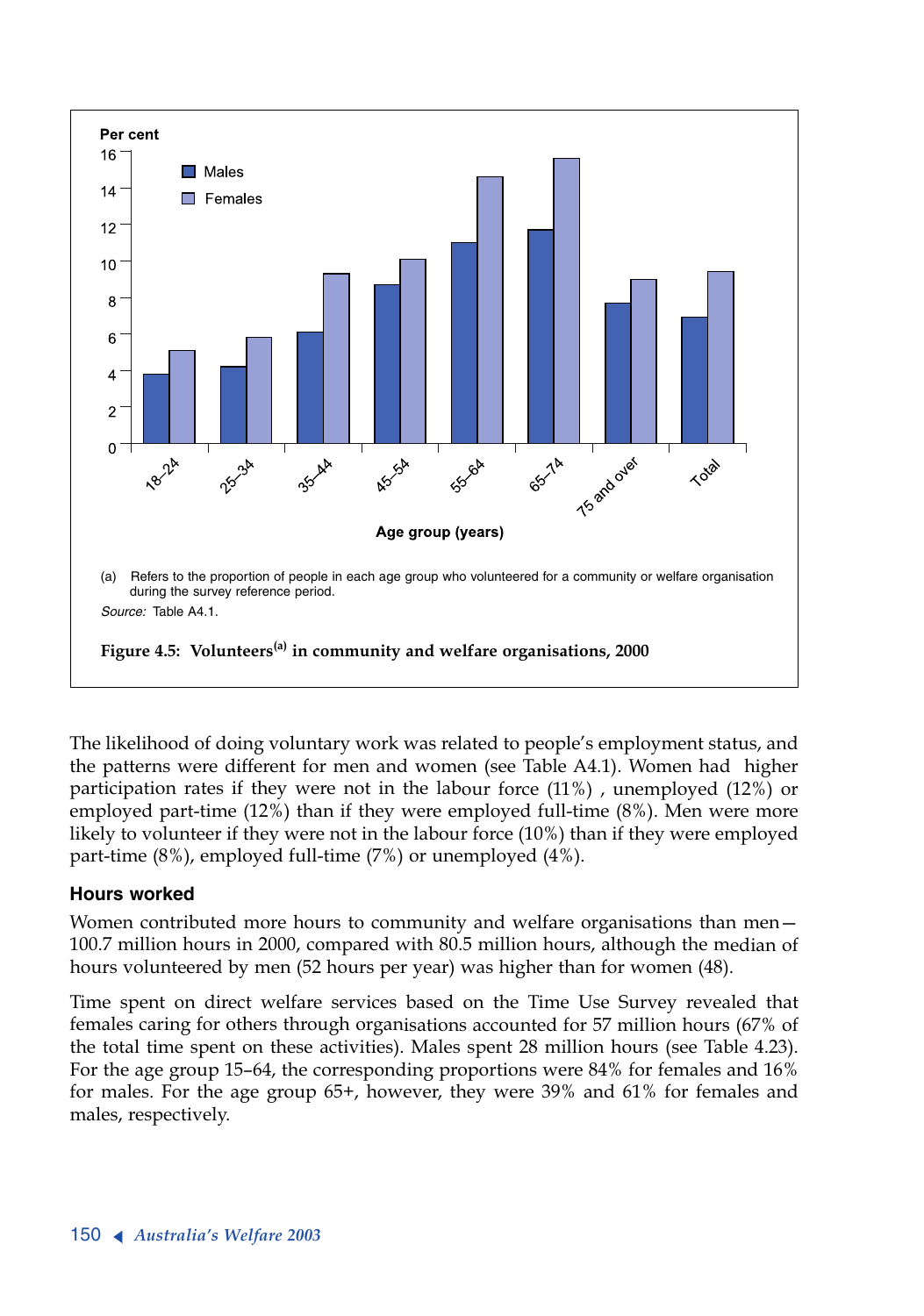## **Trends in volunteering**

The proportion of the population who undertook voluntary work for community and welfare organisations increased substantially between the two survey years. In 1995, the estimated number of volunteers aged 18 years and over was 933,700, representing 7% of the population of the same age. By 2000, the estimated 1,298,000 volunteers represented 9% of the population.

Between 1995 and 2000 the estimated number of volunteers grew by 34% for males and 43% for females. The 35–44 year age group showed the largest increase over the period (up 63%) (Figure 4.6). For men, the largest increases were in the 55–64 years and the 75 and over age groups (up 64% and 56%, respectively). For women, the largest increases were in the 35–44 year age group (up 81%). The median number of hours worked per volunteer fell from 50 in 1995 to 48 hours per year in 2000.

The greatest growth in participation by labour force status between 1995 and 2000 was for those in part-time employment (up 52%) and full-time employment (up 42%). Changes over the period were quite different for males and females, with volunteer numbers for males not in the labour force rising by 60%—much higher than the 21% increase for females. On the other hand, the strong increases in the number of female volunteers in the other three categories (i.e. full-time, part-time and unemployed) of 65%, 65% and 67% respectively were much greater than those for males (32%, 15%, –37% respectively) (Figure 4.7, Table A4.1).



*Source:* Table A4.1.

Figure 4.6: Trends in volunteers<sup>(a)</sup> in community and welfare organisations, 1995 and **2000**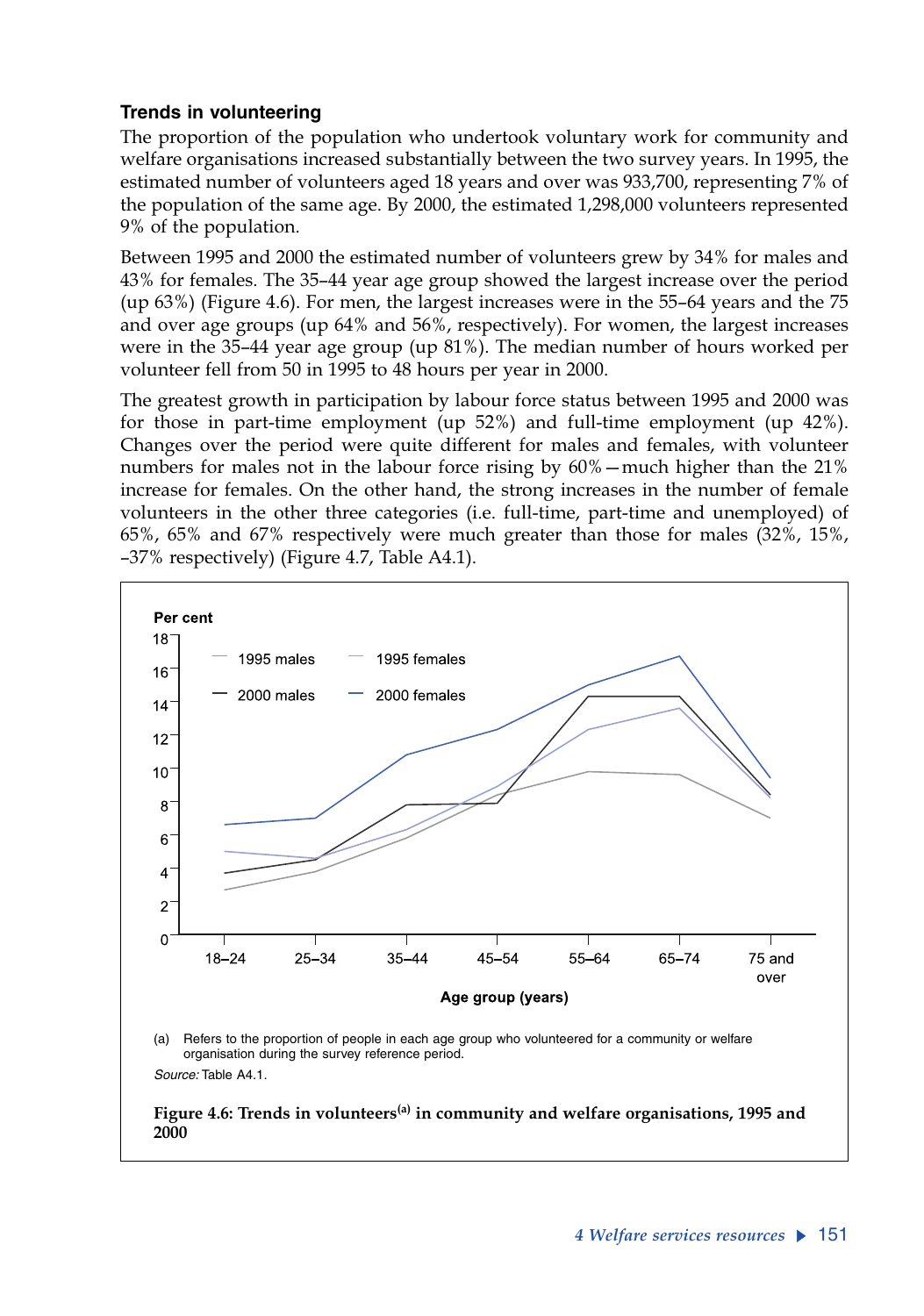

## **Informal care**

Care or assistance provided to others in an informal setting comprises child care<sup>5</sup> and care for adults in need of assistance in activities of daily living. For both types of care, females spent more hours in providing care to others than their male counterparts.

In 2000–01, it is estimated that 378 million hours (72%) of child care-related activities were undertaken by females and 146 million hours (28%) by males (Table 4.23). For care of adults, 686 million hours (58%) were by females and 506 million hours (42%) were by males.

# **Valuing unpaid welfare services**

<sup>A</sup> 'replacement cost' method was adopted to impute a value for the welfare services provided by members of households that were not provided in the course of their employment. That method assumes that:

• the only costs involved were direct labour costs; and

<sup>5</sup> Time spent caring for own children who are not sick was not classified as a welfare service.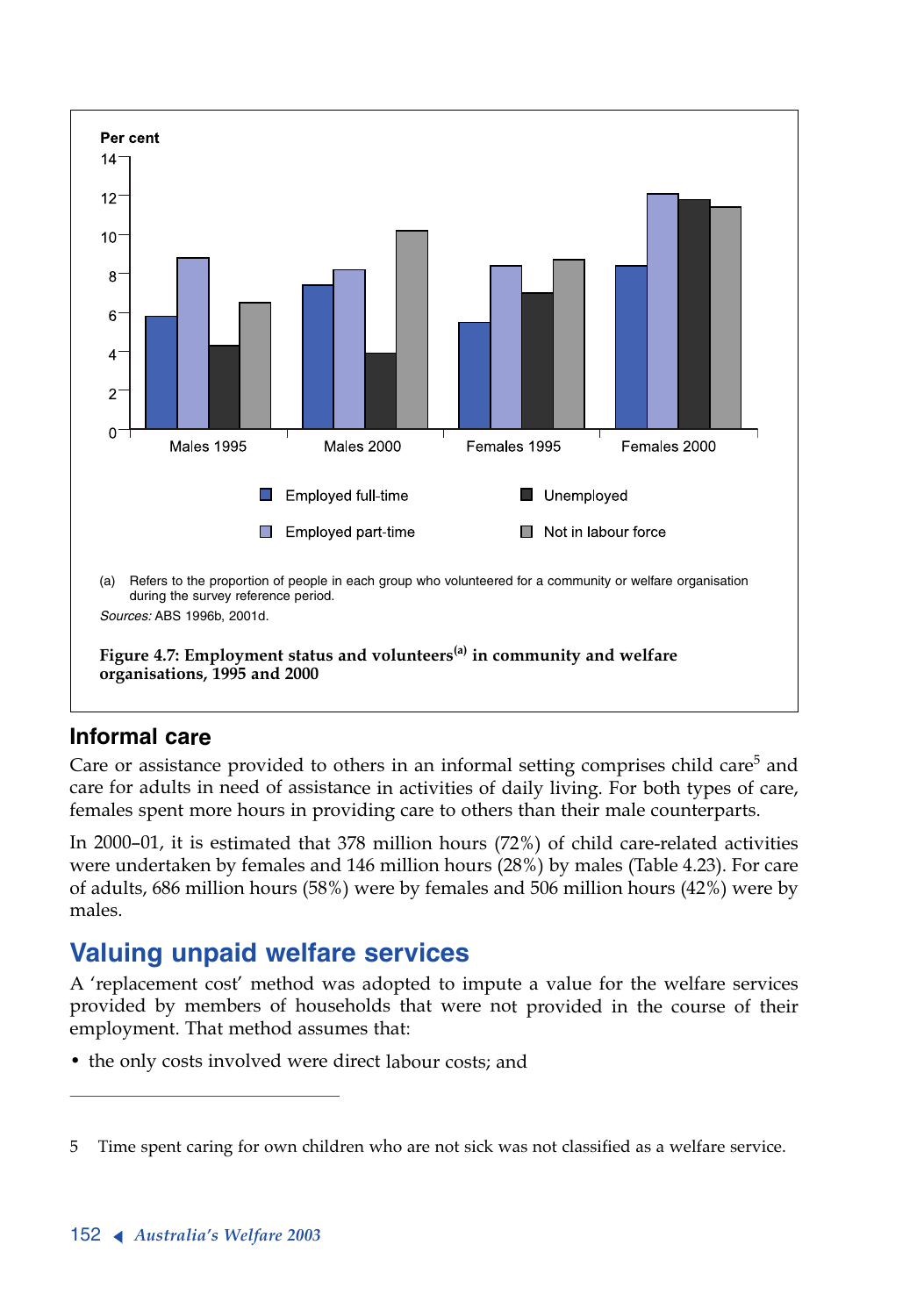• the value of the labour provided was equal to the labour costs that would otherwise be incurred by service providers if they had employed paid workers to provide the services in question.

The total imputed value of \$28.8 billion (Table 4.24) includes care by those who were in receipt of Carer Allowances or Carer Payments—at \$1.0 billion in 2000–01.

Time used by members of households to provide welfare services that were not in the course of their employment was valued at \$29.0 billion in 2000–01. Of this, an estimated \$0.2 billion was for informal child care services where a fee was charged. This means that the net value of unpaid welfare services provided by household members in 2000–01 was \$28.8 billion.

|                  |                |                        | Voluntary work and care           |                |              |
|------------------|----------------|------------------------|-----------------------------------|----------------|--------------|
|                  |                |                        | For adults                        |                |              |
|                  |                | Child care-<br>related | independent of                    | <b>Through</b> | <b>Total</b> |
|                  |                |                        | organisations                     | organisations  |              |
|                  |                |                        | Million hours per year            |                |              |
| Aged 15-64 years | <b>Males</b>   | 127                    | 438                               | 8              | 574          |
|                  | Females        | 333                    | 567                               | 43             | 944          |
|                  | Persons        | 462                    | 1,005                             | 51             | 1,518        |
| Aged 65+ years   | Males          | 18                     | 68                                | 20             | 105          |
|                  | Females        | 44                     | 120                               | 14             | 177          |
|                  | Persons        | 62                     | 187                               | 33             | 283          |
| All              | Males          | 146                    | 506                               | 28             | 680          |
|                  | Females        | 378                    | 686                               | 57             | 1,121        |
|                  | <b>Persons</b> | 524                    | 1,192                             | 84             | 1,801        |
|                  |                |                        | <b>Number of volunteers (FTE)</b> |                |              |
| All              | Males          | 79,119                 | 275,002                           | 15,001         | 369,152      |
|                  | Females        | 207,964                | 377,168                           | 31,082         | 616,214      |
|                  | <b>Persons</b> | 287,083                | 652,170                           | 46,113         | 985,366      |
|                  |                |                        | Percentage of hours per year      |                |              |
| Aged 15-64 years | Males          | 22.1                   | 76.3                              | 1.4            | 100          |
|                  | Females        | 35.3                   | 60.1                              | 4.6            | 100          |
|                  | Persons        | 30.4                   | 66.2                              | 3.4            | 100          |
| Aged 65+ years   | Males          | 17.1                   | 64.8                              | 19.0           | 100          |
|                  | Females        | 24.9                   | 67.8                              | 7.9            | 100          |
|                  | Persons        | 21.9                   | 66.1                              | 11.7           | 100          |
| All              | Males          | 21.5                   | 74.4                              | 4.1            | 100          |
|                  | Females        | 33.7                   | 61.2                              | 5.1            | 100          |
|                  | <b>Persons</b> | 29.1                   | 66.2                              | 4.7            | 100          |

|  |  | Table 4.23: Estimates of time spent by households in providing welfare services, 2000-01 |  |  |
|--|--|------------------------------------------------------------------------------------------|--|--|
|  |  |                                                                                          |  |  |

*Note:* Totals may not add due to rounding.

*Source:* Estimated by AIHW based on ABS Time Use Survey Unit Record File (ABS 1999d).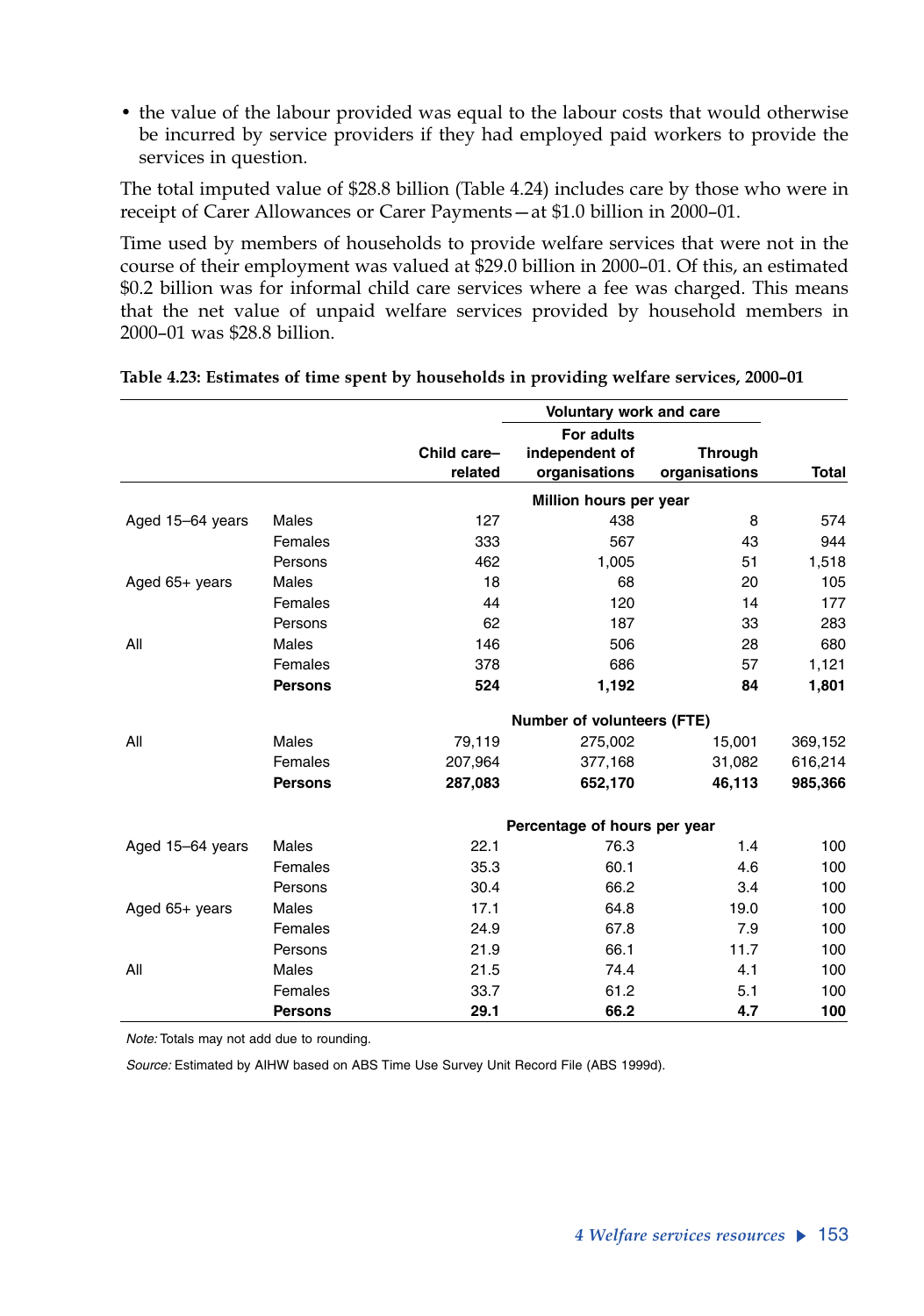| Service type                         | Men    | Women  | <b>Persons</b> |
|--------------------------------------|--------|--------|----------------|
| Child care-related                   | 2,525  | 5,798  | 8,320          |
| Voluntary work and care              |        |        |                |
| Care for adults                      | 8,775  | 10,511 | 19,287         |
| Voluntary work through organisations | 480    | 866    | 1,346          |
| <b>Total gross value</b>             | 11,780 | 17,173 | 28,953         |
| <b>Proportion of value</b>           | 40.7   | 59.3   |                |
| Less paid informal child care        |        |        | 201            |
| Net value of unpaid work             |        |        | 28.753         |

**Table 4.24: Estimates of the value of time households devoted to welfare services, 2000–01 (\$m)**

*Sources:* Time—Estimated by AIHW based on ABS Time Use Survey Unit Record File (ABS 1999d); Employee earnings— ABS 2001a, 2003b.

In terms of type of care provided using this unpaid work, 66.6% (\$19.3 billion) of the gross value was for care of other adult family members, friends or neighbours. A further 28.6% (\$8.3 billion) was for child care–related activities and the remaining \$1.4 billion was for voluntary work through community services organisations.

Time used by men accounted for 40.7% of the gross value of the unpaid time used for welfare services, and women 59.3%.

# **4.6 Summary**

The total value of resources devoted to providing welfare services in Australia in 2000–01 was estimated at \$43.2 billion, \$13.7 billion of which was expenditure on services. The balance (\$29.5 billion) was made up of the imputed value of input tax exemptions (\$0.7 billion), and unpaid services provided by members of the households sector (valued at \$28.8 billion).

The \$13.7 billion of recurrent expenditure represented 2.1% of GDP. Expenditure on welfare services as a proportion of GDP increased steadily over time, from 1.7% in 1992–93 to 1.9% in 1997–98. It increased to 2.1% in 1999–00 and remained at that level in 2000–01.

Per person expenditure in current prices increased from \$405 in 1992–93 to \$584 in 1997–98, corresponding to an average real growth of 6.9% per year. Between 1998–99 and 2000–01, it increased from \$631 to \$707, or by 3.8% in real terms.

In 2000–01, 70% (\$9.6 billion) of total funding was by the government sector, 19% (\$2.5 billion) by households, and 12% (\$1.6 billion) by NGCSOs. Of the total government sector funding, 45% was by the Commonwealth, 53% by state and territory governments and 2% by local governments.

Services for older people accounted for 38% of the Commonwealth government recurrent funding. Of the balance, 33% was funding for families and children, 24% for services to people with disabilities, and 5% for other welfare services.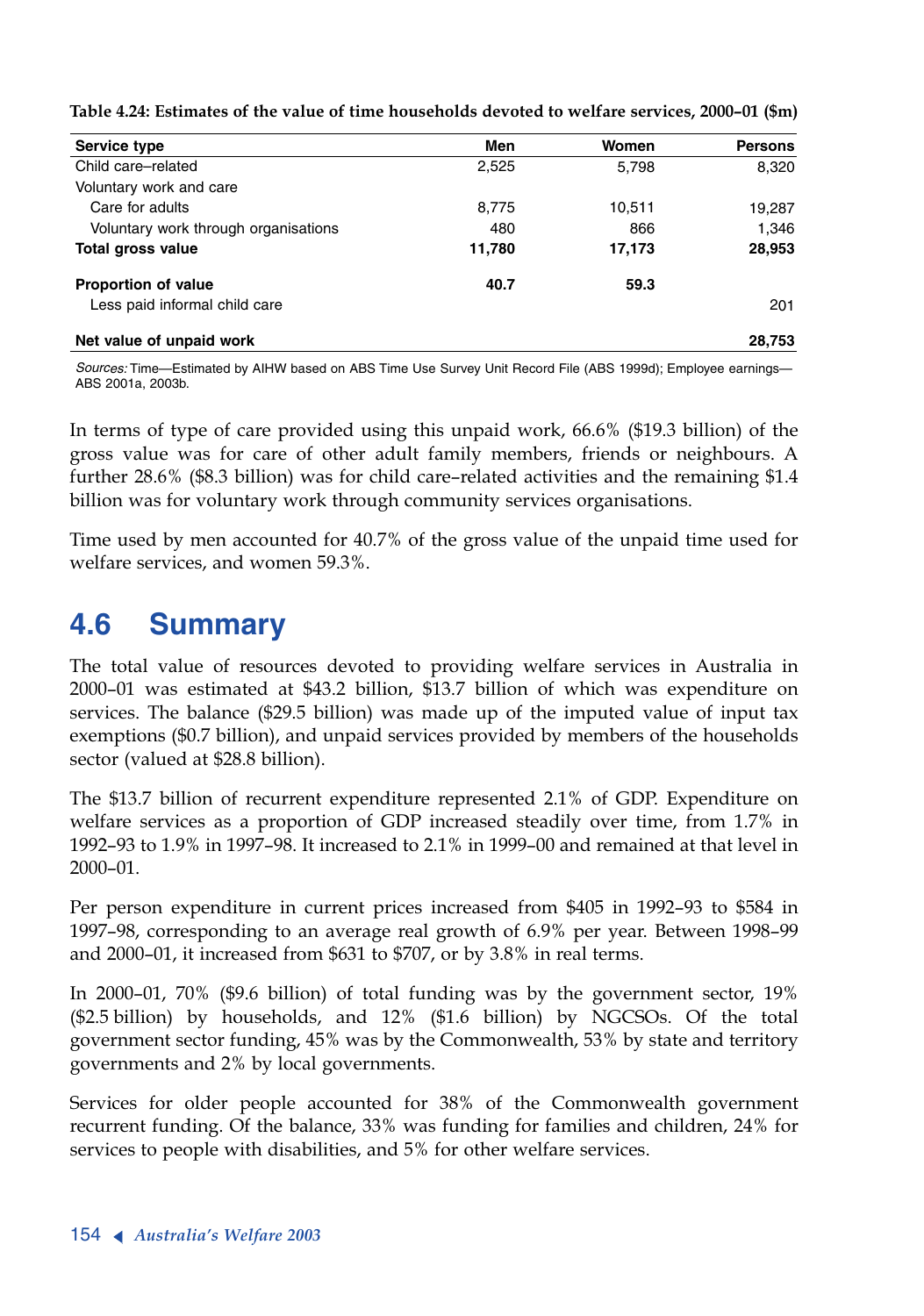Of the total state and territory government recurrent expenditure, welfare services for people with disabilities accounted for 40%, for families and children 34%, and for older people 14%. The remaining 12% was for other welfare services.

The predominant role of NGCSOs continues to be one of services provider. The expenditure they incurred in 2000–01 (\$6.9 billion) represented more than half of the total expenditure on welfare services in that year. Expenditure incurred by NGCSOs rose from \$3.9 billion in 1992–93 to \$6.2 billion in 1997–98. Between 1998–99 and 2000–01, it increased from \$5.7 billion to \$6.9 billion.

Most of the funding for NGCSO services came from other funding sources: 49% from governments and 28% from fees charged to clients. The NGCSOs, themselves, provided 23% from their own funds.

Internationally, Australia's public sector expenditure on welfare services in 1998 was 1.4% of GDP. This was similar to Germany (1.6%) and the UK (1.3%).

The human resources involved in providing and supporting welfare services comprise people employed in community services work, volunteers working through community organisations, and those who provide mainly home-based informal welfare services. It is estimated that the unpaid hours of care provided by household members was equivalent to a full-time equivalent of 1 million. This is about 5 times more than the number of those in the paid workforce, estimated at 195,313 FTE.

The information on community services labour resources provided in this chapter, from the ABS Census of Population and Housing, indicates strong growth in the number of people working in community services industries and occupations, with the latter increasing by 27% in the 5 years to 2001. The ABS surveys of voluntary work conducted in 1995 and 2000 showed the number of volunteers increasing by nearly 40% between those years.

## **References**

- ABS (Australian Bureau of Statistics) 1996a. Australian demographic statistics, September quarter 1995. Cat. no. 3101.0. Canberra: AGPS.
- ABS 1996b. Voluntary work, Australia, 1995. Cat. no. 4441.0. Canberra: AGPS.
- ABS 1997. Child care, Australia, March 1996. Cat. no. 4402.0. Canberra: AGPS.
- ABS 1998a. Australian demographic statistics, September quarter 1997. Cat. no. 3101.0. Canberra: ABS.
- ABS 1998b. Australian demographic statistics, March quarter 1998. Cat. no. 3101.0. Canberra: ABS.
- ABS 1998c. Community services, Australia, 1995–96. Cat. no. 8696.0. Canberra: ABS.
- ABS 1999a. Chain volume measures in the Australian National Accounts. Cat. no. 5248.0. Canberra: ABS.
- ABS 1999b. National income, expenditure and product, December quarter 1998. Cat. no. 5206.0. Canberra: ABS.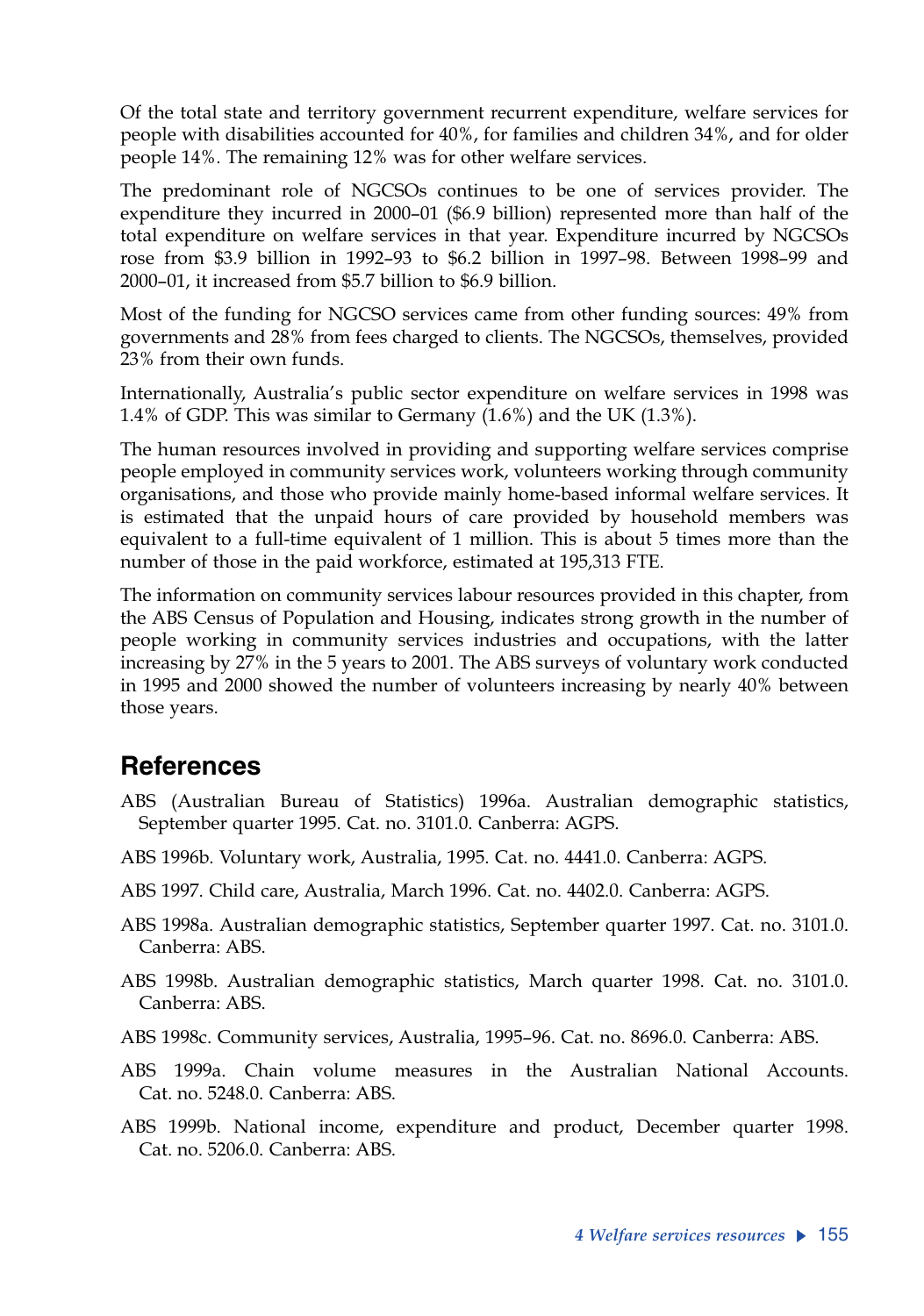- ABS 1999c. Australian demographic statistics, September quarter 1998. Cat. no. 3101.0. Canberra: ABS.
- ABS 1999d. How Australians use their time, 1997. Cat. no. 4152.0. Canberra: ABS.
- ABS 2000a. Child care, Australia, June 1999. Cat. no. 4402.0. Canberra: ABS.
- ABS 2000b. Australian system of national accounts, November 2000. Cat. no. 5204.0.0. Canberra: ABS.
- ABS 2000c. Australian social trends, 2000. Cat. no. 4102.0. Canberra: AGPS.
- ABS 2001a. Employee earnings and hours, May 2000. Cat. no. 6306.0. Canberra: ABS.
- ABS 2001b. National income, expenditure and product, March quarter 2001. Cat. no. 5206.0. Canberra: ABS.
- ABS 2001c. Community services, Australia, 1999–00. Cat. no. 8696.0. Canberra: ABS.
- ABS 2001d. Voluntary work, Australia, 2000. Cat. no. 4441.0. Canberra: AGPS.
- ABS 2002. Australian demographic statistics, September quarter 2000. Cat. no. 3101.0. Canberra: ABS.
- ABS 2003a. Child care, Australia, May 2003. Cat. no. 4402.0. Canberra: ABS.
- ABS 2003b. Australian demographic statistics, September quarter 2002. Cat. no. 3101.0. Canberra: ABS.
- ABS 2003c. Employee earnings and hours, May 2002. Cat. no. 6306.0. Canberra: ABS.
- AIHW (Australian Institute of Health and Welfare) 1995. Australia's welfare 1995: services and assistance. Canberra: AIHW.
- AIHW 1997. Australia's welfare 1997: services and assistance. Canberra: AIHW.
- AIHW 1999. Australia's welfare 1999: services and assistance. Canberra: AIHW.
- AIHW 2001. Health and community services labour force 1996. Cat. no. HWL 19. Canberra: AIHW.
- AIHW 2003a. Welfare expenditure Australia 2000–01. Cat. no. HWE 21. Canberra: AIHW (Health and Welfare Series no. 15).
- AIHW 2003b. Nursing labour force 2001. Cat. no. HWL 26. Canberra: AIHW (National Health Labour Force Series no. 26).
- AIHW (Australian Institute of Health and Welfare) & ABS (Australian Bureau of Statistics) 2003. Health and community services labour force 2001. AIHW Cat. no. HWL 27, ABS Cat. no. 8936.0. Canberra: AIHW (National Health Labour Force Series no. 27).
- CGC (Commonwealth Grants Commission) 2002. Report on state revenue sharing relativities 2002 update: supporting information. Canberra: Commonwealth of Australia.
- DHAC (Department of Health and Aged Care) 1995. Community care statistics 1994–95. Canberra: AGPS.
- DHAC 1996. Community care statistics 1995–96. Canberra: AGPS.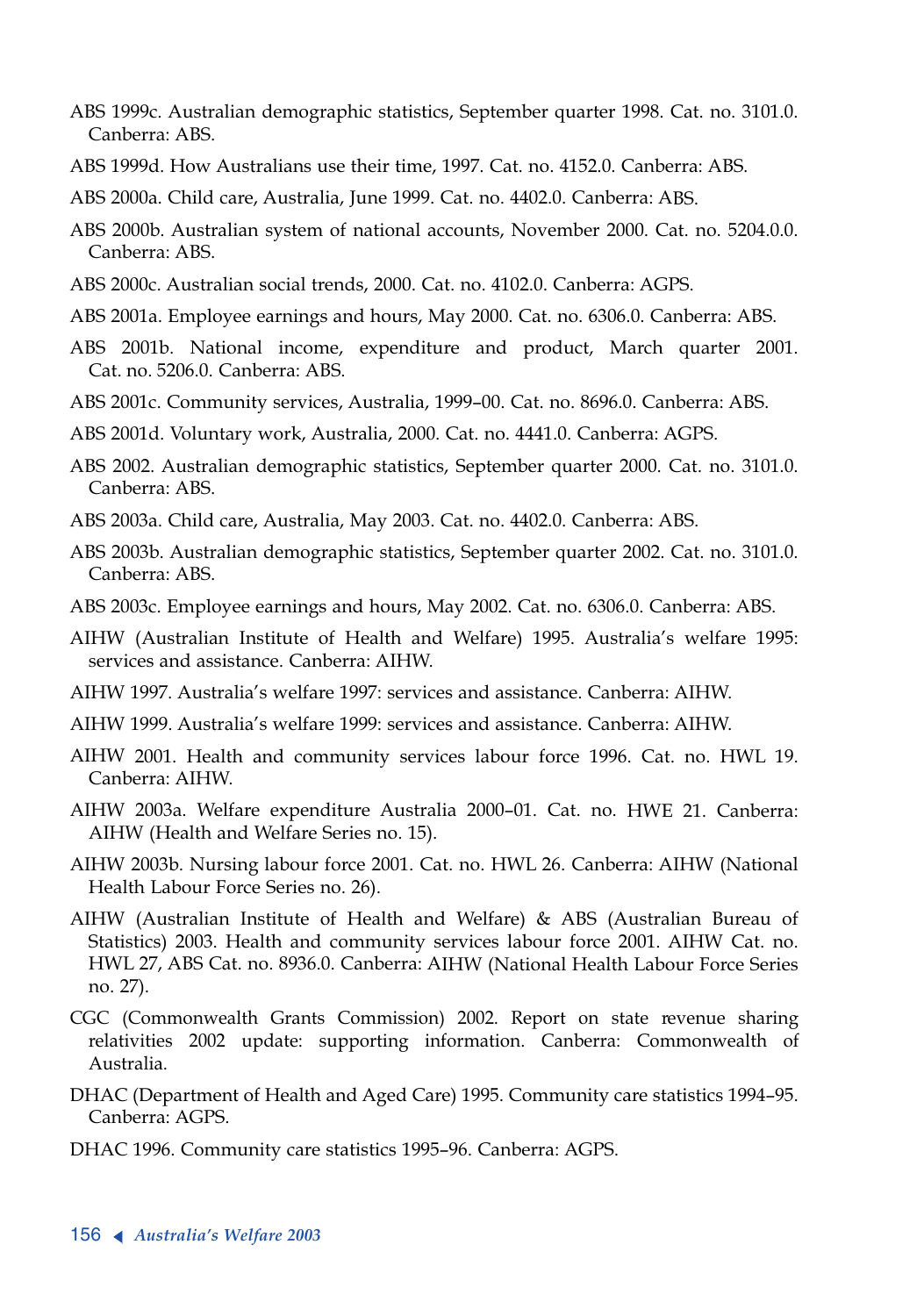- DHAC 1997. Community care statistics 1996–97. Canberra: AGPS.
- DHAC 1998. Community care statistics 1997–98. Canberra: AGPS.
- DHAC 1999. Annual report 1998–99. Canberra: AGPS.
- DHAC 2000. Annual report 1999–00. Canberra: AGPS.
- DHFS (Department of Health and Family Services) 1996. Annual report 1995–96. Canberra: AGPS.
- DHFS 1997. Annual report 1996–97. Canberra: AGPS.
- DHFS 1998. Annual report 1997–98. Canberra: AGPS.
- DHHCS (Department of Health, Housing and Community Services) 1991. Program performance statements, 1991–92. Budget related paper 8.4A. Canberra: AGPS.
- DHHCS 1992. Program performance statements, 1992–93. Budget related paper 9.8A. Canberra: AGPS.
- DHHLGCS (Department of Health, Housing, Local Government and Community Services) 1993. Annual report 1992–93. Canberra: AGPS.
- DHRD (Department of Housing and Regional Development) 1994. Annual report 1993–94. Canberra: AGPS.
- DHRD 1995. Annual report 1994–95. Canberra: AGPS.
- DHSH (Department of Human Services and Health) 1995a. Annual report 1994–95. Canberra: AGPS.
- DHSH 1995b. Statistical overview 1993–94. Canberra: AGPS.
- DoHA (Department of Health and Ageing) 2001. Annual report 1999–00. Canberra: AGPS.
- DoHA 2002. Annual report 2000–01. Canberra: AGPS.
- FaCS (Department of Family and Community Services) 1999. Annual report 1998–99. Canberra: AGPS.
- FaCS 2000. Annual report 1999–00. Canberra: AGPS.
- FaCS 2001. Annual report 2000–01. Canberra: AGPS.
- FaCS 2002. Annual report 2001–02, volume 2. Canberra: AGPS.
- FaCS 2003. Annual report 2001–02. Canberra: AGPS.
- Industry Commission 1994. Charitable organisations in Australia: an inquiry into community social welfare organisations. Draft report. Melbourne: AGPS.
- Industry Commission 1995. Charitable organisations in Australia. Report no. 45. Melbourne: AGPS.
- SCAC (Senate Community Affairs Committee) 2002. The patient profession: time for action. Report on the inquiry into nursing. Available on Internet, <www.aph.gov.au/ senate/committee/clac\_ctte/nursing/report/index.htm>.